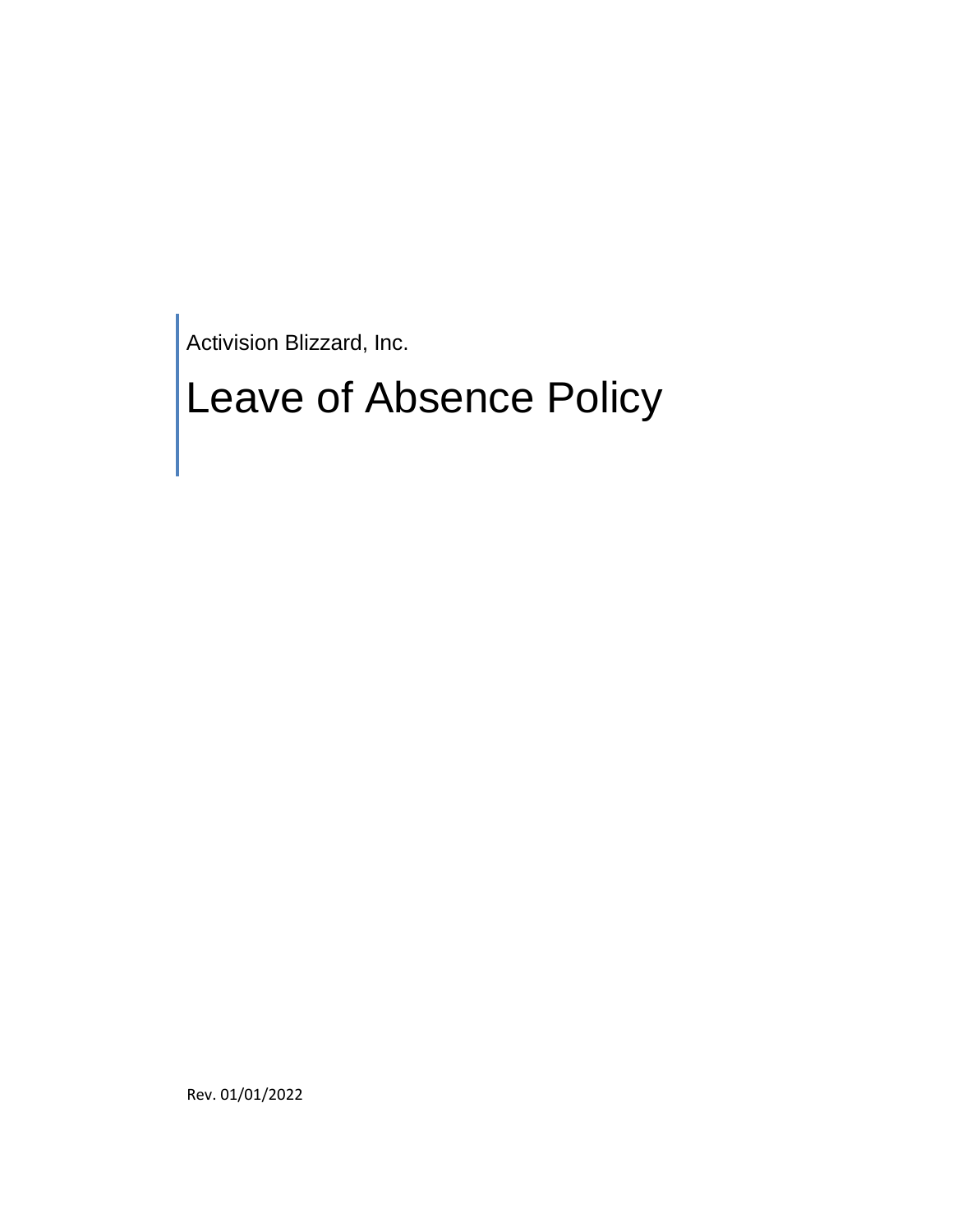# **Table of Contents**

<span id="page-1-0"></span>

| А.  |  |
|-----|--|
| 1.  |  |
| 2.  |  |
| 3.  |  |
| 4.  |  |
| 5.  |  |
| 6.  |  |
| 7.  |  |
| 8.  |  |
| 9.  |  |
| 10. |  |
| В.  |  |
| 1.  |  |
| 2.  |  |
| 3.  |  |
| 4.  |  |
| 5.  |  |
| 6.  |  |
| 7.  |  |
| 8.  |  |
| 9.  |  |
| 10. |  |
| 11. |  |
| C.  |  |
| 1.  |  |
| 2.  |  |
| 3.  |  |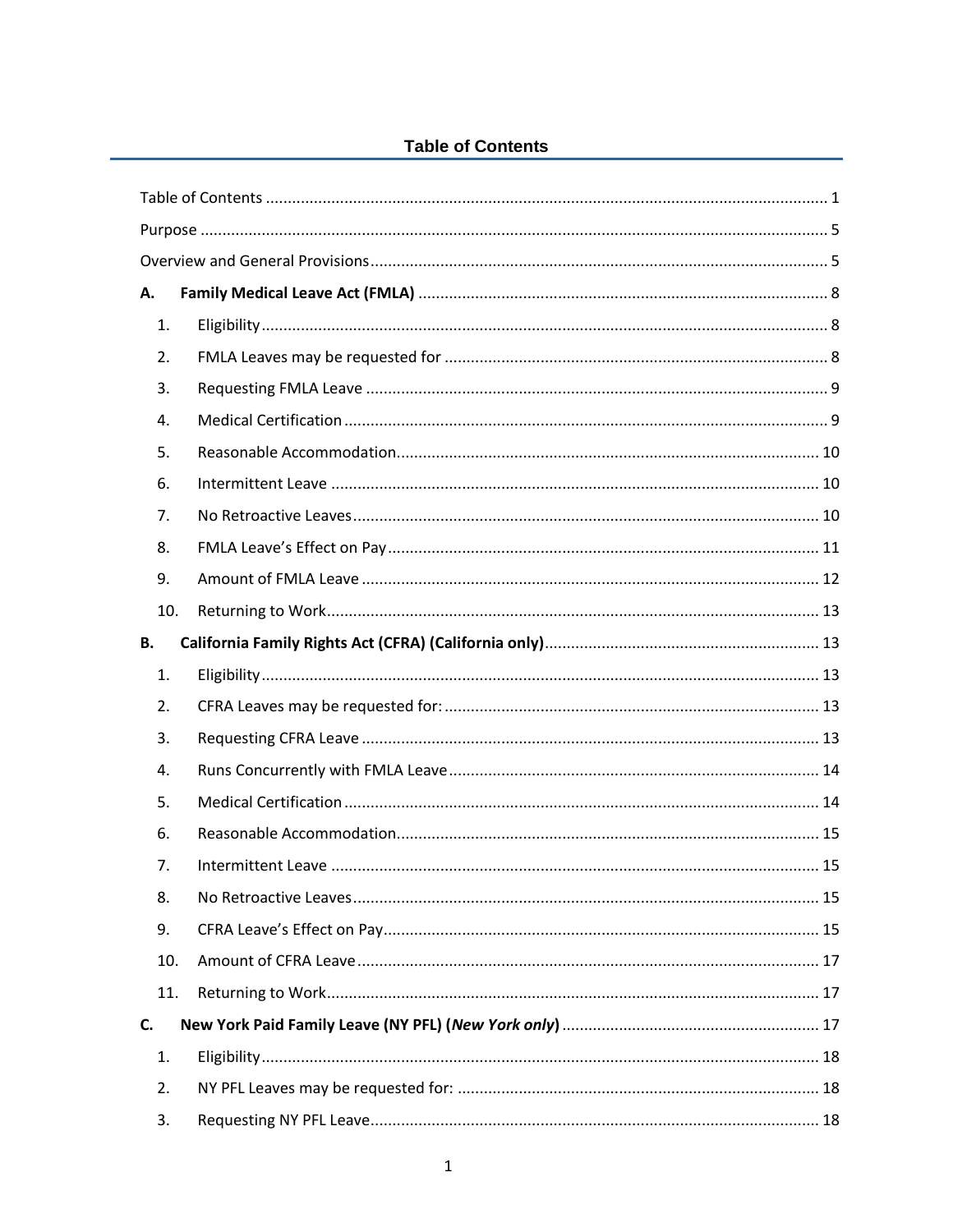|    | 4.  |  |
|----|-----|--|
|    | 5.  |  |
|    | 6.  |  |
|    | 7.  |  |
|    | 8.  |  |
|    | 9.  |  |
|    | 10. |  |
|    | 11. |  |
| D. |     |  |
|    | 1.  |  |
|    | 2.  |  |
|    | 3.  |  |
|    | 4.  |  |
|    | 5.  |  |
|    | 6.  |  |
|    | 7.  |  |
|    | 8.  |  |
|    | 9.  |  |
|    | 10. |  |
|    | 11. |  |
| E. |     |  |
|    | 1.  |  |
|    | 2.  |  |
|    | 3.  |  |
|    | 4.  |  |
|    | 5.  |  |
|    | 6.  |  |
|    | 7.  |  |
|    | 8.  |  |
|    | 9.  |  |
|    | 10. |  |
|    | 11. |  |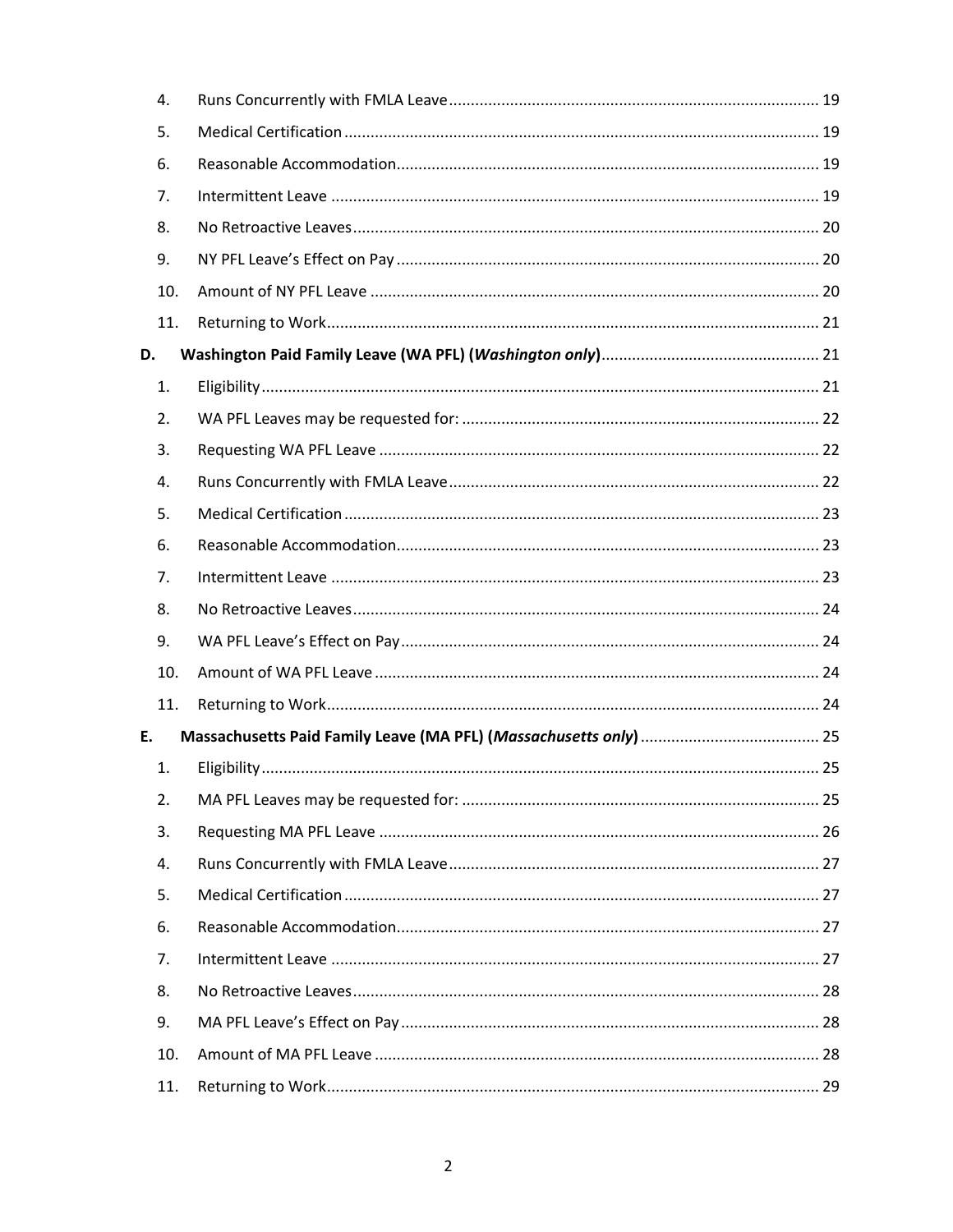| F.  |  |
|-----|--|
| 1.  |  |
| 2.  |  |
| 3.  |  |
| 4.  |  |
| 5.  |  |
| 6.  |  |
| 7.  |  |
| 8.  |  |
| 9.  |  |
| 10. |  |
| 11. |  |
| G.  |  |
| 1.  |  |
| 2.  |  |
| 3.  |  |
| 4.  |  |
| 5.  |  |
| 6.  |  |
| 7.  |  |
| 8.  |  |
| 9.  |  |
| Η.  |  |
| 1.  |  |
| 2.  |  |
| 3.  |  |
| 4.  |  |
| 5.  |  |
| 6.  |  |
| 7.  |  |
| 8.  |  |
| 9.  |  |
| I.  |  |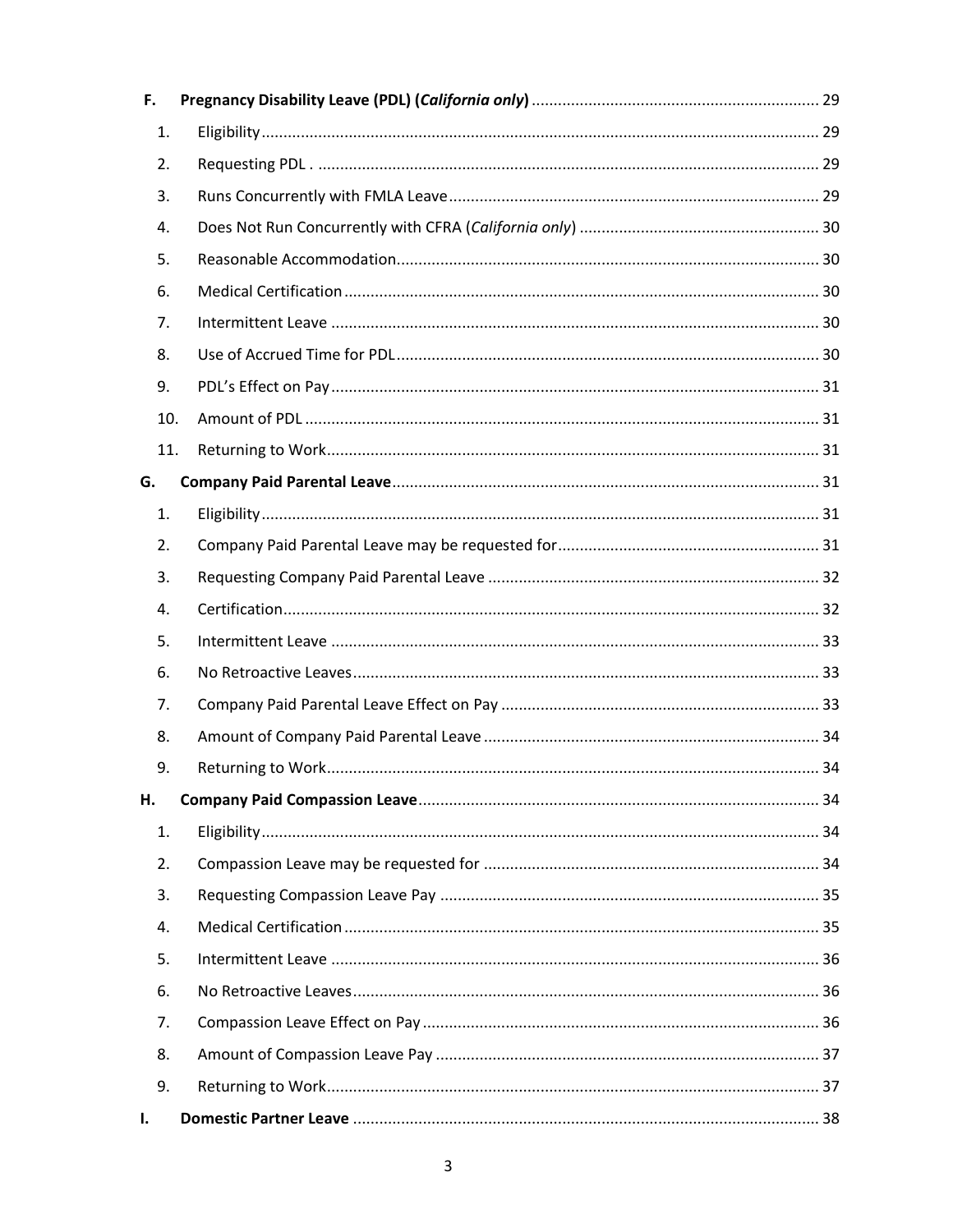| 1. |                                                                     |  |
|----|---------------------------------------------------------------------|--|
| 2. |                                                                     |  |
| 3. |                                                                     |  |
| 4. | Domestic Partner Leave Does Not Run Concurrently with FMLA Leave 39 |  |
| 5. |                                                                     |  |
| 6. |                                                                     |  |
| 7. |                                                                     |  |
| 8. |                                                                     |  |
| 9. |                                                                     |  |
| J. |                                                                     |  |
| 1. |                                                                     |  |
| 2. |                                                                     |  |
| 3. |                                                                     |  |
| 4. |                                                                     |  |
| 5. |                                                                     |  |
| 6. |                                                                     |  |
|    |                                                                     |  |
| К. |                                                                     |  |
| 1. |                                                                     |  |
| L. |                                                                     |  |
| 1. |                                                                     |  |
| 2. |                                                                     |  |
| 3. |                                                                     |  |
| 4. |                                                                     |  |
| 5. |                                                                     |  |
| 6. |                                                                     |  |
| М. |                                                                     |  |
| N. |                                                                     |  |
| 1. |                                                                     |  |
| 2. |                                                                     |  |
| 3. |                                                                     |  |
| 4. |                                                                     |  |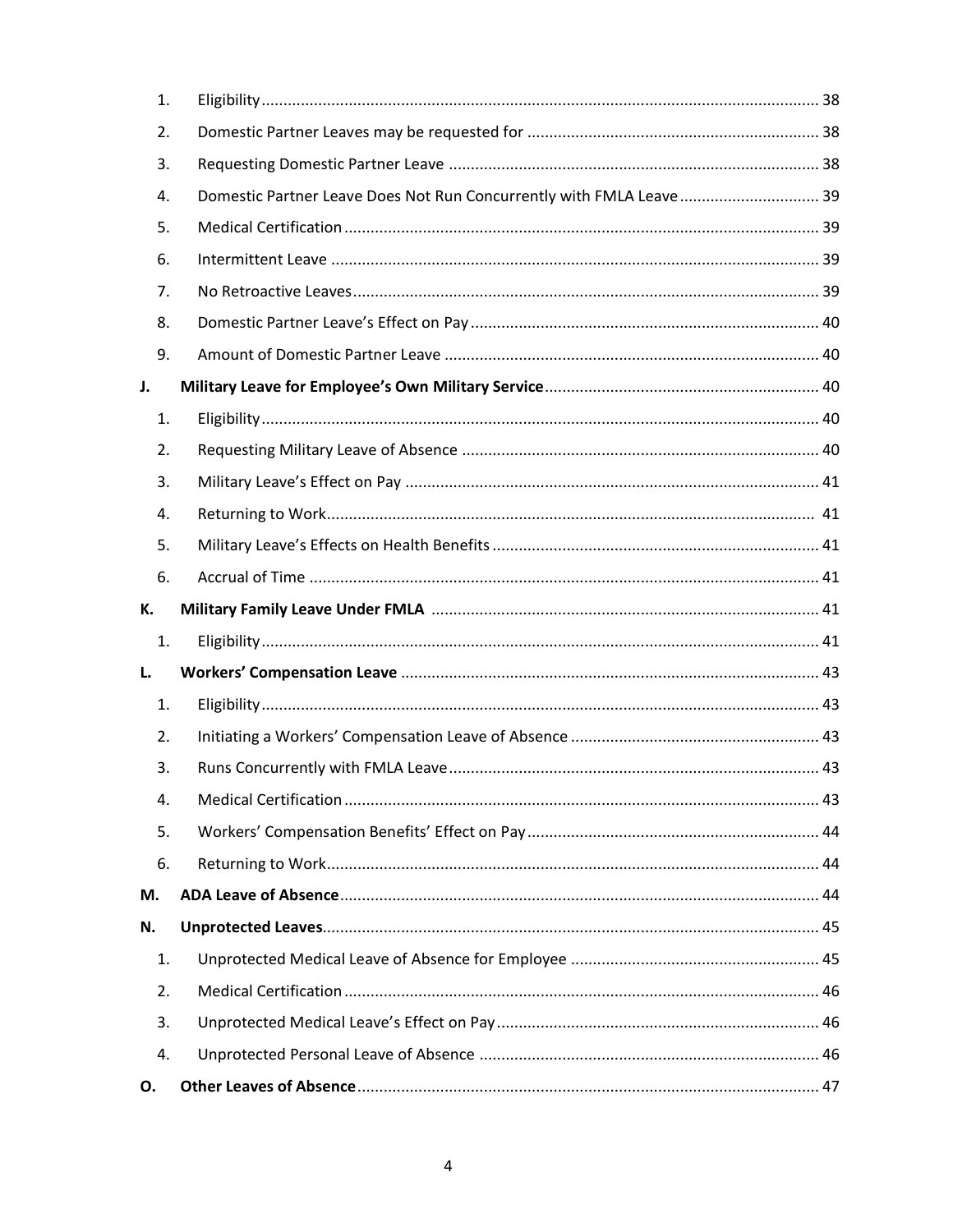## **Activision Blizzard Leave of Absence Policy**

#### <span id="page-5-0"></span>**Purpose**

The purpose of this policy is to establish guidelines for Activision Blizzard, Inc. and all of its subsidiaries (collectively, the "Company") governing leaves of absence and to ensure that leaves of absence are granted and administered in accordance with federal/state laws.

## <span id="page-5-1"></span>**Overview and General Provisions**

It is the Company's policy to grant leaves of absence to all eligible employees on a nondiscriminatory basis. The following provisions apply to all leaves of absence provided by the Company, unless otherwise specified:

- Leaves are granted and administered in accordance with federal/state laws. Wherever such statutory or other leave provisions overlap, they will run concurrently to the fullest extent permitted by law. The Company will further comply with its legal obligations under federal/state laws to reasonably accommodate eligible employees.
- This policy highlights some of the leaves of absence that the Company provides to eligible U.S. employees. The fact that an employee may be granted a leave of absence does not change the at-will nature of his/her employment. In addition, while it is the Company's intent to continue providing leaves of absence, we reserve the right to amend this policy at any time for any reason, consistent with the law.
- Employees are required to contact Aflac, the Company's third-party administrator for leaves of absence, to request a leave of absence and submit any required documentation. Leaves of absence will not be approved unless and until Aflac has all the information necessary to make a determination. The fact that an employee has requested a leave does not imply that the request will be approved or that the time off will be protected under any state or federal laws.
- Employees may not accept other additional employment, apply for unemployment insurance or engage in any other activities while on a leave of absence that are inconsistent with the stated purpose/reasons for the leave, unless otherwise approved by the Human Resources Department. In addition, misrepresentation of facts concerning the need for a leave will be considered a violation of Company policy. Engaging in the above-described conduct may result in disciplinary action, up to and including termination of the leave and/or employment.
- Leaves of absence are generally provided on an unpaid basis. Depending on the leave, employees may be allowed to use all applicable Sick, Vacation, and/or Paid Time Off (PTO) (collectively referred to as "accrued time") towards the leave. Employees are also encouraged to contact the Benefits Department regarding the availability of other paid benefit programs, including the Company's short-term disability (STD) and long-term disability (LTD) plans, and state paid disability and paid family and medical leave programs (PFL/PFML) available through applicable states who offer benefits. State disability; CA, HI, NJ, NY, RI, PR. State paid family and medical leave; CA NY, MA, WA. All such benefits will be integrated with accrued time in accordance with Company policy.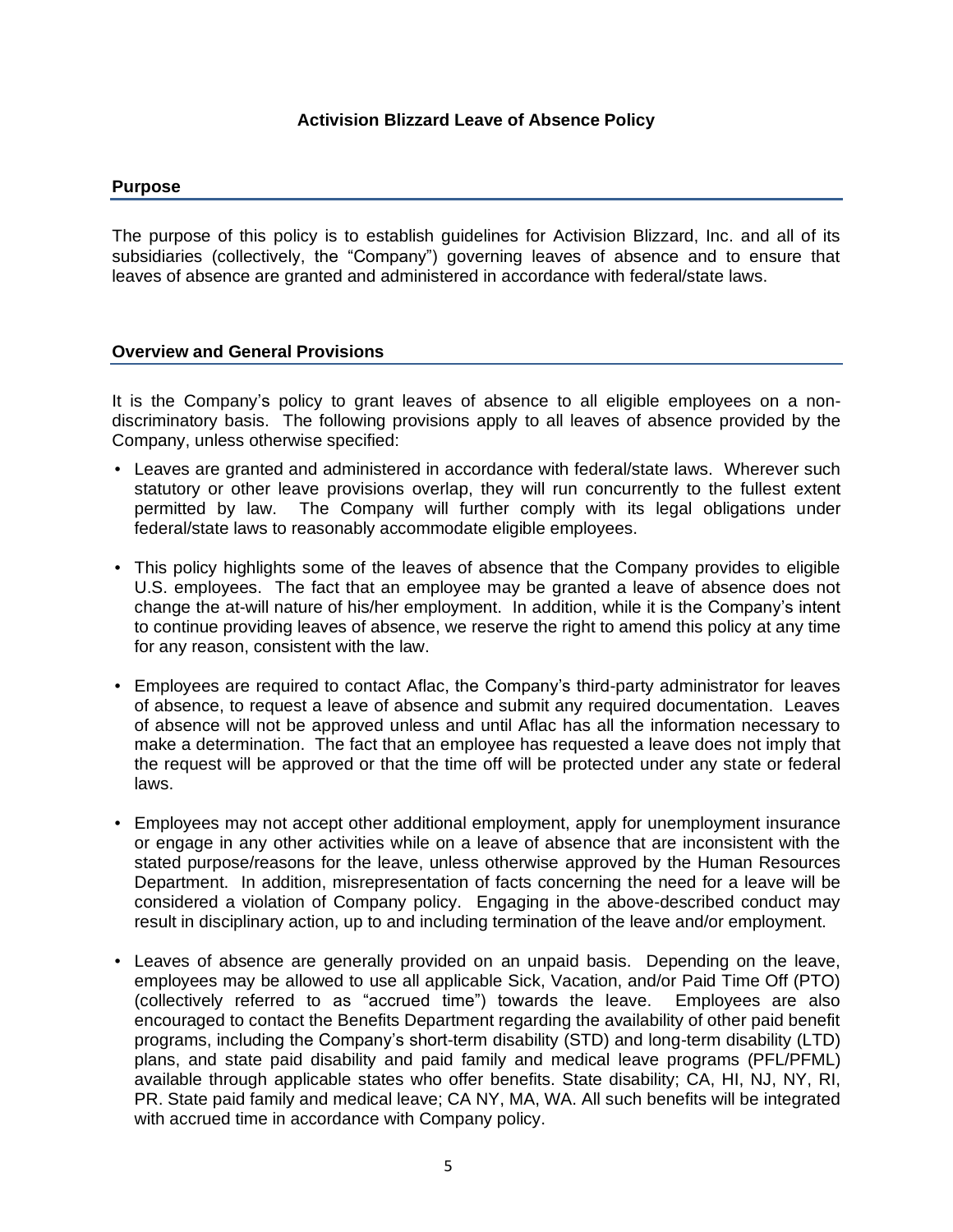- The Company and/or its third-party administrators reserve the right to require additional dependent certification documentation before approving any of the leaves described below.
- While on leave, the maximum time that group health insurance coverage will continue is generally six (6) months after the start of an approved long-term disability; thereafter, employees will be eligible for continuation of benefits through a COBRA<sup>1</sup>-equivalent program. For leaves not associated with short or long-term disability, the maximum time that group health insurance coverage will continue is generally six (6) months from leave start date; thereafter, employees will be eligible for continuation of benefits through a  $COBRA<sup>1</sup>$ equivalent program. Employees are encouraged to contact the Benefits Department regarding the availability of COBRA coverage or any other benefit continuation programs. To the extent an employee is using accrued time, the employee's benefit contributions will be automatically deducted from the resulting pay. If an employee's accrued time bank has been depleted (or if the employee's accrued time is insufficient to cover the employee's total biweekly contributions), the employee is responsible for the payment of the remainder of the contributions due, generally through payroll deductions upon return from leave. To ensure that insurance coverage will continue throughout the leave of absence, employees are advised to consult with the Benefits Department. An employee's failure to timely pay his or her employee contributions for benefits may result in the termination of the employee's insurance coverage, and the Company may recover its share of the total costs of any health insurance benefits for which it has paid.
- Employees will **not** continue to accrue Vacation or Paid Time Off benefits during a leave of absence. However, employees who use one full week of accrued time per week as pay during a leave of absence will continue to accrue time at their regular rates of accrual.
- Employees who do not return to work or do not contact the Company for three (3) consecutive business days after the expiration of an approved leave of absence (i.e., no-callno-show) will be deemed to have voluntarily terminated their employment through job abandonment.

 $1$  COBRA is the Consolidated Omnibus Budget Reconciliation Act, which provides certain former employees, retirees, spouses former spouses, and dependent children the right to temporary continuation of health coverage at group rates. This coverage, however, is only available when coverage is lost due to certain specific events, voluntary or involuntary termination of employment for reasons other than gross misconduct, or reduction in the number of hours of employment. For spouses, the qualifying events include: voluntary or involuntary termination of the covered employee's employment for any reason other than gross misconduct; reduction in the hours worked by the covered employee; covered employee's becoming entitled to Medicare; divorce or legal separation of the covered employee; or the death of the covered employee. For dependent children, the qualifying events are the same as for spouses with the addition of the loss of dependent child status under the plan rules.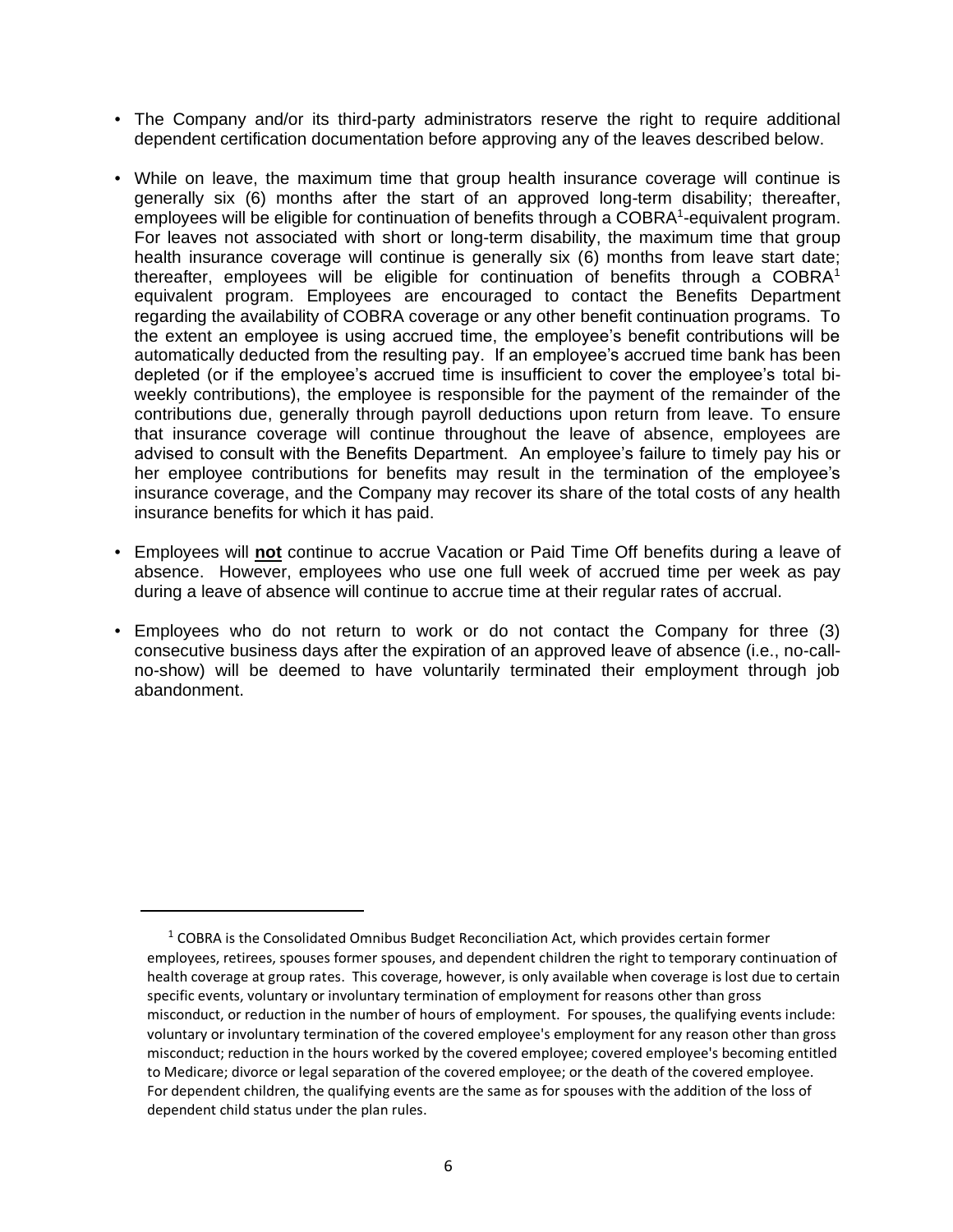The Company provides for the following protected leaves of absence:

#### • **Family Medical Leave Act (FMLA)**

The FMLA entitles eligible employees to take unpaid, job-protected leave for up to 12 workweeks in a 12-month period for specified family and medical reasons with continuation of group health insurance coverage under the same terms and conditions as if the employee had not taken leave. In addition, the military family leave provisions of the FMLA entitle eligible employees to take an unpaid, jobprotected leave for up to 12 workweeks in a 12-month period for any "qualifying exigency" arising from the foreign deployment of the employee's spouse, son, daughter, or parent with the Armed Forces, or for up to 26 workweeks in a 12-month period to care for a servicemember with a serious injury or illness if the employee is the servicemember's spouse, son, daughter, parent or next of kin.

#### • **California Family Rights Act (CFRA) (***California only***)**

The CFRA entitles eligible employees to take up to 12 workweeks of unpaid leave in a 12-month period for the birth of a child for purposes of bonding, for placement of a child in the employee's family for adoption or foster care, for the serious health condition of the employee's child or child of registered domestic partner, parent, spouse or state registered domestic partner, grandparent, grandchild or sibling, and for the employee's own serious health condition.

#### • **Pregnancy Disability Leave (PDL) (***California only***)**

PDL entitles women with up to 17 1/3 weeks of disability leave due to pregnancy, childbirth, or a related medical condition.

#### • **New York Paid Family Leave (NY PFL) (***New York only***)**

The NY PFL entitles eligible employees to take up to 12 workweeks of partial paid, job protected leave in a 12-month period for the birth of a child for purposes of bonding, for placement of a child in the employee's family for adoption or foster care, for the serious health condition of the employee's child, step child, parent, parent-in-law, spouse, domestic partner registered in the state of New York, grandchild or grandparent with continuation of group health coverage under the same terms and conditions as if the employee had not taken leave. In addition, the military family leave provisions of the NY PFL entitle eligible employees to take paid, job-protected leave for up to 12 workweeks in a 12 month period for any "qualifying exigency" arising from the foreign deployment of the employee's spouse, child or parent with the Armed Forces.

#### • **Washington Paid Family and Medical Leave (WA PFML) (***Washington only***)**

The WA PFML entitles eligible employees to take up to 12 workweeks of partial paid, job protected leave in a 12-month period for the birth of a child for purposes of bonding, for placement of a child in the employee's family for adoption or foster care, for the serious health condition of the employee, the employee's child, step child, grandchild, parent, parent-in-law, grandparent, sibling, spouse, or registered domestic partner, with continuation of group health coverage under the same terms and conditions as if the employee had not taken leave. In addition, the military family leave provisions of the WA PFML entitle eligible employees to take paid, job-protected leave for up to 12 workweeks in a 12-month period for any "qualifying exigency" arising from the foreign deployment of the employee's spouse, child or parent with the Armed Forces.

#### • **Massachusetts Paid Family and Medical Leave (MA PFML) (***Massachusetts only***)**

The MA PFML entitles eligible employees to take up to 12 workweeks of job protected, partial paid family leave, up to 20 workweeks of job protected, partial paid medical leave, or up to 26 weeks of combined family and medical leave in a 12-month period for the birth of a child for purposes of bonding, for placement of a child in the employee's family for adoption or foster care, for the serious health condition of the employee, the employee's spouse, domestic partner, child, parent, grandchild, grandparent or sibling; the parent of the employee's spouse or domestic partner; and guardians who legally acted as a parent when the employee was a minor, with continuation of group health coverage under the same terms and conditions as if the employee had not taken leave. In addition, the military family leave provisions of the MA PFML entitle eligible employees to take partial paid, job-protected leave for up to 12 workweeks in a 12-month period for any "qualifying exigency" arising from the foreign deployment of the employee's spouse, child or parent with the Armed Forces or for up to 26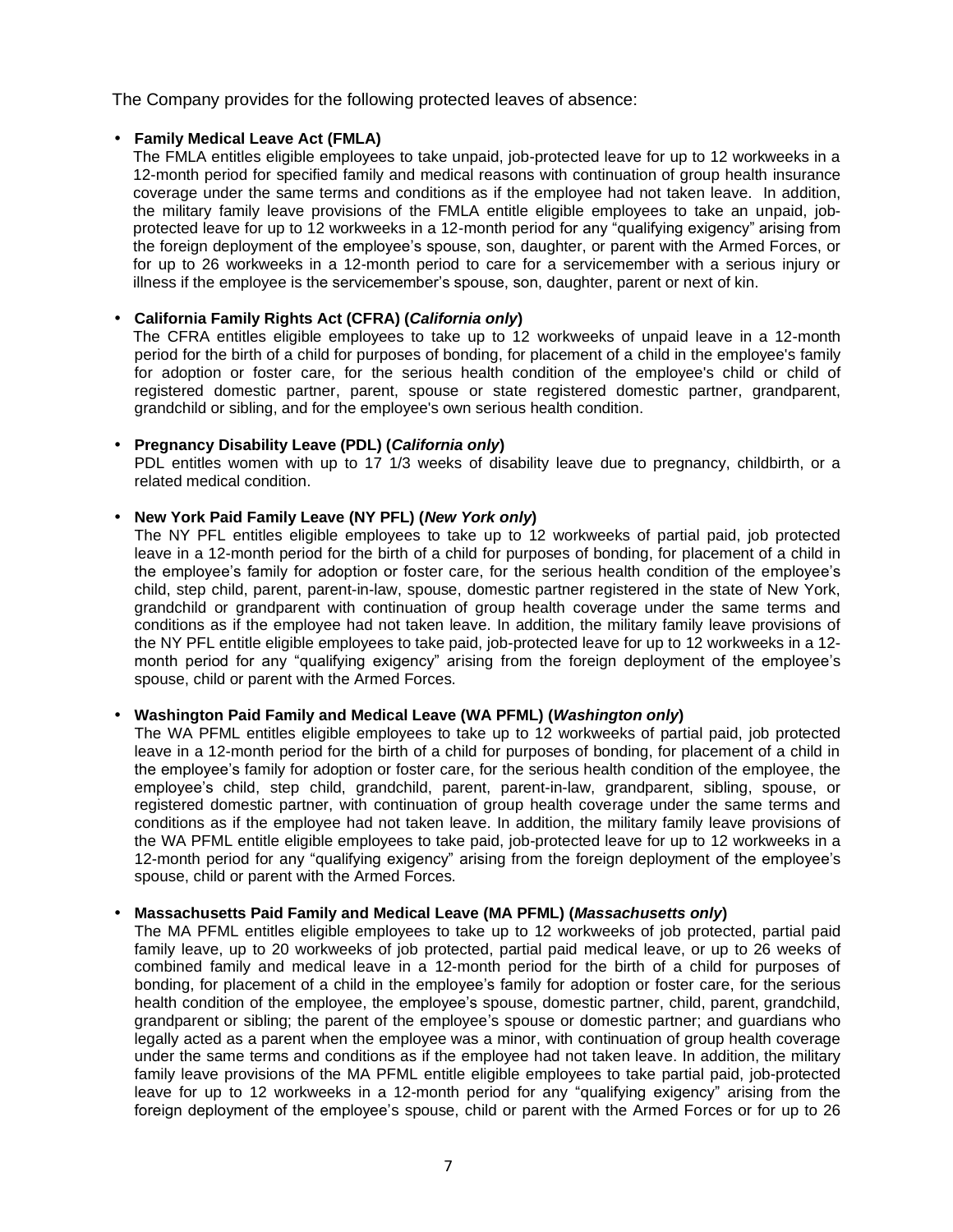workweeks in a 12-month period to care for a servicemember with a serious injury or illness if the employee is the servicemember's spouse, son, daughter, parent or next of kin.

#### • **Other Disability Leaves**

Employees may be eligible for a leave as required to reasonably accommodate employees with a qualifying disability under the Americans with Disabilities Act of 1990 (ADA), the Fair Employment and Housing Act (FEHA-CA only), or other comparable state laws, where undue hardship would not result, or as may be required by state workers' compensation laws.

#### • **Other Legally Required Leaves of Absences**

Employees may also be eligible for other leaves as required by law.

Each of these leave categories is explained in greater detail below. These leaves may run concurrently. Questions regarding leaves should be directed to the Benefits Department.

## **A. Family Medical Leave Act (FMLA)**

The FMLA entitles eligible employees to take unpaid, job-protected leave for specified family and medical reasons with continuation of group health insurance coverage under the same terms and conditions as if the employee had not taken leave.

#### <span id="page-8-0"></span>1. Eligibility

To be eligible for FMLA Leave, an employee must:

Have worked for the Company for at least 12 months prior to the start of the leave; and

Have worked at least 1,250 hours in the 12 months prior to the leave.

#### <span id="page-8-1"></span>2. FMLA Leaves may be requested for:

a. Twelve workweeks of leave in a 12-month period for:

The birth of a child and to care for the newborn child within one year of birth;

The placement with the employee of a child for adoption or foster care and to care for the newly placed child within one year of placement;

To care for the employee's spouse, child, or parent who has a serious health condition;

A serious health condition that makes the employee unable to perform the essential functions of his or her job;

Any qualifying exigency arising out of the fact that the employee's spouse, son, daughter, or parent is a covered military member on "covered active duty;" **or**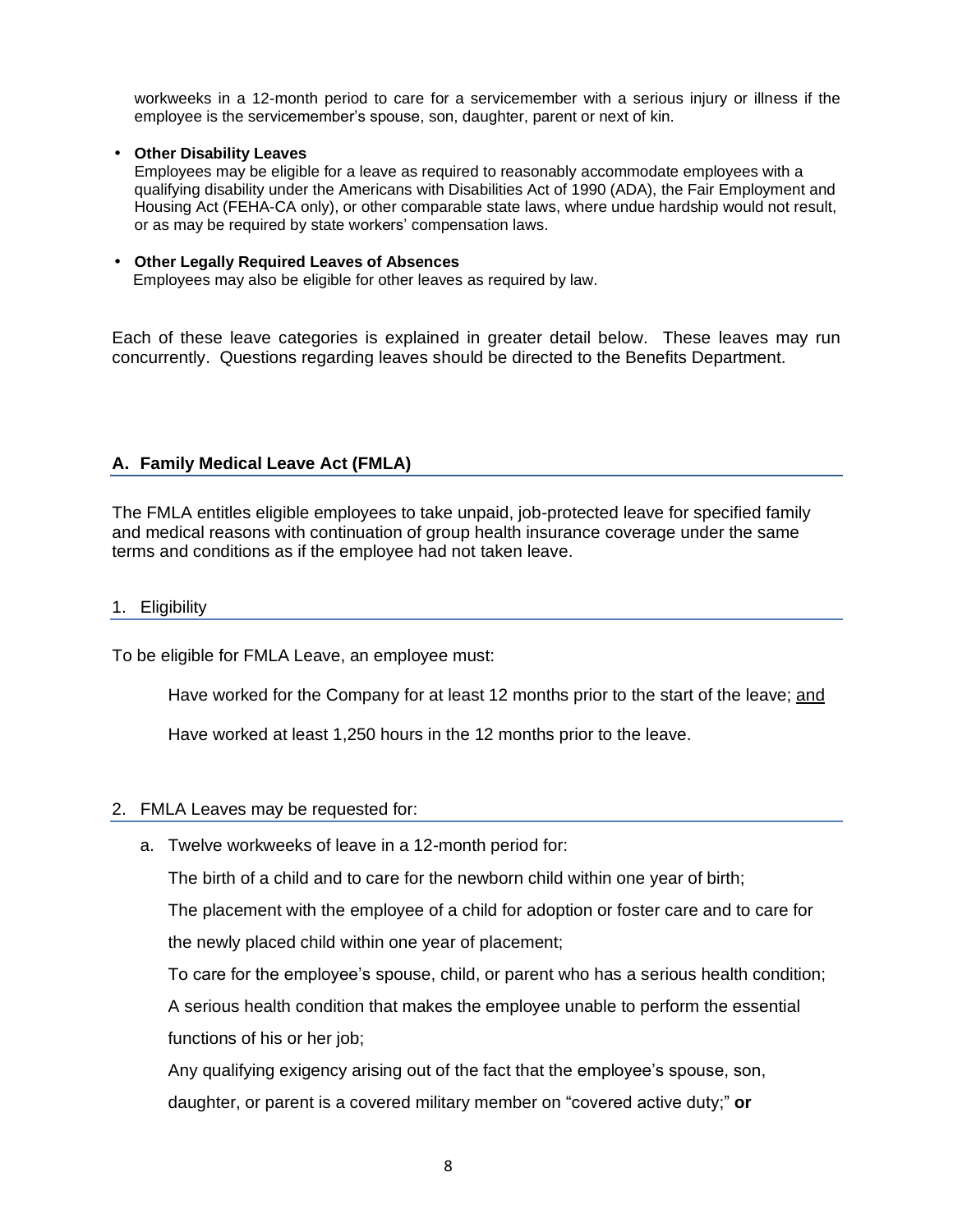b. Twenty-six workweeks of leave during a single 12-month period to care for a covered servicemember with a serious injury or illness if the eligible employee is the servicemember's spouse, son, daughter, parent, or next of kin (military caregiver leave).

## <span id="page-9-0"></span>3. Requesting FMLA Leave

- a. Employees should notify Aflac and the Company (i.e., their manager, Human Resources, and/or the Benefits Department) of their request for FMLA Leave as soon as they are aware of the need for such leave.
- b. If the need for the leave is foreseeable (i.e., for planned, non-emergency medical treatment), the employee must give a minimum of thirty (30) days advance notice to the Company. If an employee fails to provide the requisite thirty (30) days advance notice for foreseeable events without any reasonable excuse for the delay, the Company reserves the right to delay the taking of the leave until at least thirty (30) days after the date the employee provides notice of the need for leave.
- c. If the need for the leave is not foreseeable, the employee must give notice as soon as practicable. Typically, this should be within two (2) business days of when the need for a medical leave becomes known to the employee.
- d. To initiate a leave request, employees must contact Aflac, the Company's third party leave of absence administrator by calling 1-800-206-6720 or registering the leave online at<https://mygrouplifedisability.aflac.com/s/> Medical certification must be returned to Aflac, as described below in Section A.4.
- e. All requests for FMLA Leave should include the anticipated date(s) and duration of the leave. When reasonably possible, any request for an extension of the leave must be submitted to Aflac at least five (5) working days prior to the date on which the employee was originally scheduled to return to work and must include a revised return to work date. The Company reserves the right to refuse any extension of the leave, within its reasonable discretion, consistent with the law.
- f. **Managers will not ask or inquire about the reasons for an employee's leave request.** Instead, to ensure the employee's privacy, the Benefits Department will coordinate with Aflac to make any necessary inquiries and will evaluate whether there is a medical need for the leave. The Benefits Department will ensure that all medical information provided by employees is kept in the strictest confidence.

#### <span id="page-9-1"></span>4. Medical Certification

All requests for FMLA Leave must be supported by medical certification from a health care provider.

The certification form will be provided by Aflac.

Certification must generally be provided before the leave begins, or for unforeseeable leaves, within fifteen (15) calendar days of the Company's or Aflac's request.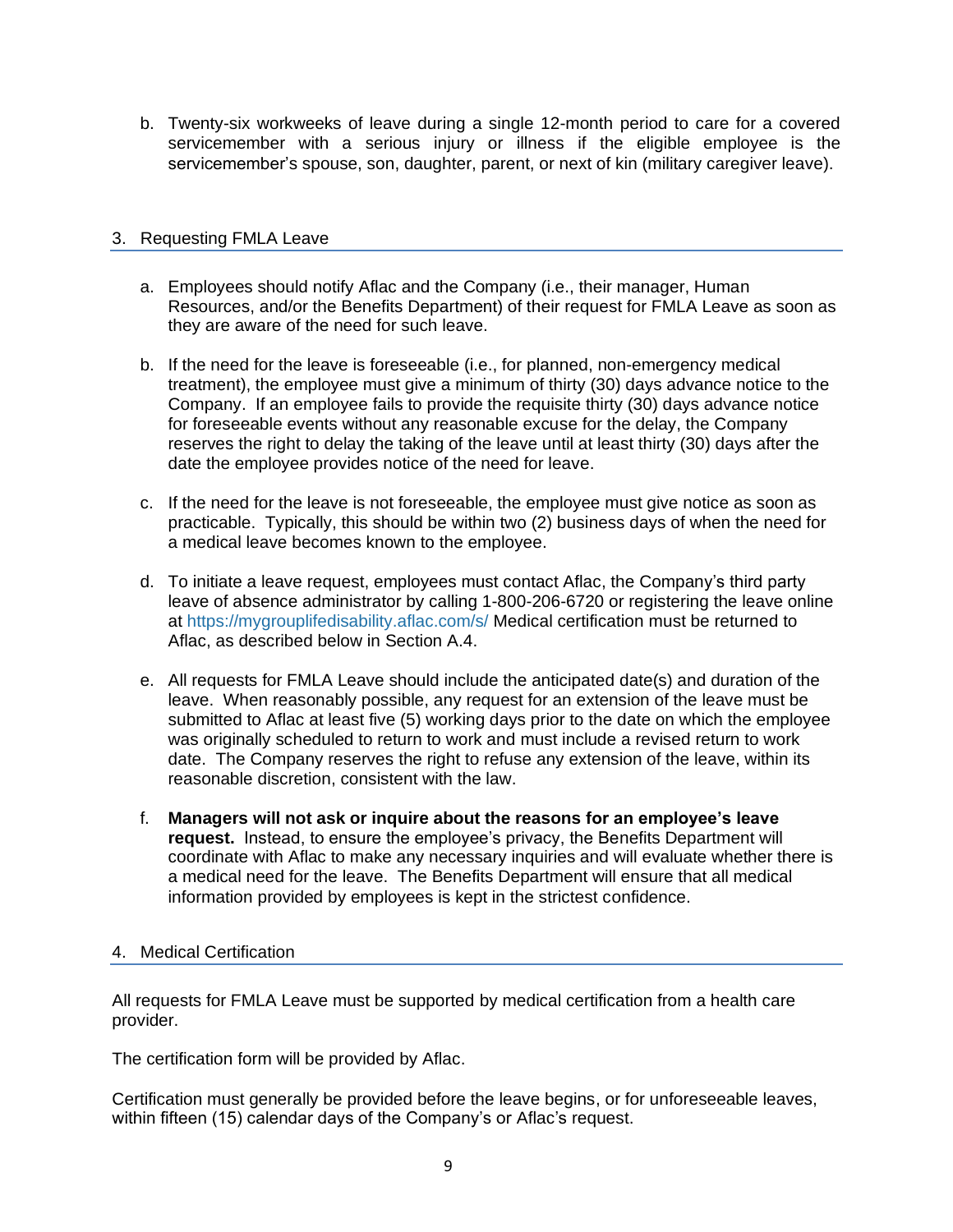Failure or refusal to provide the required medical certification may result in a denial of leave and potentially termination of employment.

Under appropriate circumstances, Aflac may request a second or third opinion from a health care provider.

Requests for extension of leave require an updated medical certification, which must be submitted to Aflac prior to the expiration of the leave.

## <span id="page-10-0"></span>5. Reasonable Accommodation

If an employee's leave is no longer covered by the FMLA (or was not covered in the first place), other protections may apply, including those created by the Americans with Disabilities Act of 1990 (ADA) or other comparable state laws. Under the ADA, reasonable accommodation may be available to qualified individuals with disabilities. Leave may be a form of reasonable accommodation under the ADA. Employees needing or requesting a reasonable accommodation may be required to submit additional information and/or fill out additional forms with the help of their health care providers. To initiate an accommodation request under the ADA, employees must contact Aflac, the Company's third party leave of absence administrator by calling 1-800-206-6720 or registering the accommodation request online at [https://mygrouplifedisability.aflac.com/s/.](https://mygrouplifedisability.aflac.com/s/)

## <span id="page-10-1"></span>6. Intermittent Leave

FMLA Leave taken intermittently for the birth, adoption, or foster care placement of a child or baby bonding requires at least seven (7) days' advance notice.

All FMLA Leaves for birth, adoption or foster care placement must be concluded within one (1) year of the birth, adoption or placement.

FMLA Leave taken for the employee's own serious health condition or the serious health condition of the employee's child, spouse, or parent may be taken intermittently or on a reduced schedule where medically necessary. Each absence for intermittent leave must be reported to Aflac within two (2) days of each separate occurrence.

Aflac may request certification or recertification of the need for intermittent leave from a health care provider once every thirty (30) days.

#### <span id="page-10-2"></span>7. No Retroactive Leaves

Employees may not submit retroactive leave requests more than seven (7) days after a leave of absence has been taken. As noted above (see Section A.3.), leave requests must be made at least thirty (30) days in advance, or as soon as practicable (within two business days when the need for a medical leave becomes known to the employee). In cases where Aflac has enough information to determine whether a leave is being taken for an FMLA-qualifying reason, Aflac will notify the employee as to whether the leave will be designated as FMLA Leave and will count the absence as FMLA Leave, even if done so retroactively.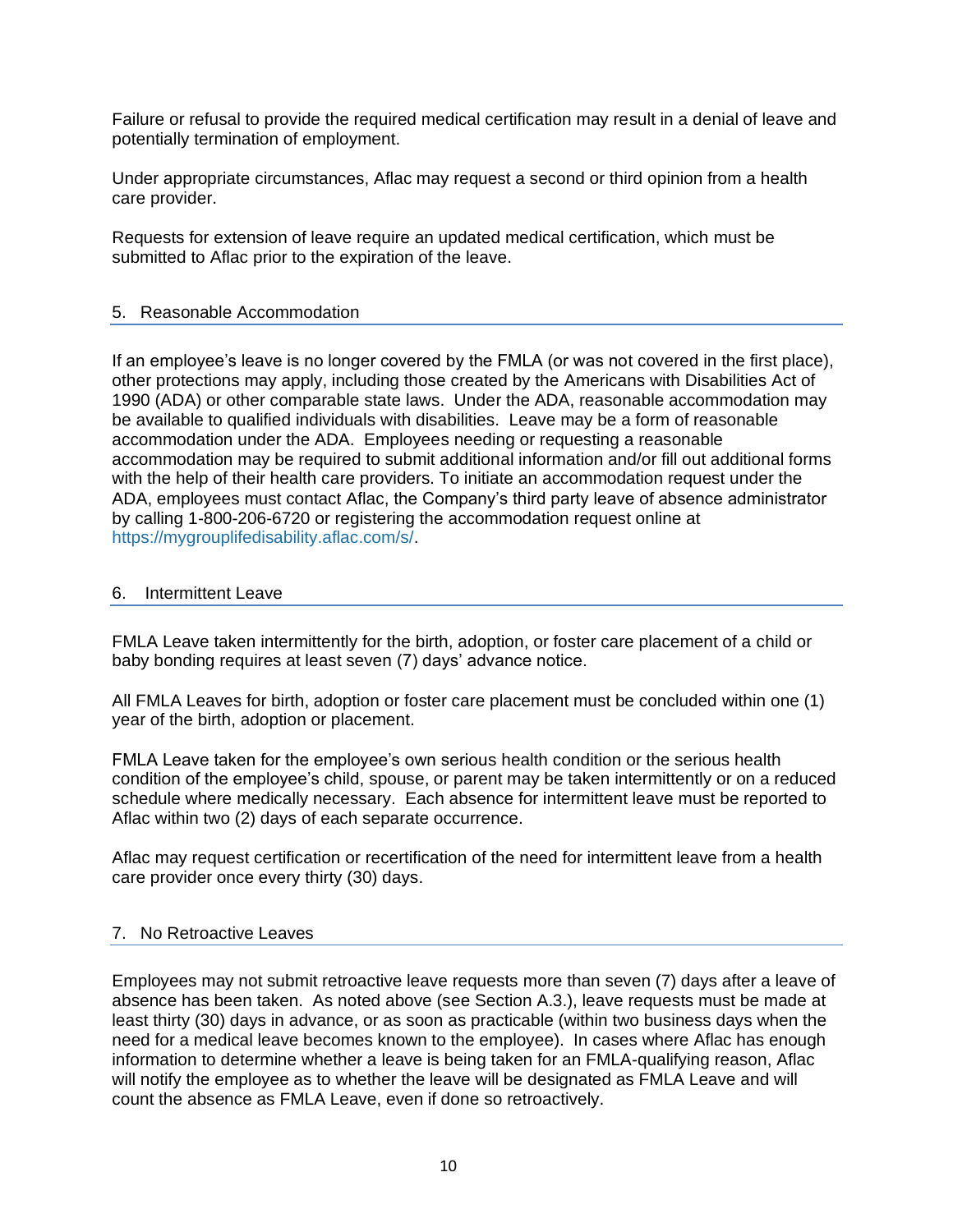<span id="page-11-0"></span>a. Use of Accrued Time for FMLA Leaves

FMLA Leave taken to care for a family member with a serious medical condition is unpaid.

a) Employees may use their available accrued time balance towards the leave.

Employees receiving benefit payments from any state Paid Family and Medical Leave program may use accrued time to supplement their paid leave benefits during leave, not to exceed 100% of their regular base salary/pay.

Employees who are ineligible for or are not receiving payments from any state Paid Family and Medical Leave program may use their available accrued time during the leave, not to exceed 100% of their base salary/pay.

FMLA Leave taken for an employee's own serious medical condition is unpaid.

Employees may use accrued time for the five (5) business day waiting period before disability benefits begin. Thereafter, employees may use accrued time to supplement their paid leave benefits during the leave, not to exceed 100% of their base salary/pay.

- b. State Disability/Paid Medical Leave Programs *(CA, CT, MA, NJ, NY and WA only)*
	- 1) Employees should check with their specific state for available state income replacement programs for their own disability. For information on eligibility, application procedures, benefit limits, etc.:
		- California employees should visit:<http://edd.ca.gov/Disability/>
		- Connecticut employees should visit:<https://ctpaidleave.org/>
		- Massachusetts employees should visit: [https://www.mass.gov/how-to/how-to-apply-for](https://www.mass.gov/how-to/how-to-apply-for-paid-family-and-medical-leave-pfml)[paid-family-and-medical-leave-pfml](https://www.mass.gov/how-to/how-to-apply-for-paid-family-and-medical-leave-pfml)
		- New Jersey employees should visit:<http://lwd.dol.state.nj.us/labor/tdi/tdiindex.html>
		- New York employees should visit: <https://ww3.nysif.com/Home/Claimant/DBClaimant/FilingAClaim>
		- Washington employees should visit:<https://paidleave.wa.gov/>
	- 2) It is the responsibility of the employee to apply for any available state disability benefits. Whether applied for or not, an employee eligible for short-term disability will have the amount of the eligible payment offset from any state disability and from his/her Aflac disability payment.
- c. State Paid Family and Medical Leave Programs (PFL/PFML) (*CA, CT, MA, NJ, NY and WA only)*

Employees who need to take time off from work for their own serious medical condition or to care for a seriously ill qualified family member or to bond with a new child may be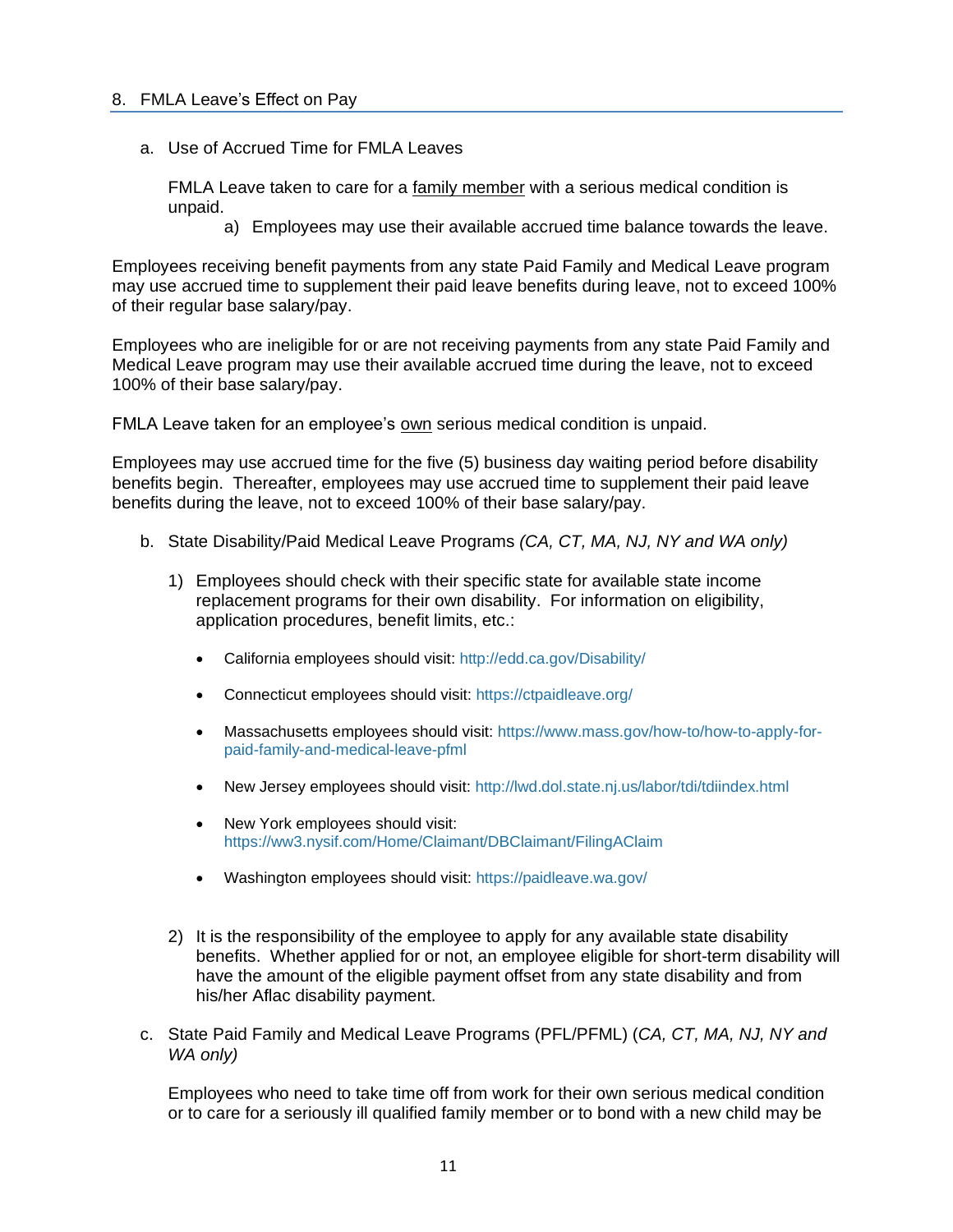eligible for partial wage continuation benefits through state programs, where applicable. Employees should check with their specific state for information about available partial wage continuation programs that may be available.

CA PFL qualified family members include child, parent, parent-in-law, grandparent, grandchild, sibling, spouse or registered domestic partner.

CT PFML qualified family members include child, parent, grandparent, grandchild, sibling, spouse, or an individual related to the employee by blood or affinity, and whose close association with the employee shows to be the equivalent of those family relationships.

MA PFML qualified family members include spouse, domestic partner, child, parent, grandchild, grandparent, sibling, the parent of the employee's spouse or domestic partner; and guardians who legally acted as a parent when the employee was a minor.

NJ PFML qualified family members include child, parent, parent-in-law, grandparent, grandchild, spouse, registered domestic partner, civil union partner, sibling or other blood relative or an individual related to the employee by blood or affinity, and whose close association with the employee shows to be the equivalent of those family relationships.

WA PFML qualified family members include child, step-child, parent, step-parent, parentin-law, sibling, grandparent, grandchild, spouse or registered domestic partner.

NY PFL qualified family members include child, step-child, parent, step-parent, parentin-law, grandparent, grandchild, spouse or registered domestic partner. WA PFML qualified family members include child, step-child, parent, step-parent, parent-in-law, sibling, grandparent, grandchild, spouse or registered domestic partner.

- California:<http://edd.ca.gov/Disability/>
- Connecticut:<https://ctpaidleave.org/>
- Massachusetts: [https://www.mass.gov/how-to/how-to-apply-for-paid-family-and-medical](https://www.mass.gov/how-to/how-to-apply-for-paid-family-and-medical-leave-pfml)[leave-pfml](https://www.mass.gov/how-to/how-to-apply-for-paid-family-and-medical-leave-pfml)
- New Jersey:<http://lwd.dol.state.nj.us/labor/tdi/tdiindex.html>
- New York: <https://ww3.nysif.com/Home/Claimant/DBClaimant/FilingAClaim>
- Washington:<https://paidleave.wa.gov/>

Employees may also contact the Benefits Department to obtain more information on state paid benefits.

#### <span id="page-12-0"></span>9. Amount of FMLA Leave

a. Provided all the conditions of this policy are met, an employee may take a maximum of twelve (12) workweeks of FMLA Leave in a rolling 12-month period measured backwards from the date the employee's leave starts.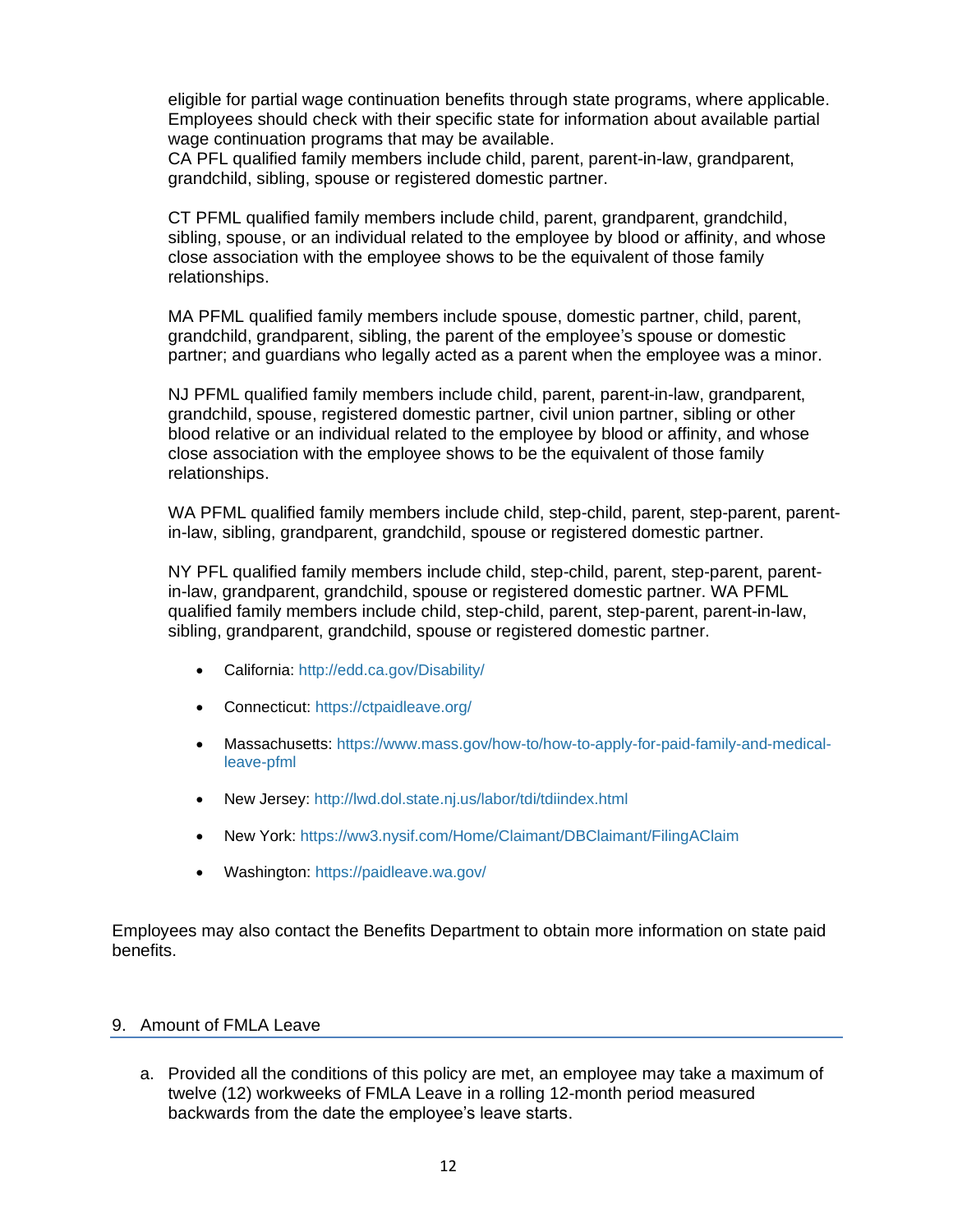- b. Use of accrued time during FMLA Leave does not extend the total duration of the job protection under the FMLA beyond twelve (12) workweeks in a rolling 12-month period.
- c. If the medical leave extends beyond FMLA protection, the leave will be reviewed for an ADA accommodation.

## <span id="page-13-0"></span>10. Returning to Work

- a. Prior to returning to work from any medical leave (whether or not covered under the FMLA) the employee must provide a doctor's release to return to work to Aflac, the Human Resources or to the Benefits Department, stating that the employee is medically able to return to work and should list any applicable work restrictions, unless the employee's original medical certification provides a return to work date. The employee will not be allowed to return to work unless and until this medical certification is provided.
- b. Unless otherwise permitted by law, an employee returning from a qualified leave of absence in a timely manner (i.e., on the next work day following expiration of his/her approved medical leave) is entitled to reinstatement in the same or comparable position (e.g., a position with the same wage and level of responsibility) in which the employee was employed prior to the leave.
- c. If the employee is unable to perform the essential functions of his or her position, the Company will attempt to locate an alternative position for the employee for which he/she is qualified, as required by law. The Company will reasonably accommodate disabled employees as required by law. Employees, however, have no greater right to employment than if they had been continuously employed rather than on leave.

# **B. California Family Rights Act (CFRA) (***California only***)**

The CFRA entitles eligible employees to take an unpaid leave for the birth of a child for purposes of bonding, for placement of a child in the employee's family for adoption or foster care, for the serious health condition of the employee's child, child of registered domestic partner, parent, spouse or state registered domestic partner, grandparent, grandchild or sibling, and for the employee's own serious health condition.

## 1. Eligibility

To be eligible for a CFRA Leave, an employee must:

Have worked for the Company for at least 12 months prior to the start of the leave; and

Have worked at least 1,250 hours in the last 12 months prior to the leave.

## 2. CFRA Leaves may be requested for:

Twelve (12) workweeks of leave in a rolling 12-month period for: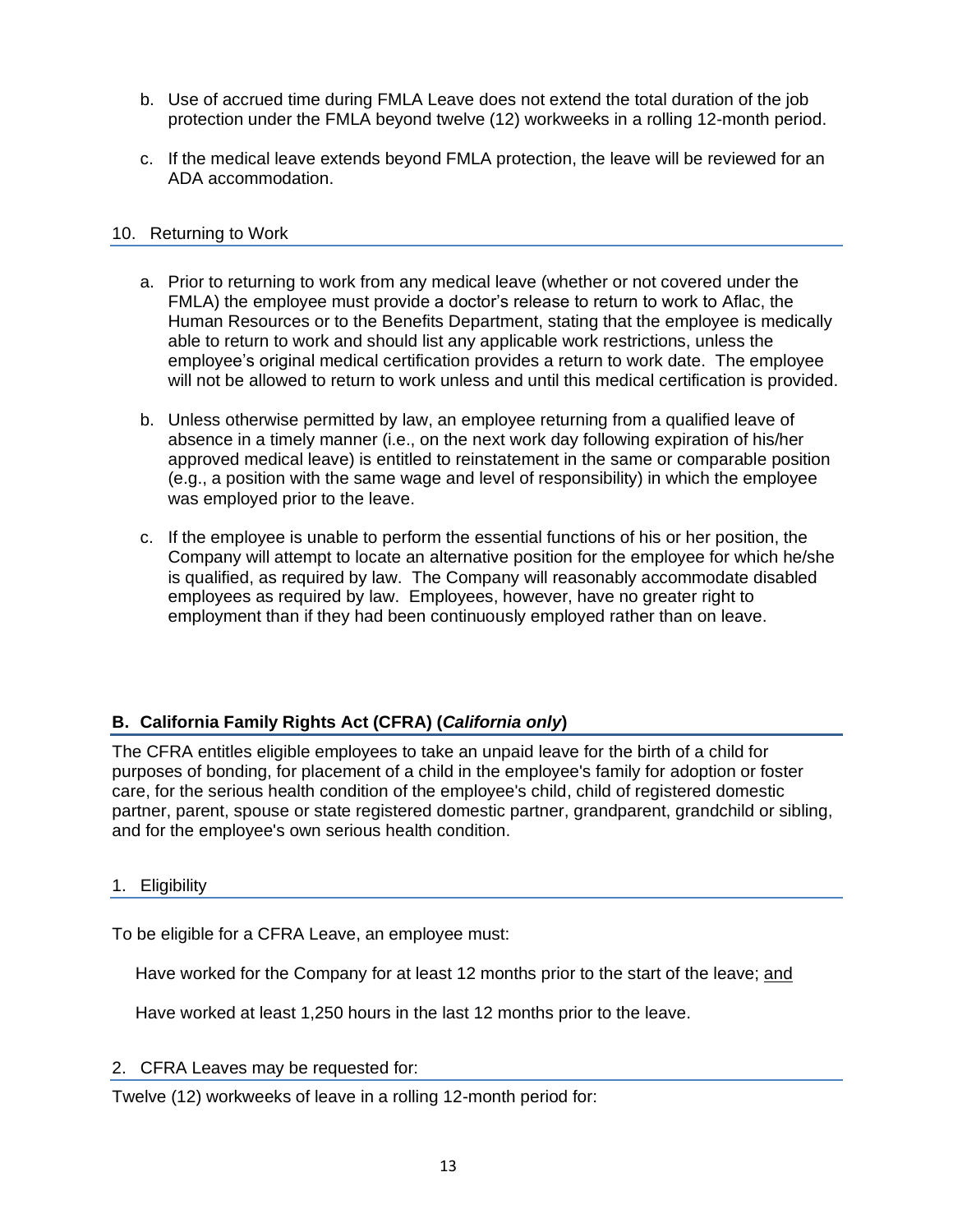Birth of a child for purposes of bonding; Placement of a child in the employee's family for adoption or foster care; The serious health condition of the employee's child, child of registered domestic partner, parent, spouse or domestic partner registered in the state of California, grandparent, grandchild or sibling; or The employee's own serious health condition.

# 3. Requesting CFRA Leave

- a. Employees should notify Aflac and the Company (i.e., their manager, Human Resources, and/or the Benefits Department) of their request for CFRA Leave as soon as they are aware of the need for such leave.
- b. If the need for the leave is foreseeable (i.e., for planned, non-emergency medical treatment), the employee must give a minimum of thirty (30) days advance notice to the Company. If an employee fails to provide the requisite thirty (30) days advance notice for foreseeable events without any reasonable excuse for the delay, the Company reserves the right to delay the taking of the leave until at least thirty (30) days after the date the employee provides notice of the need for leave.
- c. If the need for the leave is not foreseeable, the employee must give notice as soon as practicable. Typically, this should be within two (2) business days of when the need for a medical leave becomes known to the employee.
- d. To initiate a leave request, employees must contact Aflac, the Company's third party leave of absence administrator by calling 1-800-206-6720 or registering leave online at [https://mygrouplifedisability.aflac.com/s/.](http://www.zurichna.com/myzurichbenefits) Medical certification must be returned to Aflac as described below in Section B.5.
- e. All requests for CFRA Leave should include the anticipated date(s) and duration of the leave. When reasonably possible, any request for an extension of the leave must be submitted to Aflac at least five (5) working days prior to the date on which the employee was originally scheduled to return to work and must include a revised return to work date.
- f. **Managers will not ask or inquire about the reasons for an employee's leave request.** Instead, to ensure the employee's privacy, the Benefits Department will coordinate with Aflac to make any necessary inquiries and will evaluate whether there is a medical need for the leave. The Benefits Department will ensure that all medical information provided by employees is kept in the strictest confidence.

## 4. Runs Concurrently with FMLA Leave

This leave will run concurrently with any FMLA leave to which an employee may be entitled under Section A of this policy.

#### 5. Medical Certification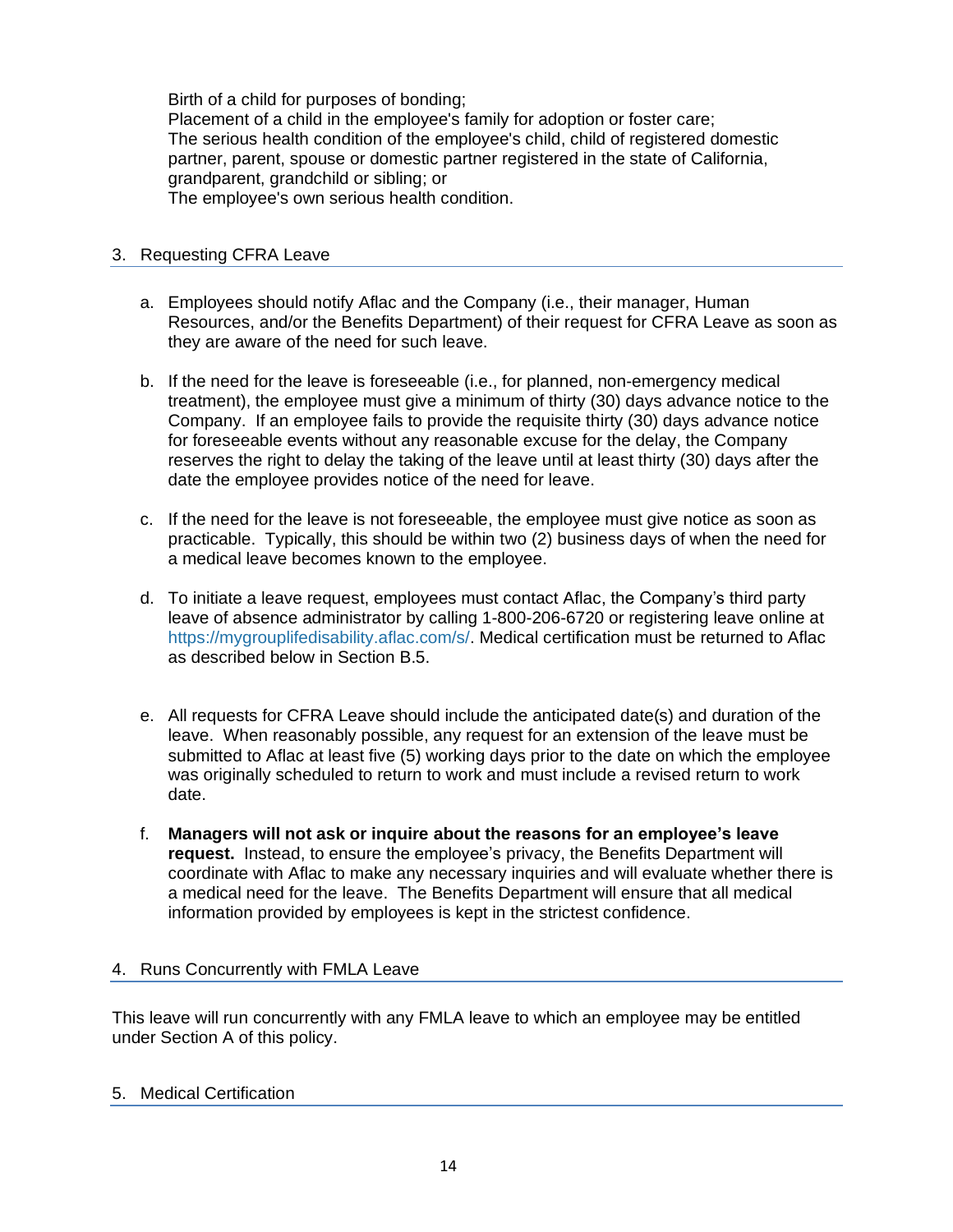- a. All requests for CFRA Leave must be supported by medical certification from a health care provider, unless the CFRA Leave is for baby bonding time.
- b. The certification form will be provided by Aflac.
- c. Certification must generally be provided before the leave begins, or for unforeseeable leaves, within fifteen (15) calendar days of the Company's or Aflac's request.
- d. Failure or refusal to provide the required medical certification may result in a denial of leave and potentially termination of employment.
- e. Under appropriate circumstances, Aflac may request a second or third opinion from a health care provider.
- f. Requests for extension of leave require an updated medical certification, which must be submitted to Aflac prior to the expiration of the leave.

## <span id="page-15-0"></span>6. Reasonable Accommodation

If an employee's leave is no longer covered by CFRA (or was not covered in the first place), other protections may apply, including those created by the Americans with Disabilities Act of 1990 (ADA) or other comparable state laws, such as the Fair Employment and Housing Act (FEHA). Under the ADA and FEHA, reasonable accommodations may be available to qualified individuals with disabilities. Leave may be a form of reasonable accommodation under the ADA and FEHA. Employees needing or requesting a reasonable accommodation may be required to submit additional information and/or fill out additional forms with the help of their health care providers. To initiate an accommodation request, employees must contact Aflac, the Company's third party leave of absence administrator by calling 1-800-206-6720 or registering the accommodation request online at [https://mygrouplifedisability.aflac.com/s/.](https://mygrouplifedisability.aflac.com/s/)

## 7. Intermittent Leave

- a. CFRA Leave taken intermittently for the birth, adoption, or foster care placement of a child or baby bonding requires at least seven (7) days' advance notice.
- b. All CFRA Leaves for birth, adoption or foster care placement must be concluded within one (1) year of the birth, adoption or placement.
- c. CFRA Leave taken for the employee's own serious health condition or the serious health condition of the employee's child, spouse, registered domestic partner, or parent may be taken intermittently or on a reduced schedule where medically necessary. Each absence for intermittent leave must be reported to Aflac within two (2) days of each separate occurrence.
- d. The Company may request certification or recertification of the need for intermittent leave from a health care provider once every thirty (30) days.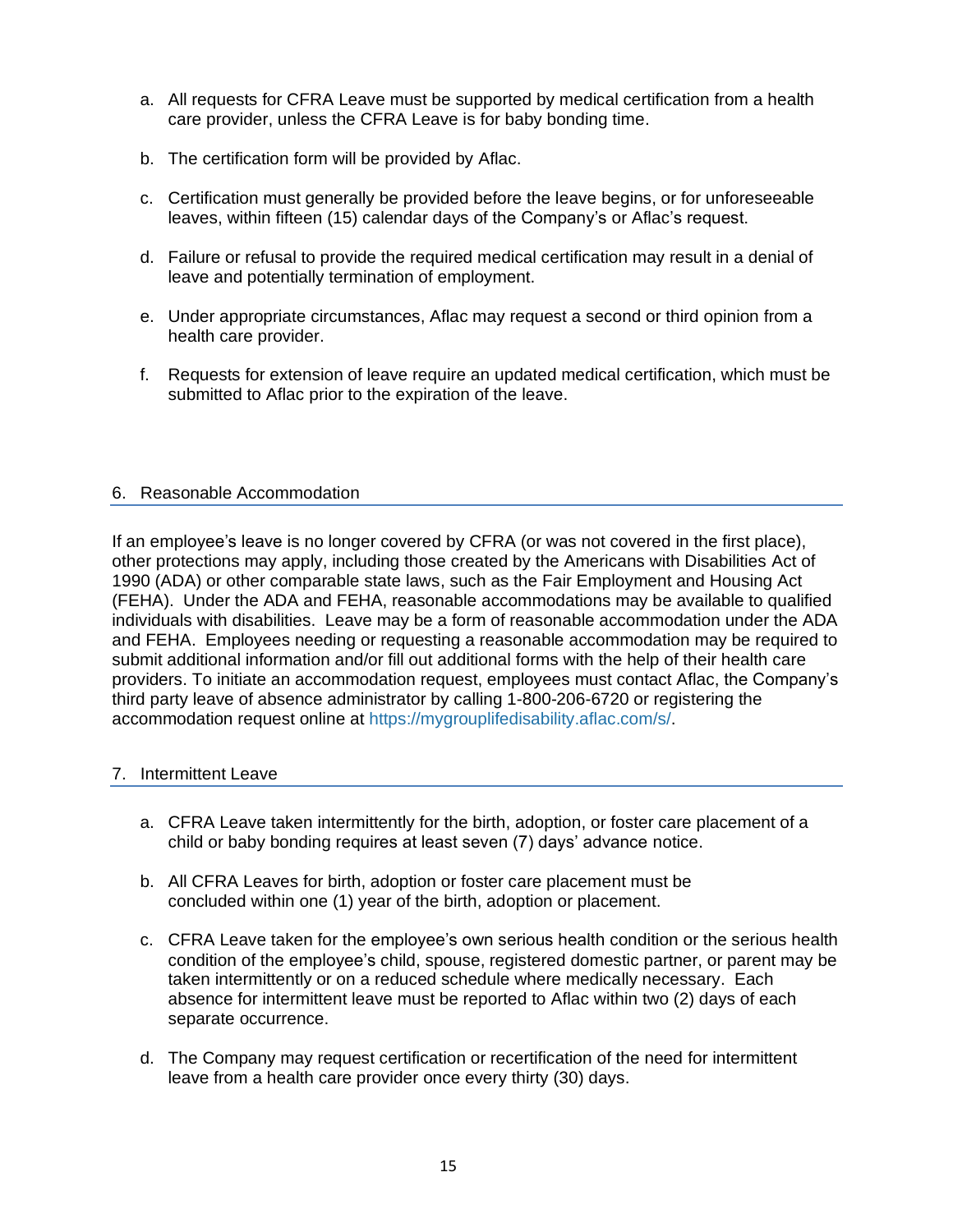#### 8. No Retroactive Leaves

Employees may not submit retroactive leave requests more than seven (7) days after a leave of absence has been taken. As noted above (see Section B.3.), leave requests must be made at least thirty (30) days in advance, or as soon as practicable (within two business days when the need for a medical leave becomes known to the employee). In cases where Aflac has enough information to determine whether a leave is being taken for a CFRA (or FMLA)-qualifying reason, Aflac will notify the employee as to whether the leave will be designated as CFRA (or FMLA) Leave and will count the absence as CFRA (or FMLA) Leave, even if done so retroactively.

## 9. CFRA Leave's Effect on Pay

- a. Use of Accrued Time for CFRA Leaves
	- 1) CFRA Leave taken to care for a family member with a serious medical condition is unpaid.

Employees receiving benefit payments from the California Paid Family Leave (CA PFL) program (see Section B.9.c. below) may use their accrued time to supplement their paid leave benefits during the leave, not to exceed 100% of their regular base salary/pay.

Employees who are ineligible for or are not receiving benefit payments from the CA PFL program may use their available accrued time during the leave, not to exceed 100% of their regular base salary/pay.

CFRA Leave taken for employee's own serious medical condition is unpaid.

Employees may use accrued time for the five (5) business day waiting period before disability benefits begin. Employees may also use accrued time to supplement their paid leave benefits during the leave, not to exceed 100% of their base salary/pay.

- b. State Disability Insurance (SDI)
	- 1) Employees should check with their specific state for available state income replacement programs for their own disability. For information on eligibility, application procedures, benefit limits, etc.:
		- California employees should visit:<http://edd.ca.gov/Disability/>
	- 2) It is the responsibility of the employee to apply for any available state disability benefits. Whether applied for or not, an employee eligible for short-term disability will have the amount of the eligible payment offset from any state disability and from his/her Aflac disability payment.
- c. California Paid Family Leave Program (CA PFL) (*CA only*)

Employees who need to take time off from work to care for a seriously ill child, spouse, parent, registered domestic partner, parents-in-law, grandchildren, grandparents and siblings or to bond with a new child may be eligible for a partial wage continuation program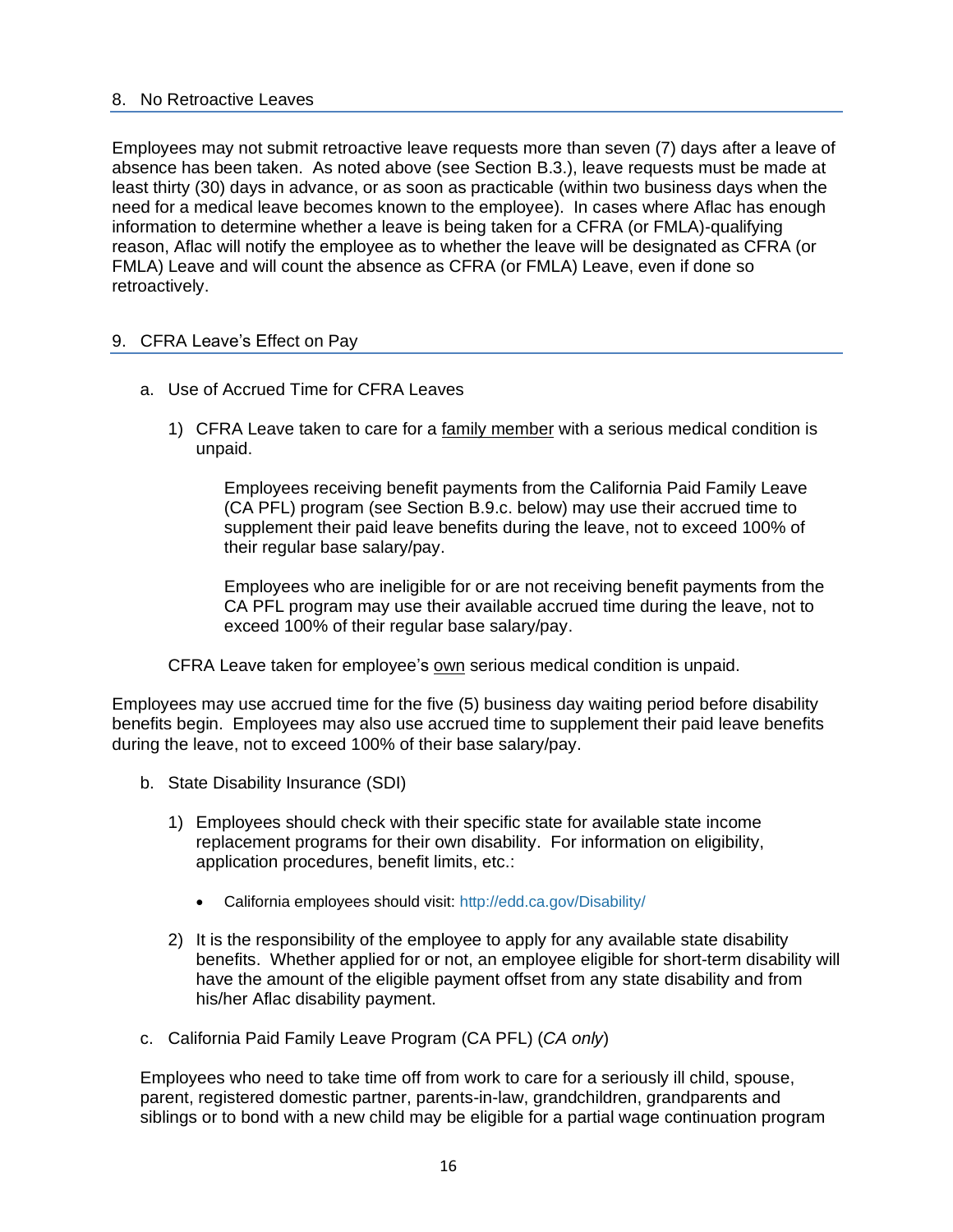through the state of California. Employees should check with their specific state for information about available partial wage continuation programs that may be available.

• California employees should visit: [http://edd.ca.gov/Disability/FAQ\\_PFL\\_Eligibility.htm](http://edd.ca.gov/Disability/FAQ_PFL_Eligibility.htm)

Employees may obtain a brochure discussing their rights and obligations under the CA PFL program and a CA PFL benefits claim form from the Employment Development Department of the state of California at the website above or from the Benefits Department.

# 10. Amount of CFRA Leave

- a. Provided all the conditions of this policy are met, an employee may take a maximum of twelve (12) workweeks of CFRA Leave in a 12-month period measured backwards from the date the employee's leave starts.
- b. Use of accrued time during CFRA Leave does not extend the total duration of the job protection under the CFRA beyond twelve (12) workweeks in a 12-month period.
- c. If the medical leave extends beyond CFRA protection, the leave will be reviewed for an ADA accommodation.

## 11. Returning to Work

- a. Prior to returning to work from any medical leave (whether or not covered under CFRA) the employee must provide a doctor's release to return to work to Aflac, the Human Resources or the Benefits Department, stating that the employee is medically able to return to work and should list any applicable work restrictions, unless the employee's original medical certification provides a return to work date. The employee will not be allowed to return to work unless and until this medical certification is provided.
- b. Unless otherwise permitted by law, an employee returning from a qualified leave of absence in a timely manner (i.e., on the next work day following expiration of his/her approved medical leave) is entitled to reinstatement in the same or comparable position (e.g., a position with the same wage and level of responsibility) in which the employee was employed prior to the leave.
- c. If the employee is unable to perform the essential functions of the position, the Company will attempt to locate an alternative position for the employee for which he/she is qualified, as required by law. The Company will reasonably accommodate disabled employees as required by law. Employees, however, have no greater right to employment than if they had been continuously employed rather than on leave.

# **C. New York Paid Family Leave (NY PFL) (***New York only***)**

The NY PFL entitles eligible employees to take job protected, paid leave for the birth of a child for purposes of bonding, for placement of a child in the employee's family for adoption or foster care, for the serious health condition of the employee's child, stepchild, parent, stepparent, parent-in-law, grandchild, grandparent, spouse or registered domestic partner. NY PFL provisions include military leave for up to 12 workweeks in a 12-month period for any "qualifying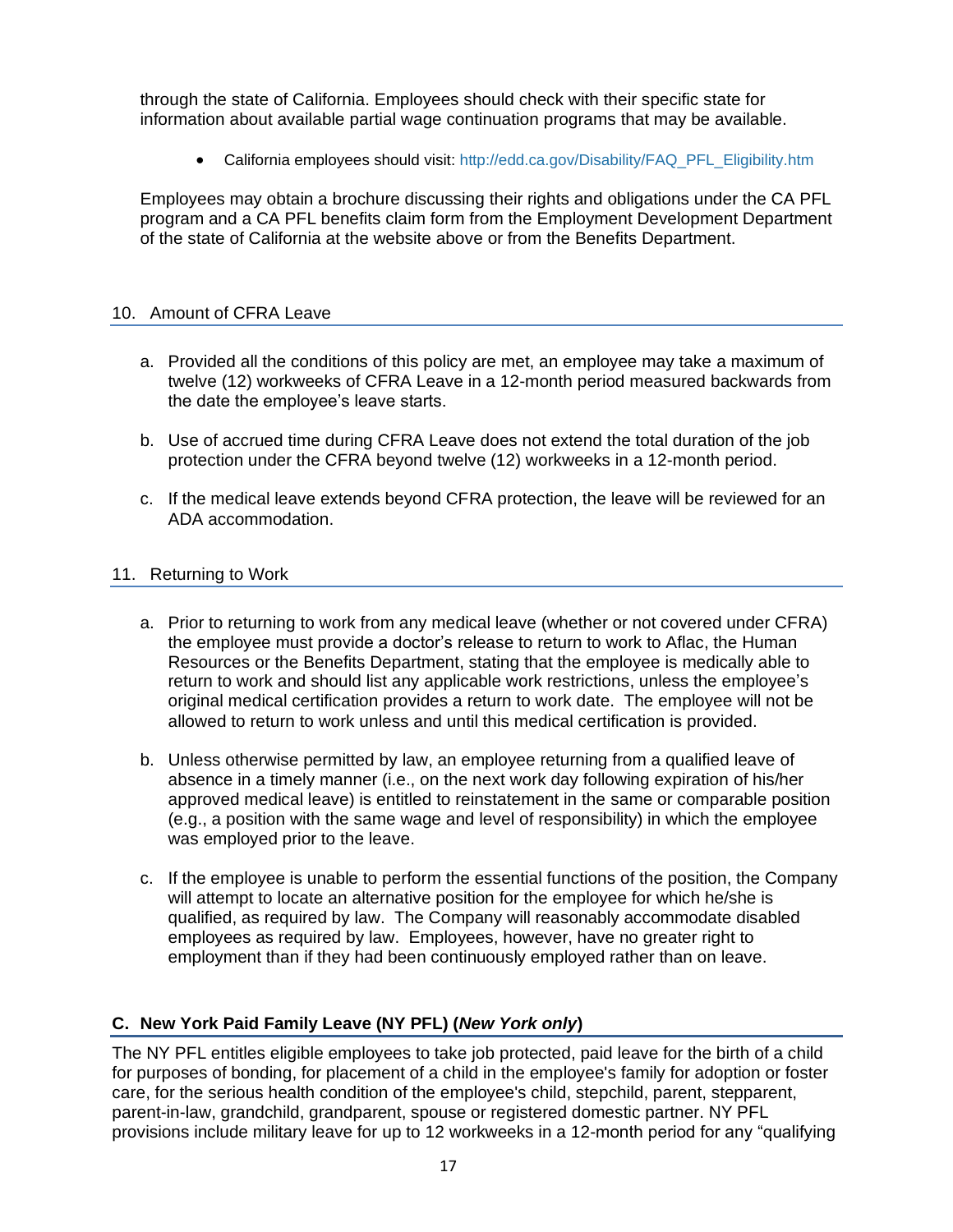exigency" arising from the foreign deployment of the employee's spouse, child or parent with the Armed Forces.

## 1. Eligibility

To be eligible for a NY PFL Leave, an employee must:

Work a regular schedule of 20 hours or more per week and have worked for 26 consecutive weeks prior to leave start date; or

Work a regular schedule of 20 hours or less per week and have worked 175 days prior to leave start date (175 days do not need to be consecutive).

#### 2. NY PFL Leaves may be requested for:

Twelve (12) workweeks of leave in a rolling 12-month period for:

- a. Birth of a child for purposes of bonding;
- b. Placement of a child in the employee's family for adoption or foster care;
- c. The serious health condition of the employee's child, stepchild, parent, stepparent, parent-in-law, grandparent, grandchild, spouse or domestic partner registered in the state of New York.

## 3. Requesting NY PFL Leave

Employees should notify Aflac and the Company (i.e., their manager, Human Resources, and/or the Benefits Department) of their request for NY PFL Leave as soon as they are aware of the need for such leave.

If the need for the leave is foreseeable (i.e., for planned, non-emergency medical treatment), the employee must give a minimum of thirty (30) days advance notice to the Company. If an employee fails to provide the requisite thirty (30) days advance notice for foreseeable events without any reasonable excuse for the delay, the Company reserves the right to delay the taking of the leave until at least thirty (30) days after the date the employee provides notice of the need for leave.

If the need for the leave is not foreseeable, the employee must give notice as soon as practicable. Typically, this should be within two (2) business days of when the need for a medical leave becomes known to the employee.

To initiate a leave request, employees must contact Aflac, the Company's third party leave of absence administrator by calling 1-800-206-6720 or registering leave online at [https://mygrouplifedisability.aflac.com/s/.](http://www.zurichna.com/myzurichbenefits) Medical certification must be returned to Aflac as described below in Section C.5.

All requests for NY PFL Leave should include the anticipated date(s) and duration of the leave. When reasonably possible, any request for an extension of the leave must be submitted to Aflac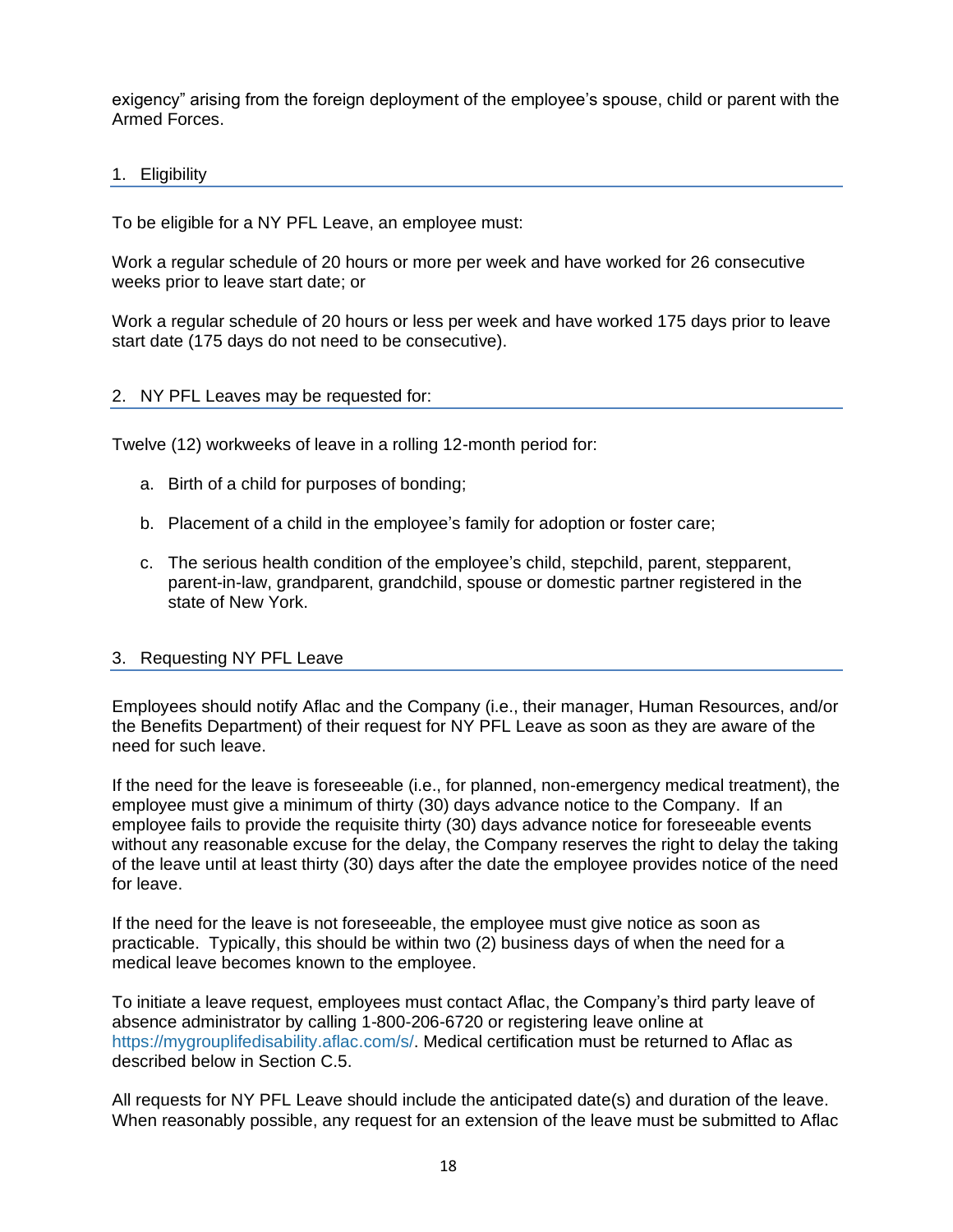at least five (5) working days prior to the date on which the employee was originally scheduled to return to work and must include a revised return to work date.

# **Managers will not ask or inquire about the reasons for an employee's leave request.**

Instead, to ensure the employee's privacy, the Benefits Department will coordinate with Aflac to make any necessary inquiries and will evaluate whether there is a medical need for the leave. The Benefits Department will ensure that all medical information provided by employees is kept in the strictest confidence.

## 4. Runs Concurrently with FMLA Leave

This leave may run concurrently with any FMLA leave to which an employee may be entitled under Section A of this policy.

## 5. Medical Certification

- a. All requests for NY PFL Leave must be supported by medical certification from a health care provider, unless the NY PFL Leave is for baby bonding time or military leave.
- b. The certification form will be provided by Aflac.
- c. Certification must generally be provided before the leave begins, or for unforeseeable leaves, within fifteen (15) calendar days of the Company's or Aflac's request.
- d. Failure or refusal to provide the required medical certification may result in a denial of leave and potentially termination of employment.
- e. Under appropriate circumstances, Aflac may request a second or third opinion from a health care provider.
- f. Requests for extension of leave require an updated medical certification, which must be submitted to Aflac prior to the expiration of the leave.

## 6. Reasonable Accommodation

If an employee's leave is no longer covered by NY PFL (or was not covered in the first place), other protections may apply, including those created by the Americans with Disabilities Act of 1990 (ADA) or other comparable state laws. Under the ADA, reasonable accommodations may be available to qualified individuals with disabilities. Leave may be a form of reasonable accommodation under the ADA. Employees needing or requesting a reasonable accommodation may be required to submit additional information and/or fill out additional forms with the help of their health care providers. To initiate an accommodation request under the ADA, employees must contact Aflac, the Company's third party leave of absence administrator by calling 1-800-206-6720 or registering the accommodation request online at [https://mygrouplifedisability.aflac.com/s/.](http://www.zurichna.com/myzurichbenefits)

## 7. Intermittent Leave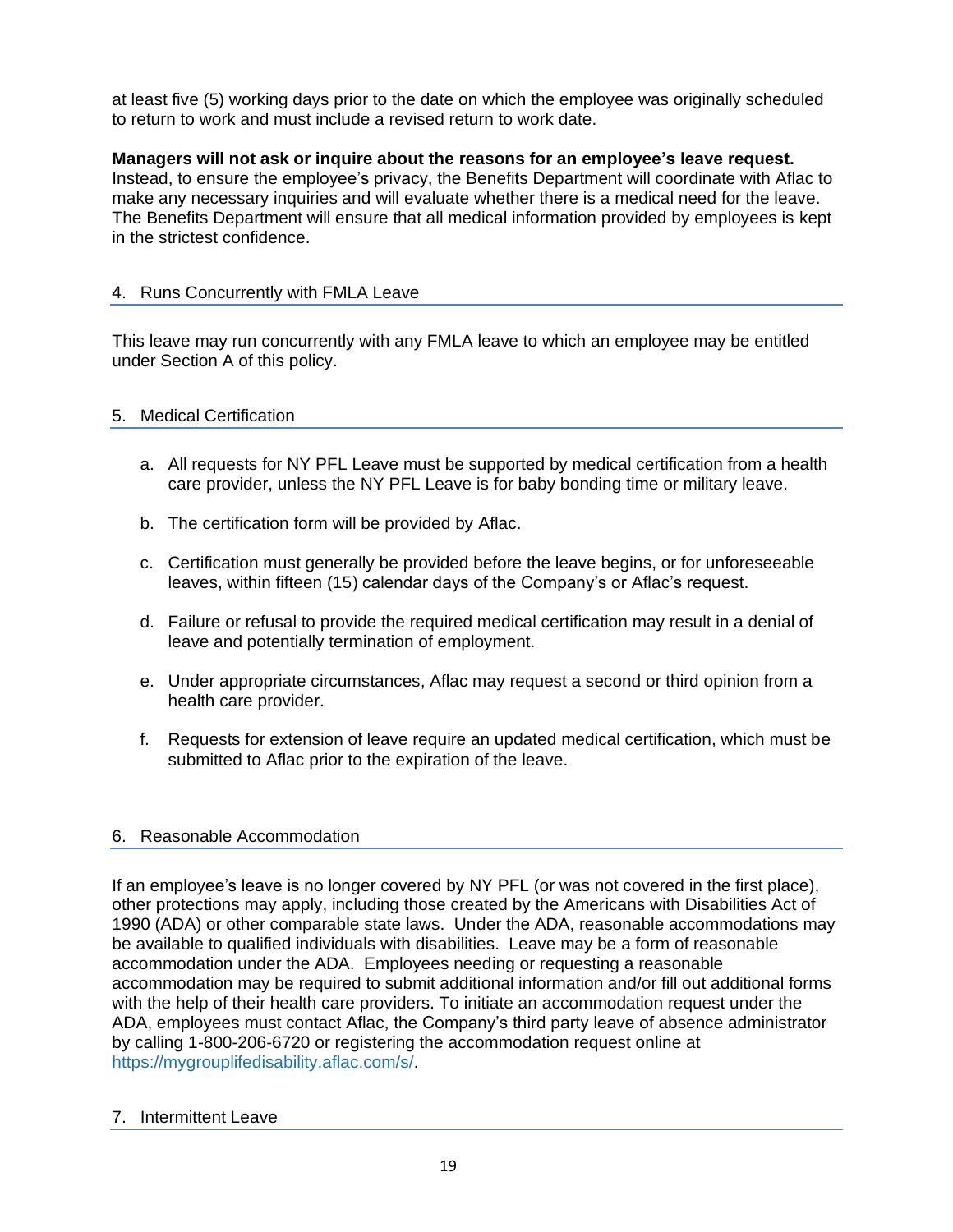NY PFL Leave taken intermittently for the birth, adoption, or foster care placement of a child or baby bonding requires at least seven (7) days' advance notice.

All NY PFL Leaves for birth, adoption or foster care placement must be concluded within one (1) year of the birth, adoption or placement.

NY PFL Leave taken for the serious health condition of an eligible family member may be taken intermittently or on a reduced schedule where medically necessary. Each absence for intermittent leave must be reported to Aflac within two (2) days of each separate occurrence.

The Company may request certification or recertification of the need for intermittent leave from a health care provider once every thirty (30) days.

#### 8. No Retroactive Leaves

Employees may not submit retroactive leave requests more than seven (7) days after a leave of absence has been taken. As noted above (see Section B.3.), leave requests must be made at least thirty (30) days in advance, or as soon as practicable (within two business days when the need for a medical leave becomes known to the employee). In cases where Aflac has enough information to determine whether a leave is being taken for a NY PFL (or FMLA)-qualifying reason, Aflac will notify the employee as to whether the leave will be designated as NY PFL (or FMLA) Leave and will count the absence as NY PFL (or FMLA) Leave, even if done so retroactively.

#### 9. NY PFL Leave's Effect on Pay

- a. Use of Accrued Time for NY PFL Leaves
	- 1) NY PFL Leave taken to care for a family member with a serious medical condition, bond with a child or for military leave provisions is paid by the state of New York. Employees may use accrued time to supplement their paid leave benefits during the leave, not to exceed 100% of their regular base/salary/pay.
	- 2) Employees who are not eligible for, or are not receiving benefit payments from the NY PFL program may use their available accrued time during the leave, not to exceed 100% of their regular base/salary/pay.

#### 10. Amount of NY PFL Leave

- a. Provided all the conditions of this policy are met, an employee may take a maximum of twelve (12) workweeks of NY PFL Leave in a 12-month period measured backwards from the date the employee's leave starts.
- b. Use of accrued time during NY PFL Leave does not extend the total duration of the job protection under the NY PFL beyond twelve (12) workweeks in a 12-month period.
- c. If the medical leave extends beyond NY PFL protection, the leave will be reviewed for an ADA accommodation.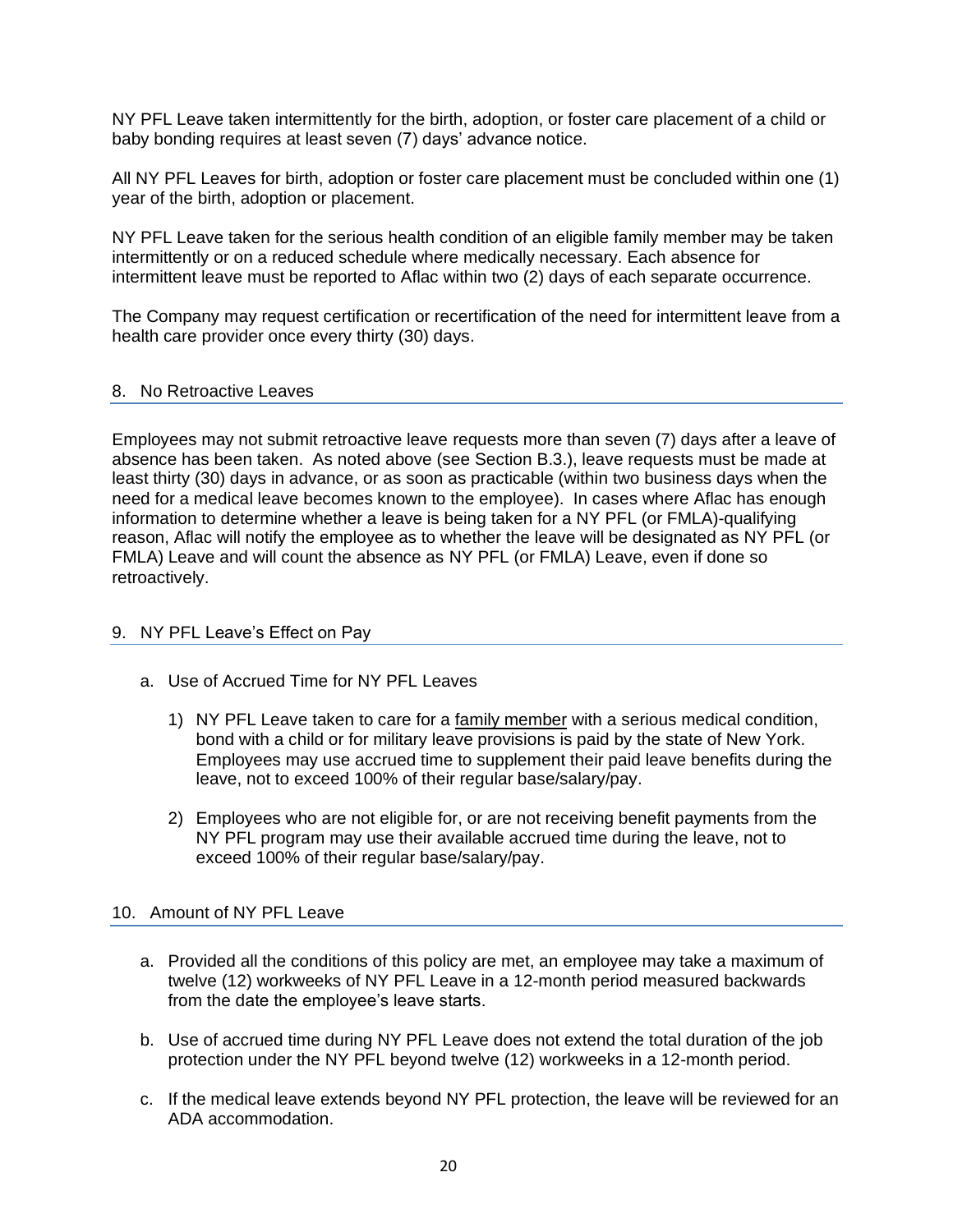## 11. Returning to Work

- a. Prior to returning to work from any medical leave (whether or not covered under NY PFL the employee must provide a doctor's release to return to work to Aflac, the Human Resources or the Benefits Department, stating that the employee is medically able to return to work and should list any applicable work restrictions, unless the employee's original medical certification provides a return to work date. The employee will not be allowed to return to work unless and until this medical certification is provided.
- b. Unless otherwise permitted by law, an employee returning from a qualified leave of absence in a timely manner (i.e., on the next work day following expiration of his/her approved medical leave) is entitled to reinstatement in the same or comparable position (e.g., a position with the same wage and level of responsibility) in which the employee was employed prior to the leave.
- c. If the employee is unable to perform the essential functions of the position, the Company will attempt to locate an alternative position for the employee for which he/she is qualified, as required by law. The Company will reasonably accommodate disabled employees as required by law. Employees, however, have no greater right to employment than if they had been continuously employed rather than on leave.

Employees may obtain a brochure discussing their rights and obligations under the NY PFL program and a NY PFL benefits claim form from the New York State Paid Family Leave website above or from the Benefits Department.

## **D. Washington Paid Family and Medical Leave (WA PFML) (***Washington only***)**

The WA PFML entitles eligible employees to take job protected, partial paid leave for the birth of a child for purposes of bonding, for placement of a child in the employee's family for adoption or foster care, for the serious health condition of the employee, the employee's child, stepchild, parent, stepparent, parent-in-law, sibling, grandchild, grandparent, spouse or registered domestic partner. WA PFML provisions include military leave for up to 12 workweeks in a 12 month period for any "qualifying exigency" arising from the foreign deployment of the employee's spouse, child or parent with the Armed Forces.

## 1. Eligibility

To be eligible for a WA PFML Leave, an employee must:

- a. Experience a qualifying event and
- b. Work 820 hours within previous year before leave start date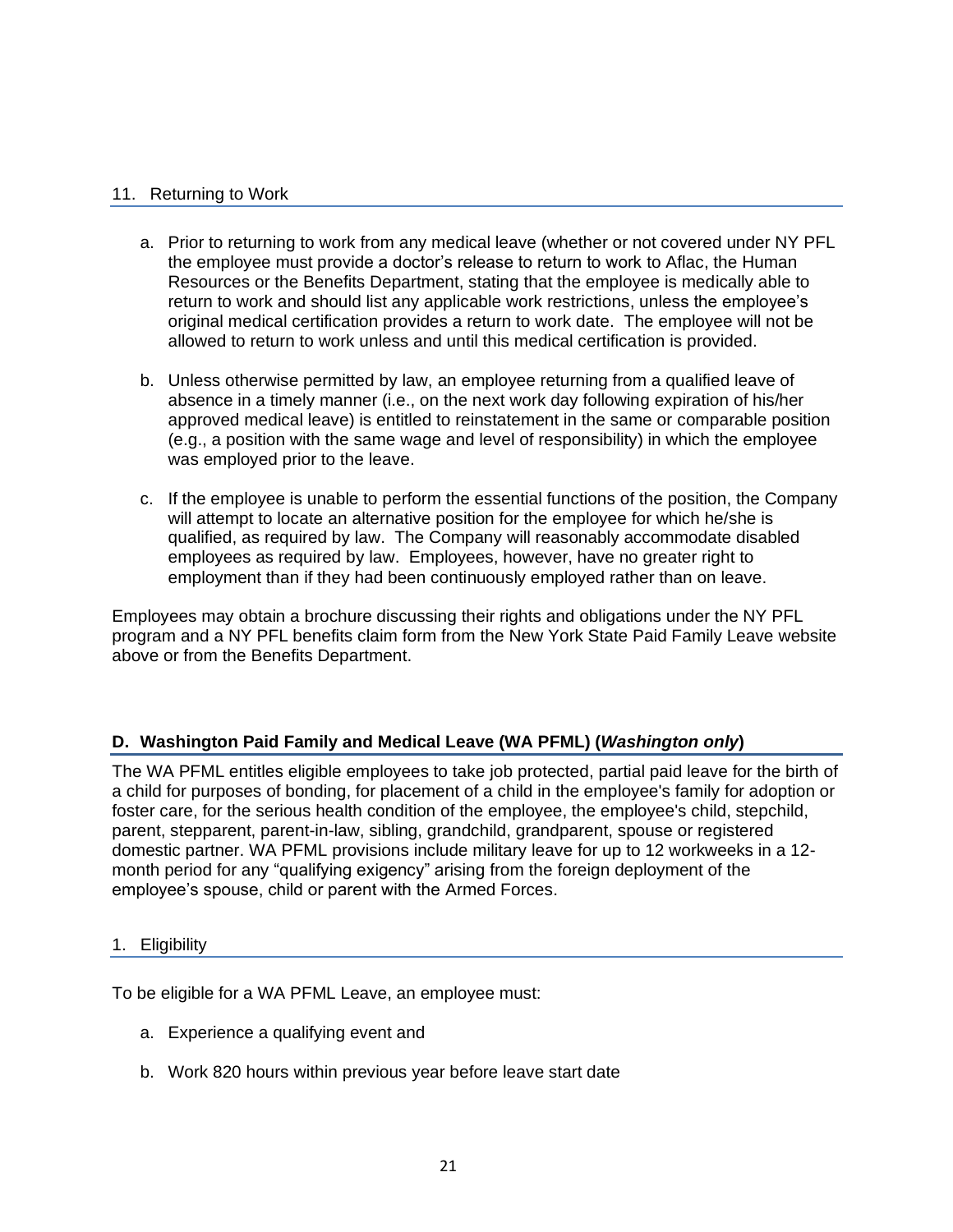## 2. WA PFML may be requested for:

Twelve (12) workweeks of leave in a rolling 12-month period for:

- a. The birth of a child for the purposes of bonding; Placement of a child in the employee's family for adoption or foster care;
- b. The serious health condition of the employee (non-work related);
- c. The serious health condition of the employee's child, stepchild, parent, stepparent, parent-in-law, sibling grandparent, grandchild, spouse or registered domestic partner.

## 3. Requesting WA PFML

Employees should notify Aflac and the Company (i.e., their manager, Human Resources, and/or the Benefits Department) of their request for WA PFL Leave as soon as they are aware of the need for such leave.

If the need for the leave is foreseeable (i.e., for planned, non-emergency medical treatment), the employee must give a minimum of thirty (30) days advance notice to the Company. If an employee fails to provide the requisite thirty (30) days advance notice for foreseeable events without any reasonable excuse for the delay, the Company reserves the right to delay the taking of the leave until at least thirty (30) days after the date the employee provides notice of the need for leave.

If the need for the leave is not foreseeable, the employee must give notice as soon as practicable. Typically, this should be within two (2) business days of when the need for a medical leave becomes known to the employee.

To initiate a leave request, employees must contact Aflac, the Company's third party leave of absence administrator by calling 1-800-206-6720 or registering leave online at [Home \(aflac.com\)](https://mygrouplifedisability.aflac.com/s/). Medical certification must be returned to Aflac as described below in Section C.5.

All requests for WA PFL Leave should include the anticipated date(s) and duration of the leave. When reasonably possible, any request for an extension of the leave must be submitted to Aflac at least five (5) working days prior to the date on which the employee was originally scheduled to return to work and must include a revised return to work date.

**Managers will not ask or inquire about the reasons for an employee's leave request.** Instead, to ensure the employee's privacy, the Benefits Department will coordinate with Aflac to make any necessary inquiries and will evaluate whether there is a medical need for the leave. The Benefits Department will ensure that all medical information provided by employees is kept in the strictest confidence.

#### 4. Runs Concurrently with FMLA Leave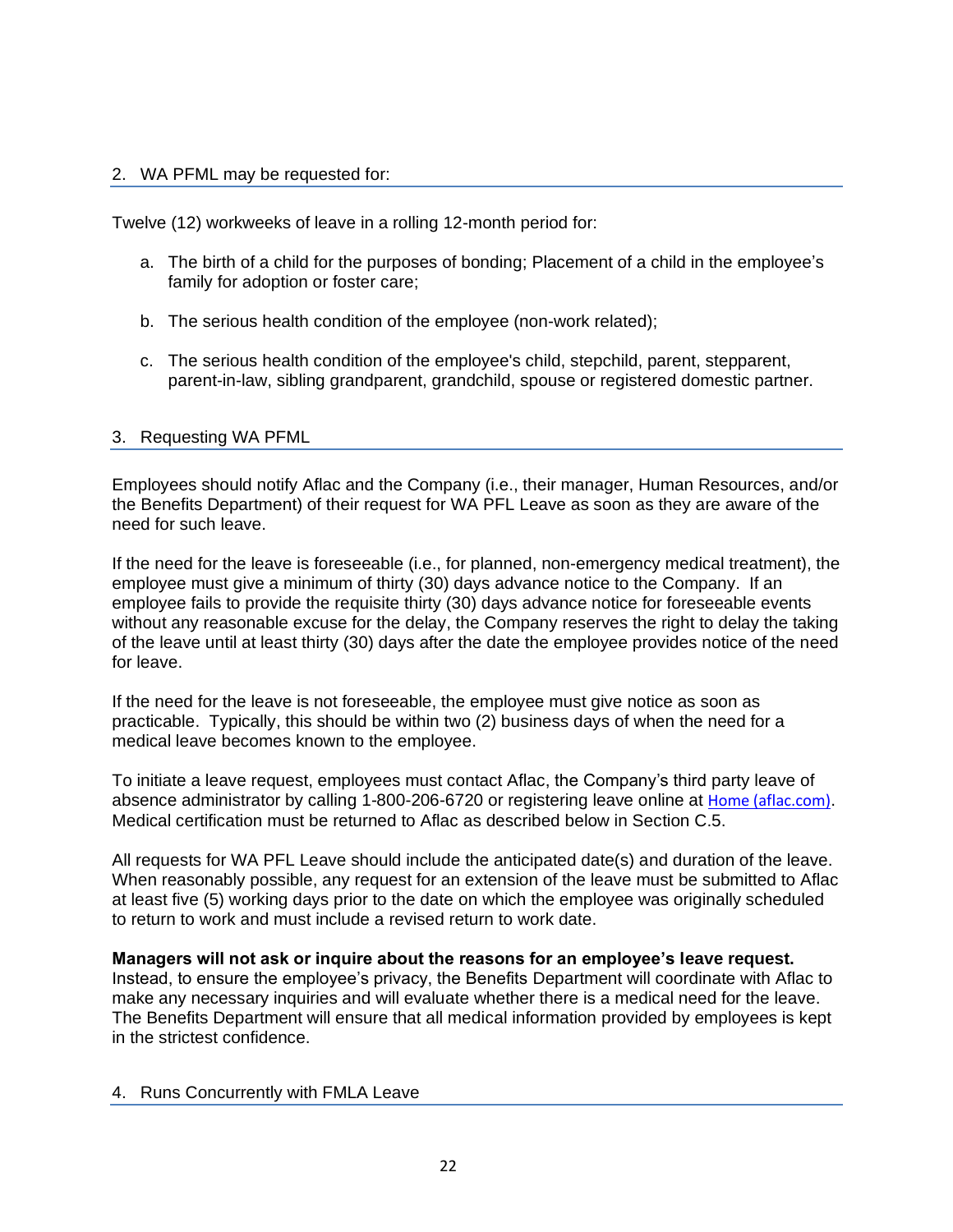This leave may run concurrently with any FMLA leave to which an employee may be entitled under Section A of this policy.

## 5. Medical Certification

All requests for WA PFML Leave must be supported by medical certification from a health care provider, unless the WA PFL Leave is for baby bonding time or military leave.

The certification form will be provided by Aflac.

Certification must generally be provided before the leave begins, or for unforeseeable leaves, within fifteen (15) calendar days of the Company's or Aflac's request.

Failure or refusal to provide the required medical certification may result in a denial of leave and potentially termination of employment.

Under appropriate circumstances, Aflac may request a second or third opinion from a health care provider.

Requests for extension of leave require an updated medical certification, which must be submitted to Aflac prior to the expiration of the leave.

## 6. Reasonable Accommodation

If an employee's leave is no longer covered by WA PFML (or was not covered in the first place), other protections may apply, including those created by the Americans with Disabilities Act of 1990 (ADA) or other comparable state laws. Under the ADA, reasonable accommodations may be available to qualified individuals with disabilities. Leave may be a form of reasonable accommodation under the ADA. Employees needing or requesting a reasonable accommodation may be required to submit additional information and/or fill out additional forms with the help of their health care providers. To initiate an accommodation request under the ADA, employees must contact Aflac, the Company's third party leave of absence administrator by calling 1-800-206-6720 or registering the accommodation request online at [Home \(aflac.com\)](https://mygrouplifedisability.aflac.com/s/).

#### 7. Intermittent Leave

WA PFML Leave taken intermittently for the birth, adoption, or foster care placement of a child or baby bonding requires at least seven (7) days' advance notice.

All WA PMFL Leaves for birth, adoption or foster care placement must be concluded within one (1) year of the birth, adoption or placement.

WA PFML Leave taken for the serious health condition of an employee or eligible family member may be taken intermittently or on a reduced schedule where medically necessary. Each absence for intermittent leave must be reported to Aflac within two (2) days of each separate occurrence.

The Company may request certification or recertification of the need for intermittent leave from a health care provider once every thirty (30) days.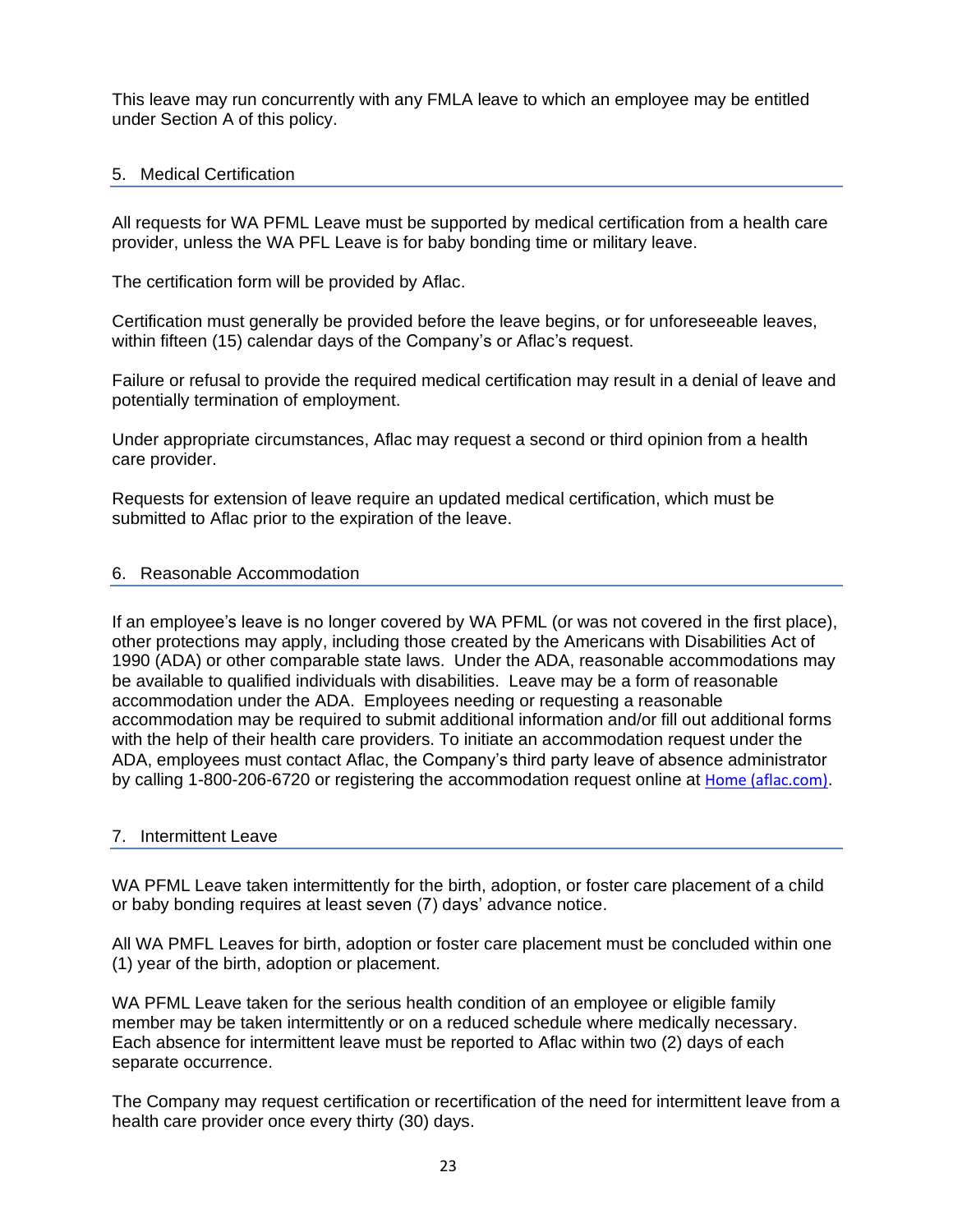## 8. No Retroactive Leaves

Employees may not submit retroactive leave requests more than seven (7) days after a leave of absence has been taken. As noted above (see Section B.3.), leave requests must be made at least thirty (30) days in advance, or as soon as practicable (within two business days when the need for a medical leave becomes known to the employee). In cases where Aflac has enough information to determine whether a leave is being taken for a WA PFL (or FMLA)-qualifying reason, Aflac will notify the employee as to whether the leave will be designated as WA PFL (or FMLA) Leave and will count the absence as WA PFL (or FMLA) Leave, even if done so retroactively.

## 9. WA PFML Leave's Effect on Pay

## Use of Accrued Time for WA PFL Leaves

WA PFML Leave taken for the employee's own serious medical condition, to care for a family member with a serious medical condition, bond with a child or for military leave provisions is paid by the state of Washington. Employees may use accrued time to supplement their paid leave benefits during the leave, not to exceed 100% of their regular base/salary/pay.

Employees who are not eligible for, or are not receiving benefit payments from the WA PFML program may use their available accrued time during the leave, not to exceed 100% of their regular base/salary/pay.

#### 10. Amount of WA PFML Leave

Provided all the conditions of this policy are met, an employee may take a maximum of twelve (12) workweeks of WA PFML Leave in a 12-month period measured backwards from the date the employee's leave starts.

Use of accrued time during WA PFML Leave does not extend the total duration of the job protection under the WA PFML beyond twelve (12) workweeks in a 12-month period.

If the medical leave extends beyond WA PFML protection, the leave will be reviewed for an ADA accommodation.

#### 11. Returning to Work

Prior to returning to work from any medical leave (whether or not covered under WA PFL the employee must provide a doctor's release to return to work to Aflac, the Human Resources or the Benefits Department, stating that the employee is medically able to return to work and should list any applicable work restrictions, unless the employee's original medical certification provides a return to work date. The employee will not be allowed to return to work unless and until this medical certification is provided.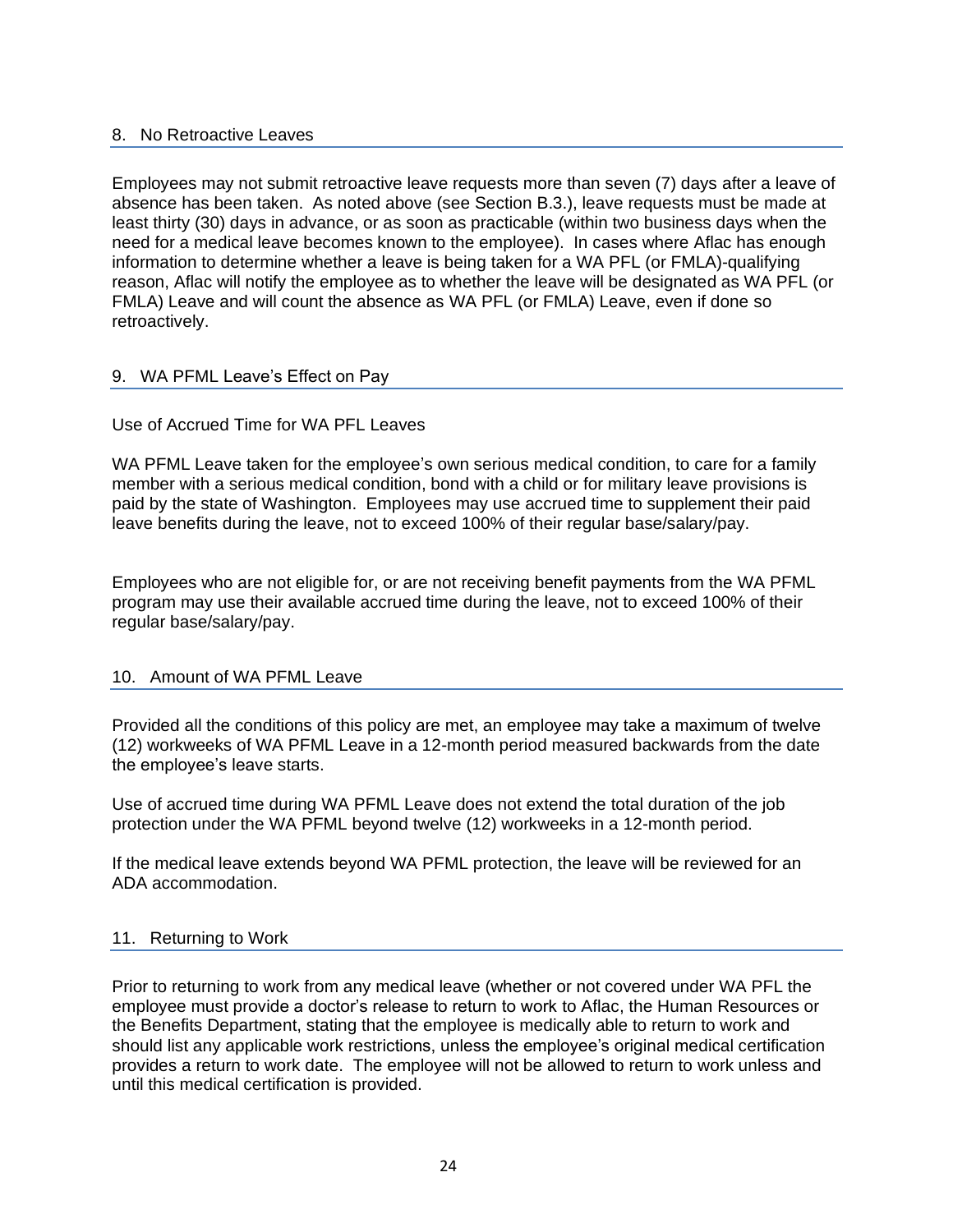Unless otherwise permitted by law, an employee returning from a qualified leave of absence in a timely manner (i.e., on the next work day following expiration of his/her approved medical leave) is entitled to reinstatement in the same or comparable position (e.g., a position with the same wage and level of responsibility) in which the employee was employed prior to the leave.

If the employee is unable to perform the essential functions of the position, the Company will attempt to locate an alternative position for the employee for which he/she is qualified, as required by law. The Company will reasonably accommodate disabled employees as required by law. Employees, however, have no greater right to employment than if they had been continuously employed rather than on leave.

Employees may obtain a brochure discussing their rights and obligations under the WA PFML program and a WA PFML benefits claim form from the Washington State Paid Family and Medical Leave website above or from the Benefits Department.

# **E. Massachusetts Paid Family and Medical Leave (MA PFL) (***Massachusetts only***)**

The MA PFML entitles eligible employees to take job protected, partial paid leave for the birth of a child for purposes of bonding, for placement of a child in the employee's family for adoption or foster care, for the serious health condition of the employee, the employee's child, stepchild, parent, stepparent, parent-in-law, sibling, grandchild, grandparent, spouse or registered domestic partner. MA PFL provisions include military leave for up to 12 workweeks in a 12 month period for any "qualifying exigency" arising from the foreign deployment of the employee's spouse, child or parent with the Armed Forces.

## 1. Eligibility

To be eligible for a MA PFML Leave, an employee must:

Experience a qualifying event and be a W-2 employee; including full-time, part-time, and temporary employees, as well as some 1099-MISC contractors. Former employees are also covered for up to 26 weeks post separation.

Earned at least \$5,400 during the last c4 completed calendar quarters, and

At least 30 times more than how much you would be eligible to get each week from your PFML benefits.

# 2. MA PFML Leaves may be requested for:

Twelve (12) workweeks of leave in a rolling 12-month period for:

- a. The birth of a child for the purposes of bonding; Placement of a child in the employee's family for adoption or foster care;
- b. The serious health condition of the employee (non-work related); MA PFML may extend up to 20 weeks in a year for leave due to the employees own serious health condition.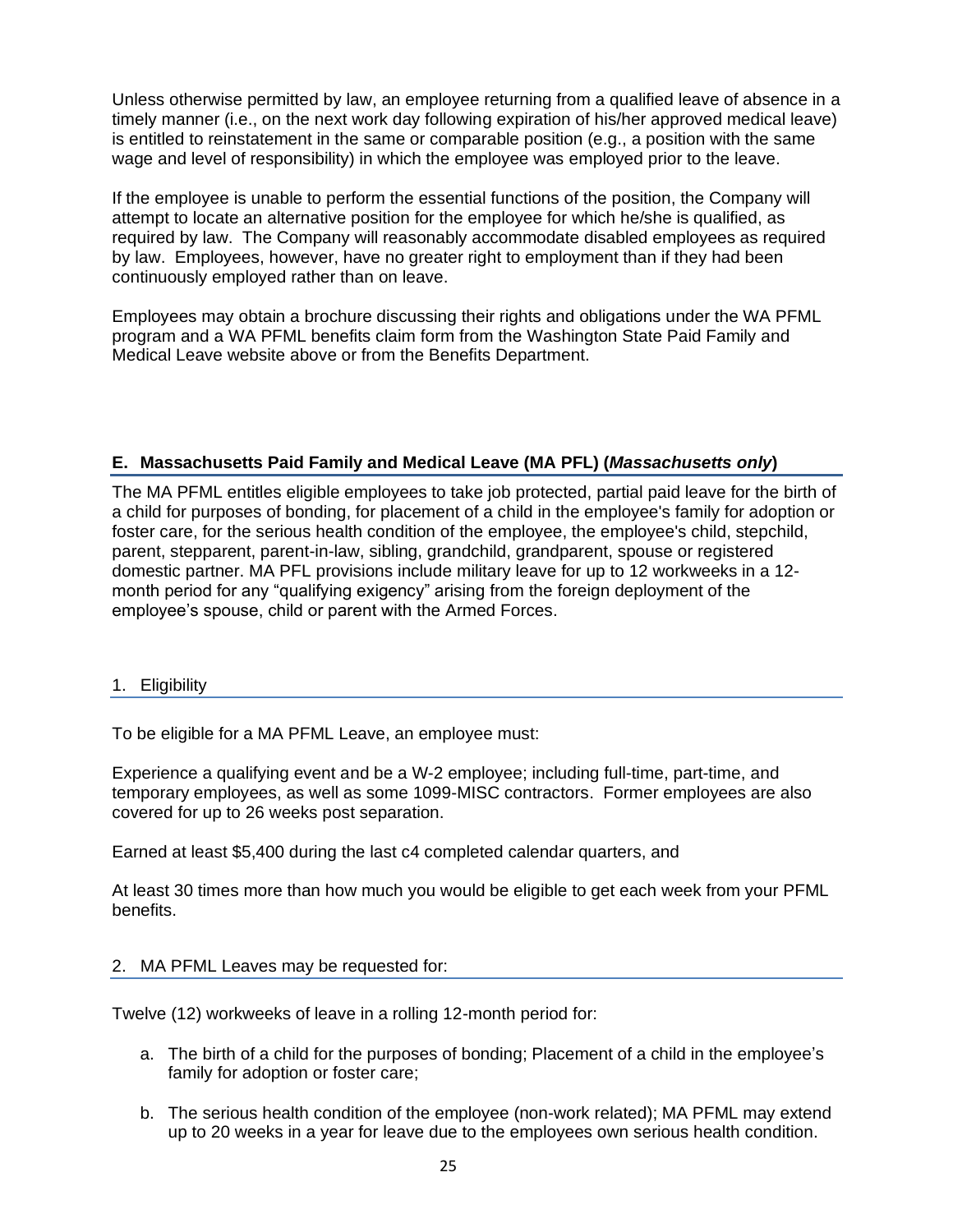- c. The serious health condition of the employee's spouse, domestic partner, child, parent, grandchild, grandparent, sibling, the parent of the employees spouse or domestic partner and guardians who legally acted as a parent when the employee was a minor. *This section of the MA PFML becomes effective on July 1, 2021.*
- d. To manage any needs that take place immediately after a family member is deployed in a foreign country or has been notified of an upcoming deployment in a foreign country; MA PFML may be taken for up to 26 weeks in a year to care for a family member who is a current member of the Armed Forces, including the National Guard and Reserves

## 3. Requesting MA PFML Leave

- a. Employees should notify Aflac and the Company (i.e., their manager, Human Resources, and/or the Benefits Department) of their request for MA PFML Leave as soon as they are aware of the need for such leave.
- b. If the need for the leave is foreseeable (i.e., for planned, non-emergency medical treatment), the employee must give a minimum of thirty (30) days advance notice to the Company. If an employee fails to provide the requisite thirty (30) days advance notice for foreseeable events without any reasonable excuse for the delay, the Company reserves the right to delay the taking of the leave until at least thirty (30) days after the date the employee provides notice of the need for leave.
- c. If the need for the leave is not foreseeable, the employee must give notice as soon as practicable. Typically, this should be within two (2) business days of when the need for a medical leave becomes known to the employee.
- d. To initiate a leave request, employees must contact Aflac, the Company's third party leave of absence administrator by calling 1-800-206-6720 or registering leave online at [Home \(aflac.com\).](https://mygrouplifedisability.aflac.com/s/) Medical certification must be returned to Aflac as described below in Section C.5.
- e. All requests for MA PFML Leave should include the anticipated date(s) and duration of the leave. When reasonably possible, any request for an extension of the leave must be submitted to Aflac at least five (5) working days prior to the date on which the employee was originally scheduled to return to work and must include a revised return to work date.
- f. **Managers will not ask or inquire about the reasons for an employee's leave request.** Instead, to ensure the employee's privacy, the Benefits Department will coordinate with Aflac to make any necessary inquiries and will evaluate whether there is a medical need for the leave. The Benefits Department will ensure that all medical information provided by employees is kept in the strictest confidence.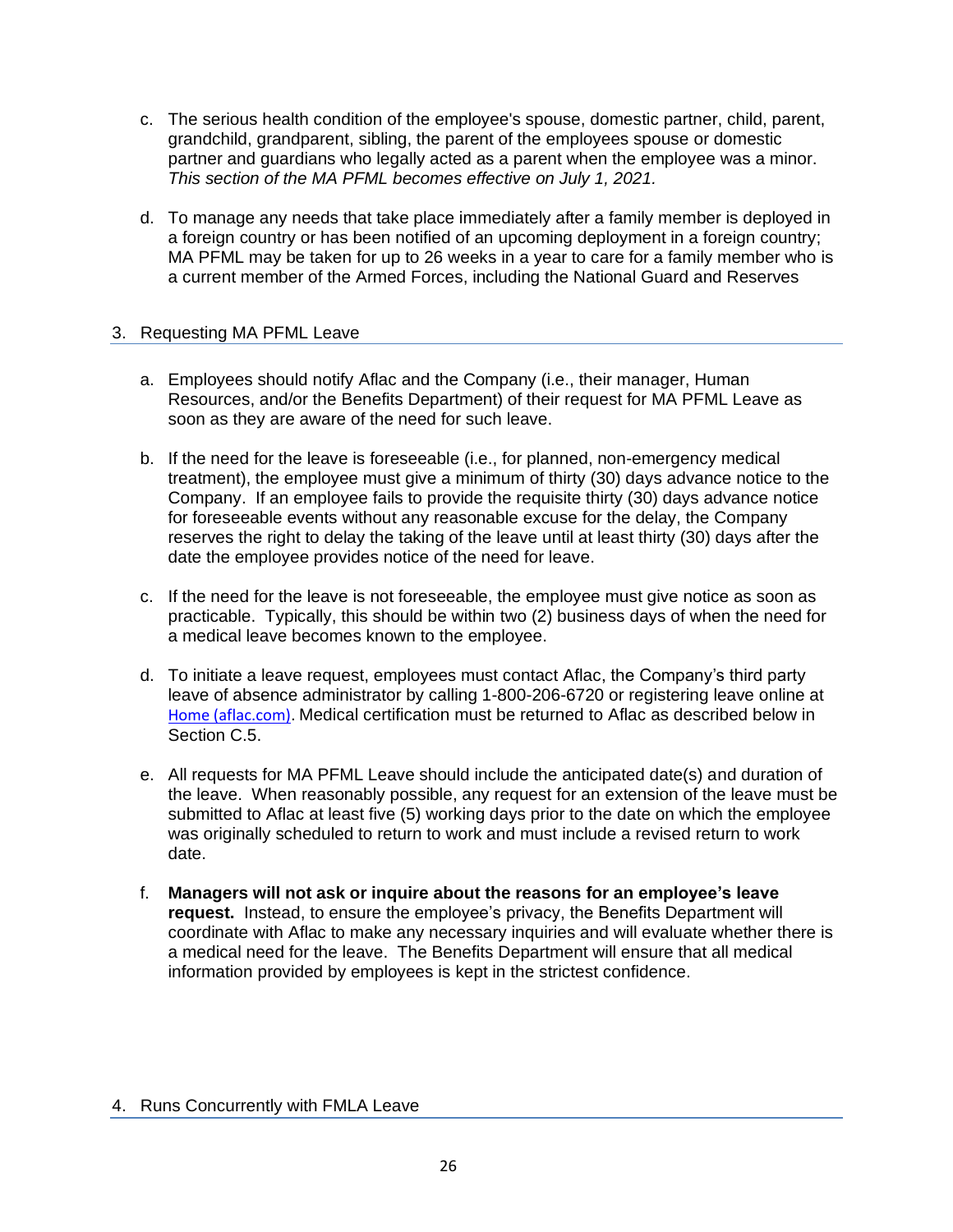This leave may run concurrently with any FMLA leave to which an employee may be entitled under Section A of this policy.

## 5. Medical Certification

- a. All requests for MA PFML Leave must be supported by medical certification from a health care provider, unless the MA PFML Leave is for baby bonding time or military leave.
- b. The certification form will be provided by Aflac.
- c. Certification must generally be provided before the leave begins, or for unforeseeable leaves, within fifteen (15) calendar days of the Company's or Aflac's request.
- d. Failure or refusal to provide the required medical certification may result in a denial of leave and potentially termination of employment.
- e. Under appropriate circumstances, Aflac may request a second or third opinion from a health care provider.
- f. Requests for extension of leave require an updated medical certification, which must be submitted to Aflac prior to the expiration of the leave.

#### 6. Reasonable Accommodation

If an employee's leave is no longer covered by MA PFML (or was not covered in the first place), other protections may apply, including those created by the Americans with Disabilities Act of 1990 (ADA) or other comparable state laws. Under the ADA, reasonable accommodations may be available to qualified individuals with disabilities. Leave may be a form of reasonable accommodation under the ADA. Employees needing or requesting a reasonable accommodation may be required to submit additional information and/or fill out additional forms with the help of their health care providers. To initiate an accommodation request under the ADA, employees must contact Aflac, the Company's third party leave of absence administrator by calling 1-800-206-6720 or registering the accommodation request online at [Home \(aflac.com\)](https://mygrouplifedisability.aflac.com/s/).

## 7. Intermittent Leave

- a. MA PFML Leave taken intermittently for the birth, adoption, or foster care placement of a child or baby bonding requires at least seven (7) days' advance notice.
- b. All MA PFML Leaves for birth, adoption or foster care placement must be
- c. concluded within one (1) year of the birth, adoption or placement.
- d. MA PFML Leave taken for the serious health condition of an eligible family member may be taken intermittently or on a reduced schedule where medically necessary. Each absence for intermittent leave must be reported to Aflac within two (2) days of each separate occurrence.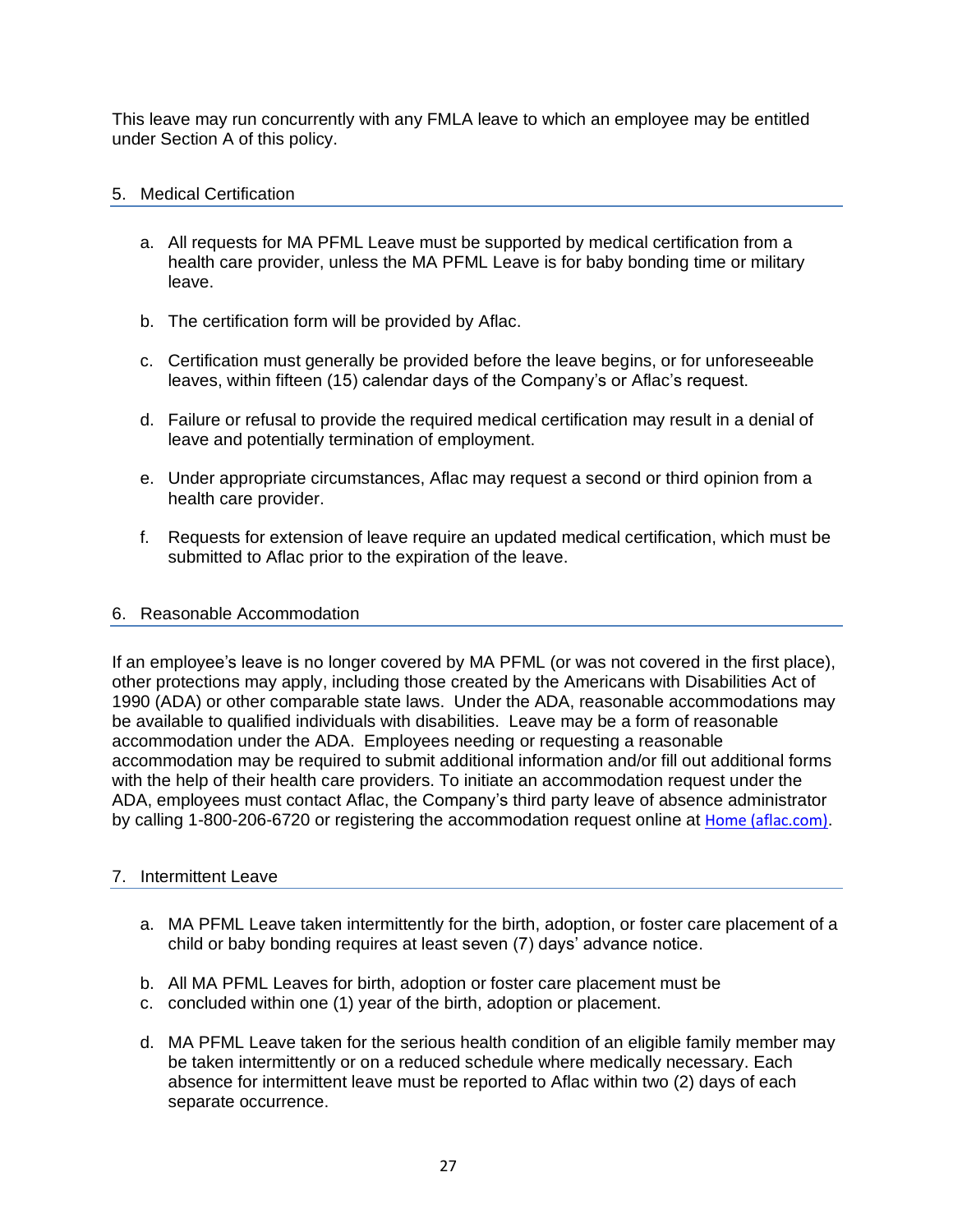e. The Company may request certification or recertification of the need for intermittent leave from a health care provider once every thirty (30) days.

## 8. No Retroactive Leaves

Employees may not submit retroactive leave requests more than seven (7) days after a leave of absence has been taken. As noted above (see Section B.3.), leave requests must be made at least thirty (30) days in advance, or as soon as practicable (within two business days when the need for a medical leave becomes known to the employee). In cases where Aflac has enough information to determine whether a leave is being taken for a MA PFML (or FMLA)-qualifying reason, Aflac will notify the employee as to whether the leave will be designated as MA PFML (or FMLA) Leave and will count the absence as MA PFML (or FMLA) Leave, even if done so retroactively.

## 9. MA PFML Leave's Effect on Pay

Use of Accrued Time for MA PFML Leaves

- 1) MA PFML Leave taken for the employee's own serious medical condition, to care for a family member with a serious medical condition, bond with a child or for military leave provisions is paid by the state of Massachusetts. Employees may use accrued time to supplement their paid leave benefits during the leave, not to exceed 100% of their regular base/salary/pay.
- 2) Employees who are ineligible for or are not receiving benefit payments from the MA PFML program may use their available accrued time during the leave, not to exceed 100% of their regular base/salary/pay.

## 10. Amount of MA PFML Leave

- a. Provided all the conditions of this policy are met, an employee may take up to a maximum of twenty-six (26) workweeks of MA PFML Leave in a 12-month period measured backwards from the date the employee's leave starts.
- b. Use of accrued time during MA PFML Leave does not extend the total duration of the job protection under the MA PFML beyond twenty-six (26) workweeks in a 12-month period.
- c. If the medical leave extends beyond MA PFML protection, the leave will be reviewed for an ADA accommodation.

## 11. Returning to Work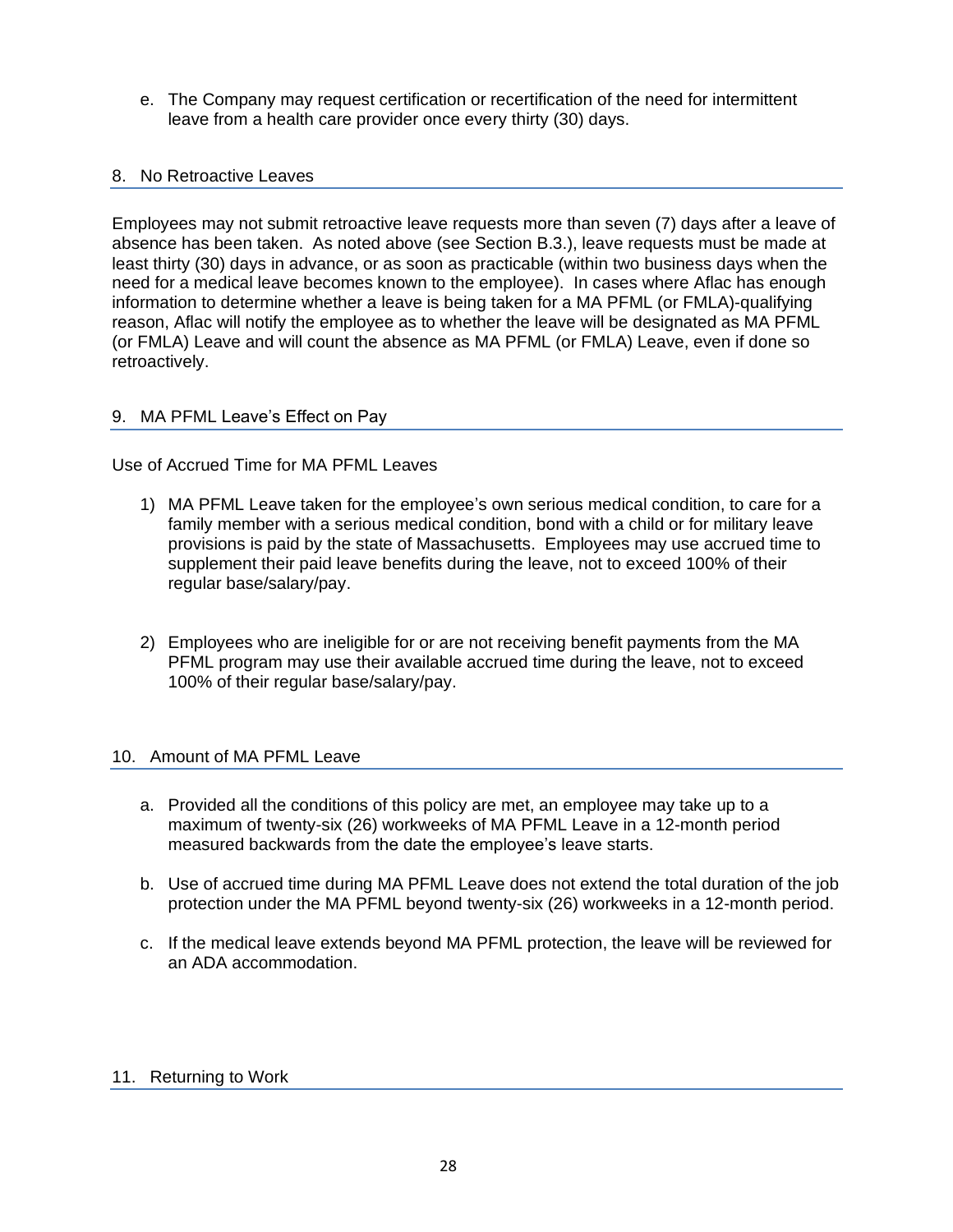- a. Prior to returning to work from any medical leave (whether or not covered under MA PFML the employee must provide a doctor's release to return to work to Aflac, the Human Resources or the Benefits Department, stating that the employee is medically able to return to work and should list any applicable work restrictions, unless the employee's original medical certification provides a return to work date. The employee will not be allowed to return to work unless and until this medical certification is provided.
- b. Unless otherwise permitted by law, an employee returning from a qualified leave of absence in a timely manner (i.e., on the next work day following expiration of his/her approved medical leave) is entitled to reinstatement in the same or comparable position (e.g., a position with the same wage and level of responsibility) in which the employee was employed prior to the leave.
- c. If the employee is unable to perform the essential functions of the position, the Company will attempt to locate an alternative position for the employee for which he/she is qualified, as required by law. The Company will reasonably accommodate disabled employees as required by law. Employees, however, have no greater right to employment than if they had been continuously employed rather than on leave.

Employees may obtain a brochure discussing their rights and obligations under the MA PFML program and a MA PFML benefits claim form from the Massachusetts State Paid Family and Medical Leave website above or from the Benefits Department.

# **F. Pregnancy Disability Leave (PDL) (***California only***)**

Pregnancy Disability Leave (PDL) entitles women with up to 17 1/3 weeks of disability leave due to pregnancy, childbirth, or a related medical condition.

## 1. Eligibility

In California, any employee disabled due to pregnancy, childbirth or related conditions may take a PDL for the period of time she is actually disabled for up to a maximum of 17 1/3 weeks (693 hours for employees working a 5-day per week schedule).

## 2. Requesting PDL

Notification and certification as described in Sections A.3 and A.4 above also apply to any PDL.

#### 3. Runs Concurrently with FMLA Leave

This leave will run concurrently with any FMLA Leave to which the employee may be entitled under Section A of this policy.

4. Does Not Run Concurrently with CFRA Leave (*California only*)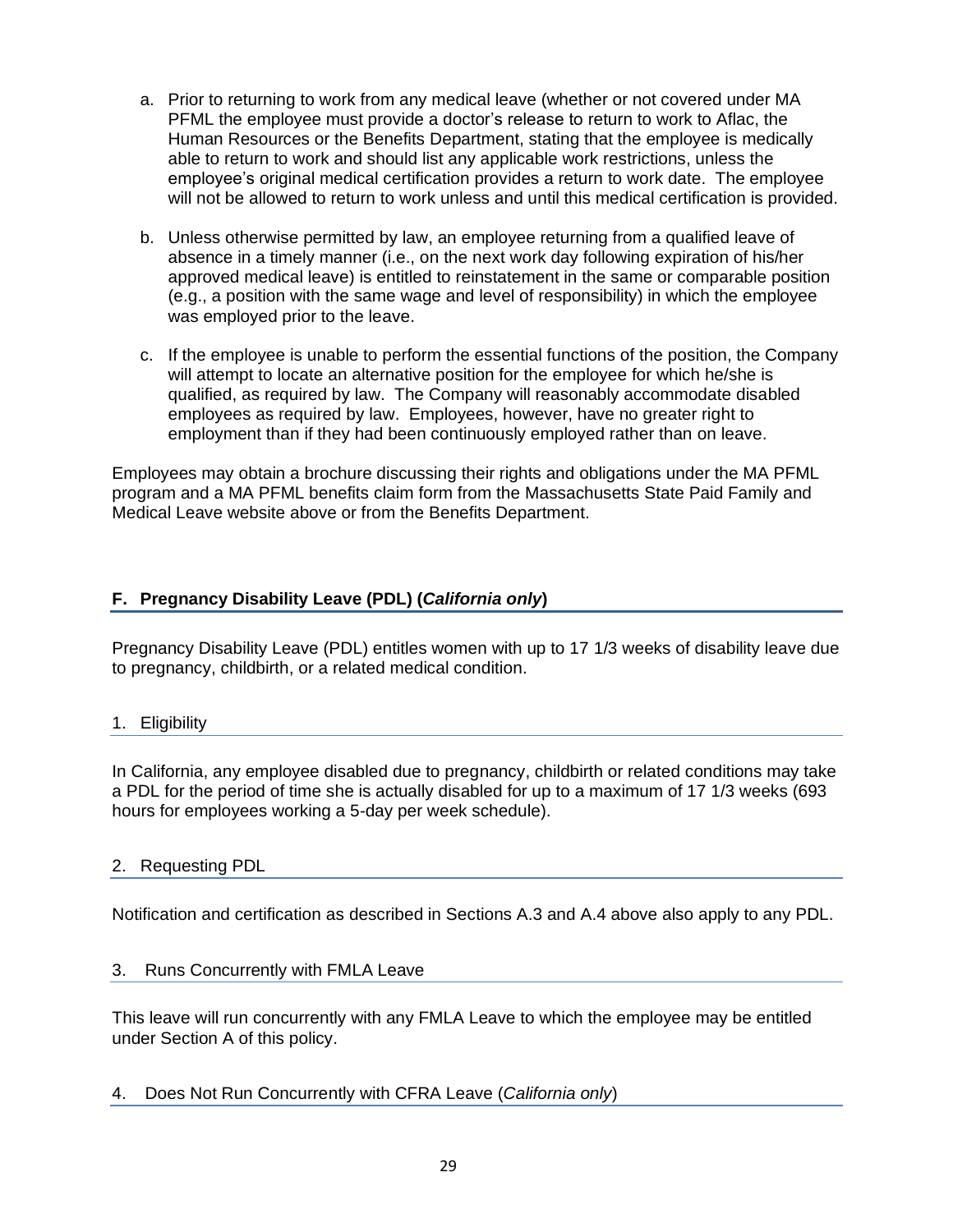PDL does not run concurrently with CFRA Leave in California. However, if an employee has utilized her 17 1/3 weeks of PDL prior to the birth of the baby, and her physician determines that additional leave is medically necessary, the Company reserves the right to commence the employee's 12-week entitlement under the CFRA, immediately following the expiration of PDL.

# 5. Reasonable Accommodation

An employee with a pregnancy-related disability is entitled to temporarily transfer to a less strenuous position or ask that her work assignment be changed (including a transfer of nonessential job duties) as long as the request is supported by proper medical certification and the transfer can be reasonably accommodated without undue hardship to the Company, as required by law.

## 6. Medical Certification

- a. All requests for PDL must be supported by medical certification from a health care provider.
- b. The certification form will be provided by Aflac.
- c. Certification must generally be provided before the leave begins, or for unforeseeable leaves, within fifteen (15) calendar days of the Company's or Aflac's request.
- d. Failure or refusal to provide the required medical certification may result in a denial of leave and potentially termination of employment.
- e. Under appropriate circumstances, Aflac may request a second or third opinion from a health care provider.
- f. Requests for extension of leave require an updated medical certification, which must be submitted to Aflac prior to the expiration of the leave.

## 7. Intermittent Leave

PDL may be taken intermittently or on a reduced schedule, as required by law.

## 8. Use of Accrued Time for PDL

PDL is unpaid leave. Employees may use accrued time during any portion of a PDL. If the employee is receiving state-paid and/or short-term disability benefits, the employee may use accrued time to supplement these benefits during leave. At the end of the protected leave period, employees may choose to exhaust their accrued time.

## 9. PDL's Effect on Pay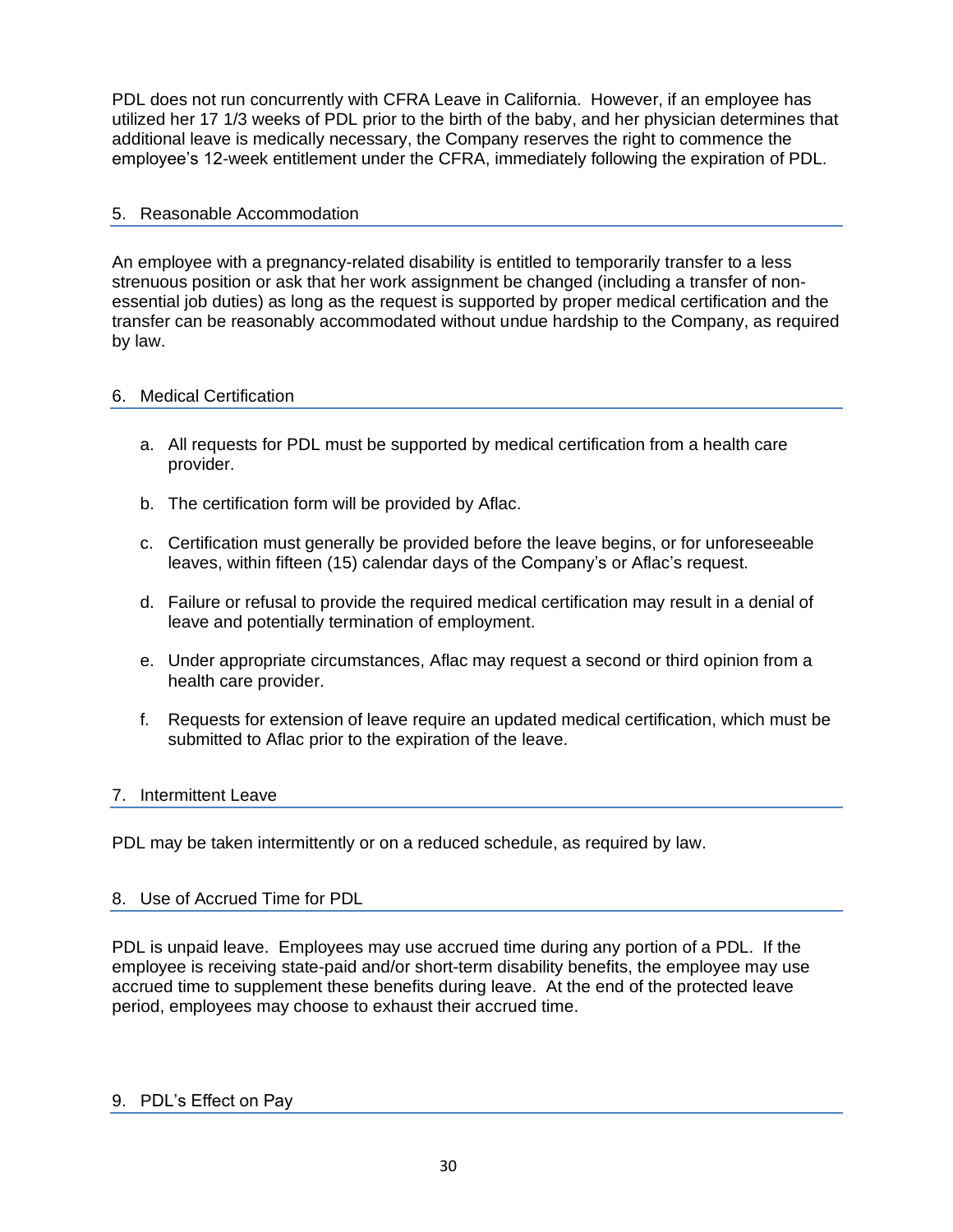- a. The provisions of the Company's FMLA policy regarding the leave's effect on pay (Section A.8) apply to all PDLs.
- b. Short-term disability and partial wage continuation benefits offered by the State of California are described in Section A.8.c. and apply during any PDL.

## 10. Amount of PDL

- a. Provided all the conditions of this policy are met, an employee may take a maximum of 17 1/3 weeks of PDL per pregnancy.
- b. Use of accrued time during PDL does not extend the total duration of the job protection under PDL laws.
- c. If the medical leave extends beyond PDL protection, the leave will be reviewed for an ADA accommodation.

## 11. Returning to Work

The provisions of the Company's FMLA Leave policy regarding reinstatement (Section A.10) apply to all PDLs.

## **G. Company Paid Parental Leave**

Company paid Parental Leave entitles eligible employees to take up to ten (10) weeks of paid leave for the birth of a child(ren) or for placement of a child(ren) in the employee's family for adoption.

#### 1. Eligibility

All regular full-time and/or part-time employees working at least thirty (30) hours a week are eligible to receive company paid Parental Leave. This leave may run concurrently with any FMLA leave to which an employee may be entitled under Section A of this policy.

#### 2. Company paid Parental Leave may be requested for:

Ten (10) workweeks of leave in a 12-month period for the birth or adoption of a child(ren) for the purposes of bonding.

## 3. Requesting Company Paid Parental Leave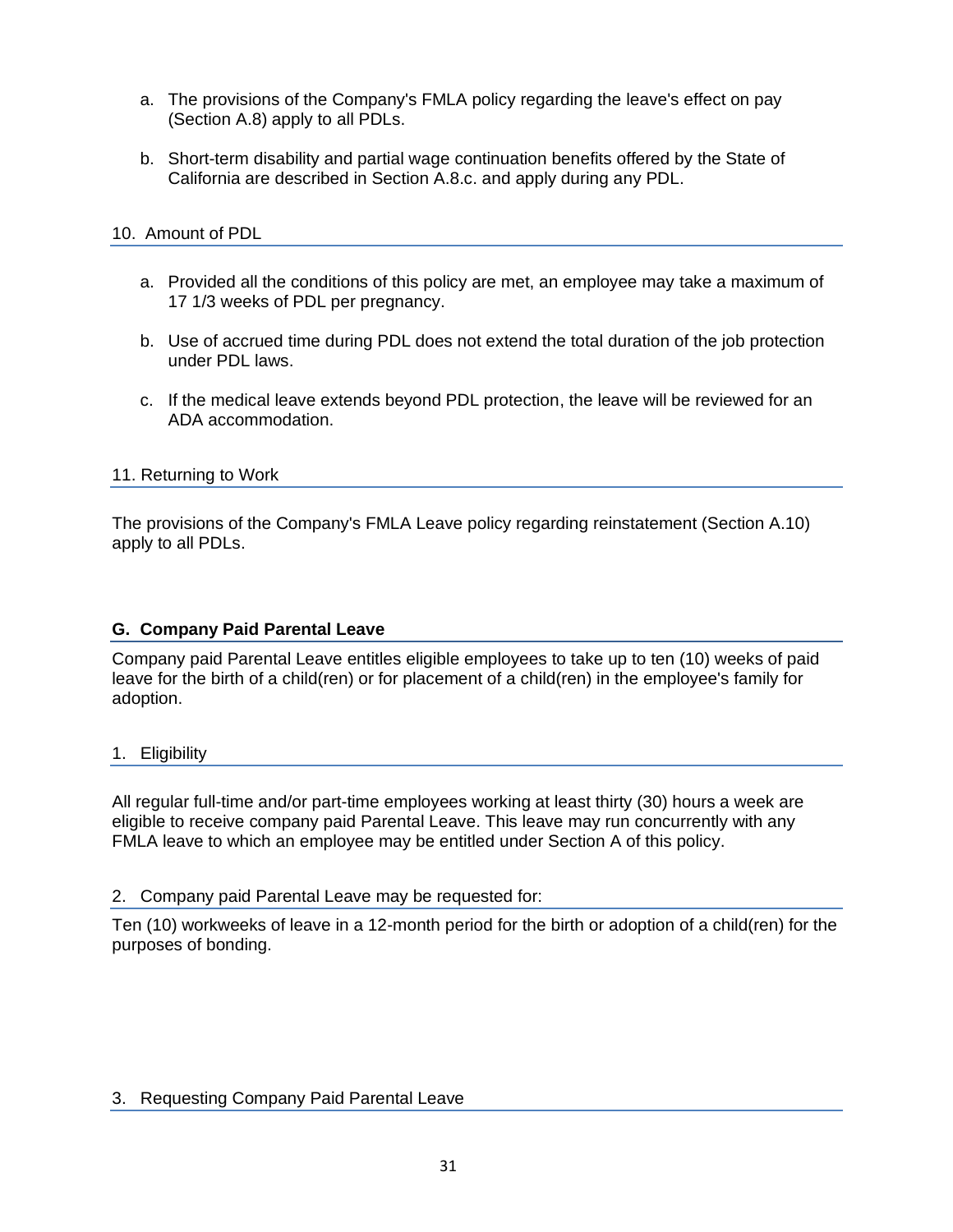- a. Employees should notify Aflac and the Company (i.e., their manager, Human Resources, and/or the Benefits Department) of their request for company paid Parental Leave as soon as they are aware of the need for such leave.
- b. If the need for the leave is foreseeable the employee must give a minimum of thirty (30) days advance notice to the Company. If an employee fails to provide the requisite thirty (30) days advance notice for foreseeable events without any reasonable excuse for the delay, the Company reserves the right to delay the taking of the leave until at least thirty (30) days after the date the employee provides notice of the need for leave.
- c. If the need for the leave is not foreseeable, the employee must give notice as soon as practicable. Typically, this should be within two (2) business days of when the need for a medical leave becomes known to the employee.
- d. To initiate a leave request, employees must contact Aflac, the Company's third party leave of absence administrator by calling 1-800-206-6720 or registering leave online at [Home \(aflac.com\)](https://mygrouplifedisability.aflac.com/s/). Proof of birth or adoption must be returned to Aflac.
- e. All requests for company paid Parental Leave should include the anticipated date(s) and duration of the leave. When reasonably possible, any request for an extension of the leave must be submitted to Aflac at least five (5) working days prior to the date on which the employee was originally scheduled to return to work and must include a revised return to work date. The Company reserves the right to refuse any extension of the leave, within its reasonable discretion, consistent with the law.
- f. **Managers will not ask or inquire about the reasons for an employee's leave request.** Instead, to ensure the employee's privacy, the Benefits Department will coordinate with Aflac to make any necessary inquiries and will evaluate whether there is a medical need for the leave. The Benefits Department will ensure that all medical information provided by employees is kept in the strictest confidence.

## 4. Certification – Proof of Birth or Adoption

- a. All requests for company paid Parental Leave must be supported by medical certification from a health care provider, proof of birth, or Adoption paperwork.
- b. The certification form will be provided by Aflac.
- c. Certification must generally be provided before the leave begins, or for unforeseeable leaves, within fifteen (15) calendar days of the Company's or Aflac's request.
- d. Failure or refusal to provide the required medical certification may result in a denial of leave and potentially termination of employment.

## 5. Intermittent Leave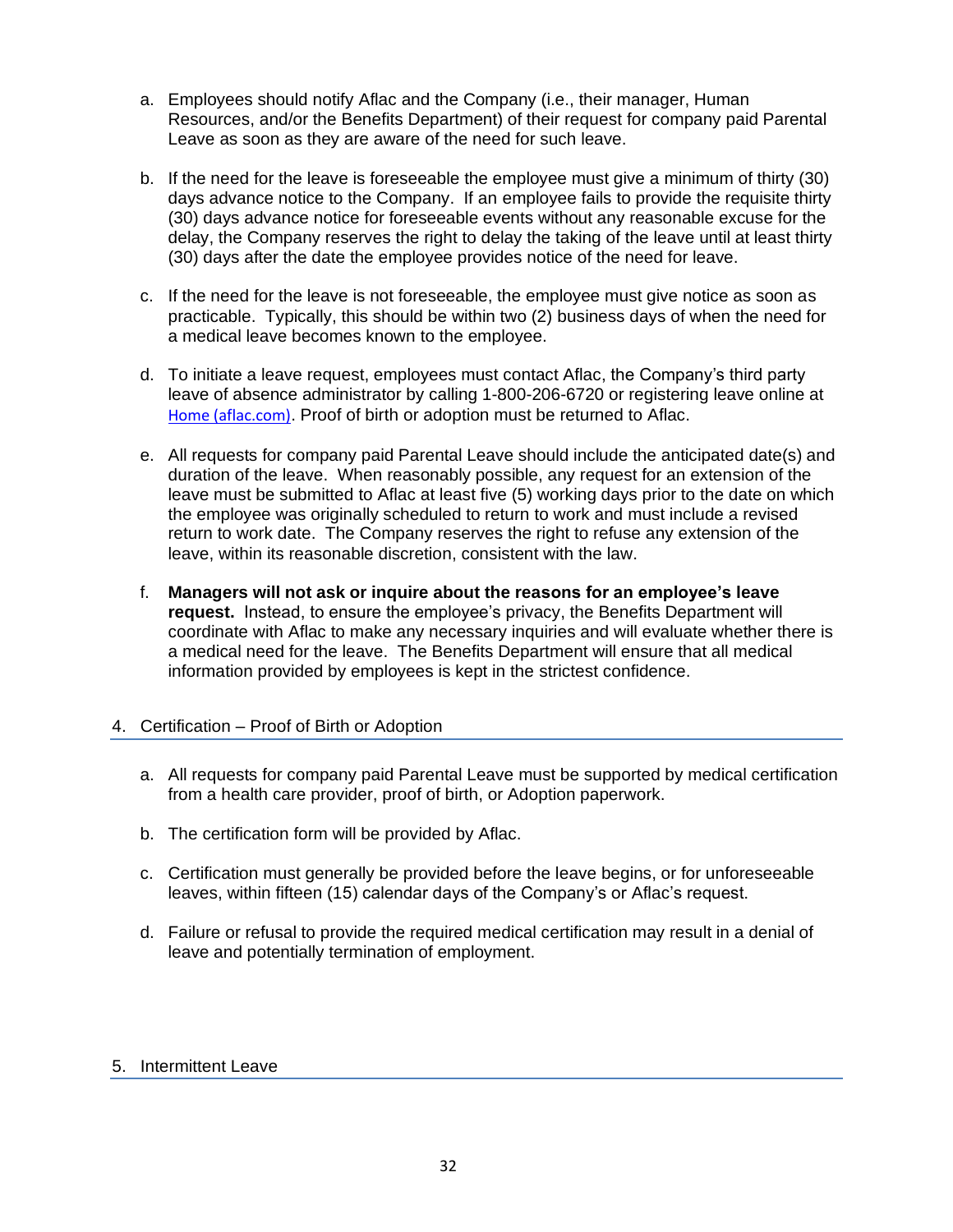Company Paid Parental Leave taken for the birth of a child(ren) or for placement of a child(ren) in the employee's family for adoption may be taken intermittently or on a reduced schedule. Each absence for intermittent leave must be reported to Aflac within two (2) days of each separate occurrence.

Company Paid Parental Leave taken for birth or adoption must be concluded within one (1) year of the event.

## 6. No Retroactive Leaves

Employees may not submit retroactive leave requests more than seven (7) days after a leave of absence has been taken. As noted above (see Section C.3 b.), leave requests must be made at least thirty (30) days in advance, or as soon as practicable (within two business days when the need for a medical leave becomes known to the employee). In cases where the Company has enough information to determine whether a leave is being taken for an FMLA-qualifying reason, the Company will notify the employee as to whether the leave will be designated as FMLA Leave and will count the absence as FMLA Leave, even if done so retroactively.

## 7. Company Paid Parental Leave Effect on Pay

Use of Accrued Time for Company Paid Parental Leave

Company Paid Parental Leave taken for the purpose of bonding with a child(ren) is a company paid benefit.

- a) Employees may use up to ten (10) weeks of Company Paid Parental Leave towards the leave.
	- i. Employees may integrate the (10) weeks of company paid Company Paid Parental Leave with applicable state paid family leave programs and/or accrued time, not to exceed 100% of their regular base salary/pay.
	- ii. Employees who are ineligible for or are not receiving benefit payments from the Company Paid Parental Leave or state PFL programs may use their available accrued time during the leave, not to exceed 100% of their regular base salary/pay.
- b) State Paid Family Leave Programs (PFL) (*CA, CT, MA, NJ, NY and WA*)

Employees who need to take time off from work to bond with a new child(ren) may be eligible for partial wage replacement benefits through applicable state programs. Employees should check with their specific state for information about paid family leave programs that may be available.

- California:<http://edd.ca.gov/Disability/>
- Connecticut:<https://ctpaidleave.org/>
- Massachusetts: [https://www.mass.gov/how-to/how-to-apply-for-paid-family-and-medical](https://www.mass.gov/how-to/how-to-apply-for-paid-family-and-medical-leave-pfml)[leave-pfml](https://www.mass.gov/how-to/how-to-apply-for-paid-family-and-medical-leave-pfml)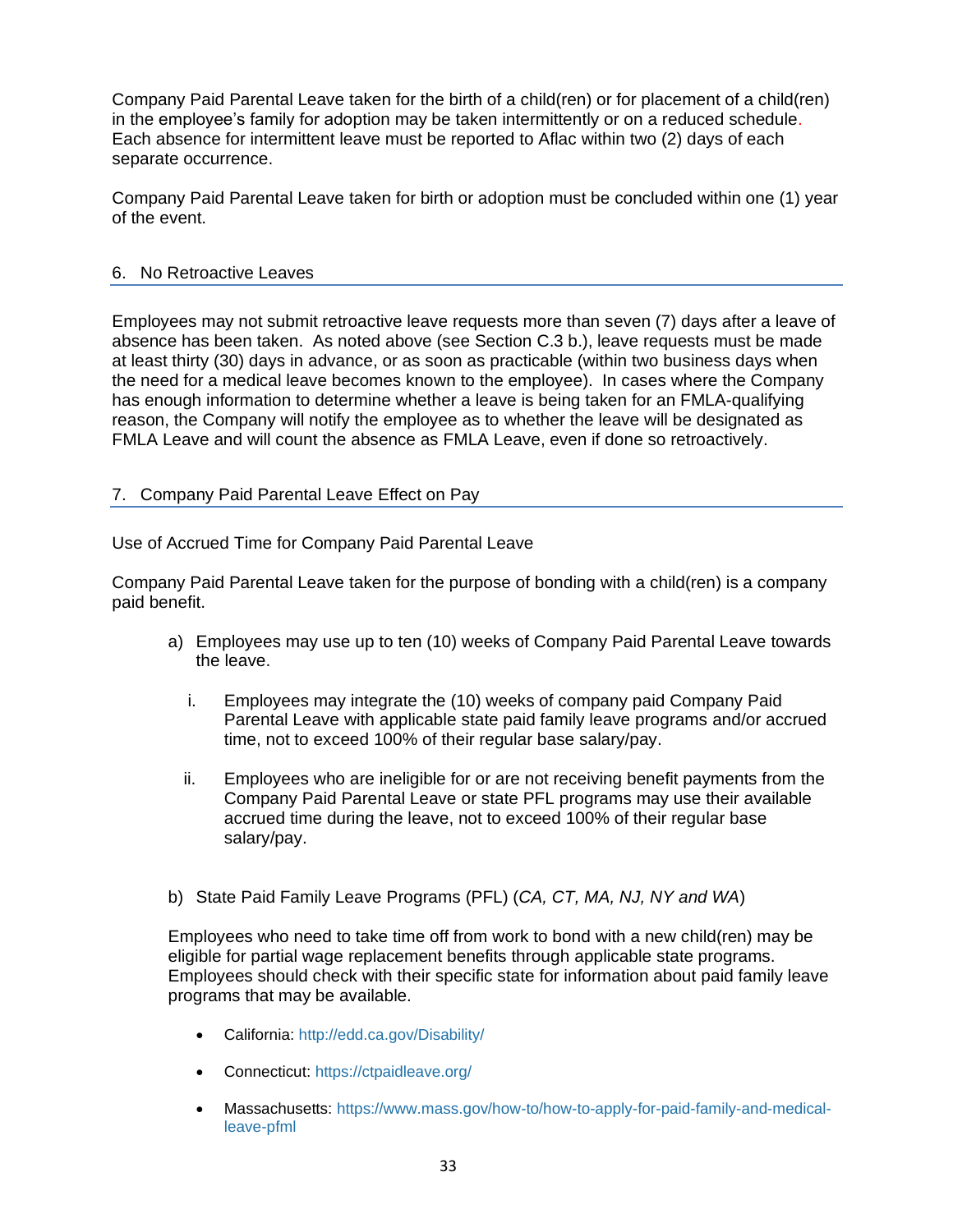- New Jersey:<http://lwd.dol.state.nj.us/labor/tdi/tdiindex.html>
- New York:<https://ww3.nysif.com/Home/Claimant/DBClaimant/FilingAClaim>
- Washington:<https://paidleave.wa.gov/>

Employees may also contact the Benefits Department to obtain more information on state PFL benefits.

#### 8. Amount of Company Paid Parental Leave

Provided all the conditions of this policy are met, an employee may take a maximum of ten (10) workweeks of Company Paid Parental Leave in a 12-month period.

## 9. Returning to Work

Prior to returning to work, the employee must provide/confirm their return to work date to Aflac, the Human Resources or the Benefits Department.

Unless otherwise permitted by law, an employee returning from a qualified leave of absence in a timely manner (i.e., on the next work day following expiration of his/her approved medical leave) is entitled to reinstatement in the same or comparable position (e.g., a position with the same wage and level of responsibility) in which the employee was employed prior to the leave.

If the employee is unable to perform the essential functions of his or her position, the Company will attempt to locate an alternative position for the employee for which he/she is qualified, as required by law. The Company will reasonably accommodate disabled employees as required by law. Employees, however, have no greater right to employment than if they had been continuously employed rather than on leave.

## **H. Company Paid Compassion Leave**

Compassion Leave entitles eligible employees to take up to ten (10) weeks of paid leave for specified immediate family members with a terminal illness during the last 12 months of life.

#### 1. Eligibility

All regular full-time and/or part-time employees working at least thirty (30) hours a week are eligible to receive Compassion Leave Pay. This leave may run concurrently with any FMLA leave to which an employee may be entitled under Section A of this policy.

#### 2. Compassion Leave may be requested for: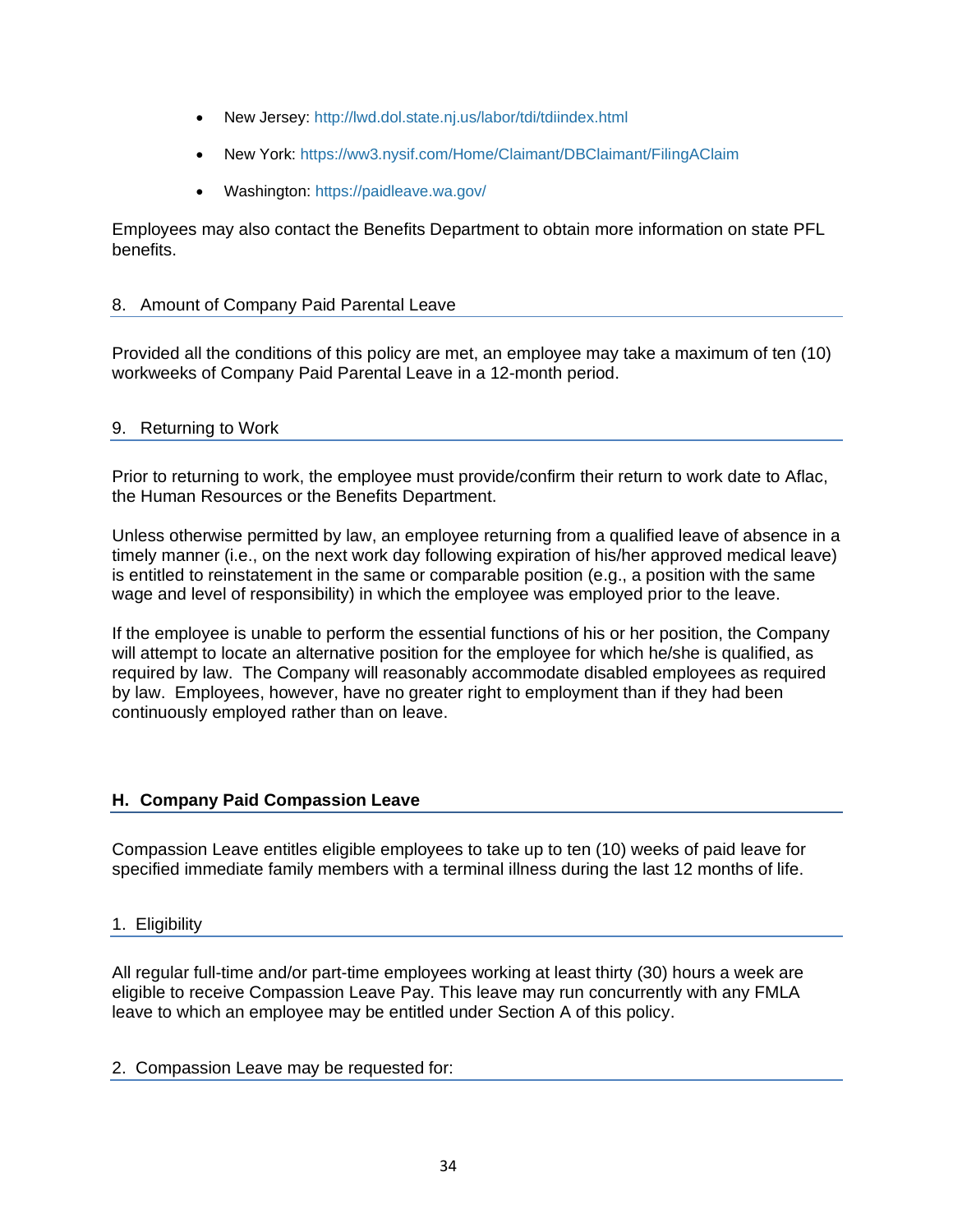Ten (10) workweeks of leave in a 12-month period to care for/and or spend time with the employee's spouse/domestic partner, child/step-child, or parent/step-parent who is terminally ill with up to 12 months' life expectancy.

## 3. Requesting Compassion Leave

- a. Employees should notify Aflac and the Company (i.e., their manager, Human Resources, and/or the Benefits Department) of their request for Compassion Leave Pay as soon as they are aware of the need for such leave.
- b. If the need for the leave is foreseeable the employee must give a minimum of thirty (30) days advance notice to the Company. If an employee fails to provide the requisite thirty (30) days advance notice for foreseeable events without any reasonable excuse for the delay, the Company reserves the right to delay the taking of the leave until at least thirty (30) days after the date the employee provides notice of the need for leave.
- c. If the need for the leave is not foreseeable, the employee must give notice as soon as practicable. Typically, this should be within two (2) business days of when the need for a medical leave becomes known to the employee.
- d. To initiate a leave request, employees must contact Aflac, the Company's third party leave of absence administrator by calling 1-800-206-6720 or registering leave online at [Home \(aflac.com\)](https://mygrouplifedisability.aflac.com/s/). Medical certification for family member's serious health condition must be returned to Aflac.
- e. All requests for Compassion Leave Pay should include the anticipated date(s) and duration of the leave. When reasonably possible, any request for an extension of the leave must be submitted to Aflac at least five (5) working days prior to the date on which the employee was originally scheduled to return to work and must include a revised return to work date. The Company reserves the right to refuse any extension of the leave, within its reasonable discretion, consistent with the law.
- f. **Managers will not ask or inquire about the reasons for an employee's leave request.** Instead, to ensure the employee's privacy, the Benefits Department will coordinate with Aflac to make any necessary inquiries and will evaluate whether there is a medical need for the leave. The Benefits Department will ensure that all medical information provided by employees is kept in the strictest confidence.

## 4. Medical Certification

- a. All requests for Compassion Leave must be supported by medical certification from a health care provider for the family member's serious and/or terminal health condition.
- b. The certification form will be provided by Aflac.
- c. Certification must generally be provided before the leave begins, or for unforeseeable leaves, within fifteen (15) calendar days of the Company's or Aflac's request.
- d. Failure or refusal to provide the required medical certification may result in a denial of leave and potentially termination of employment.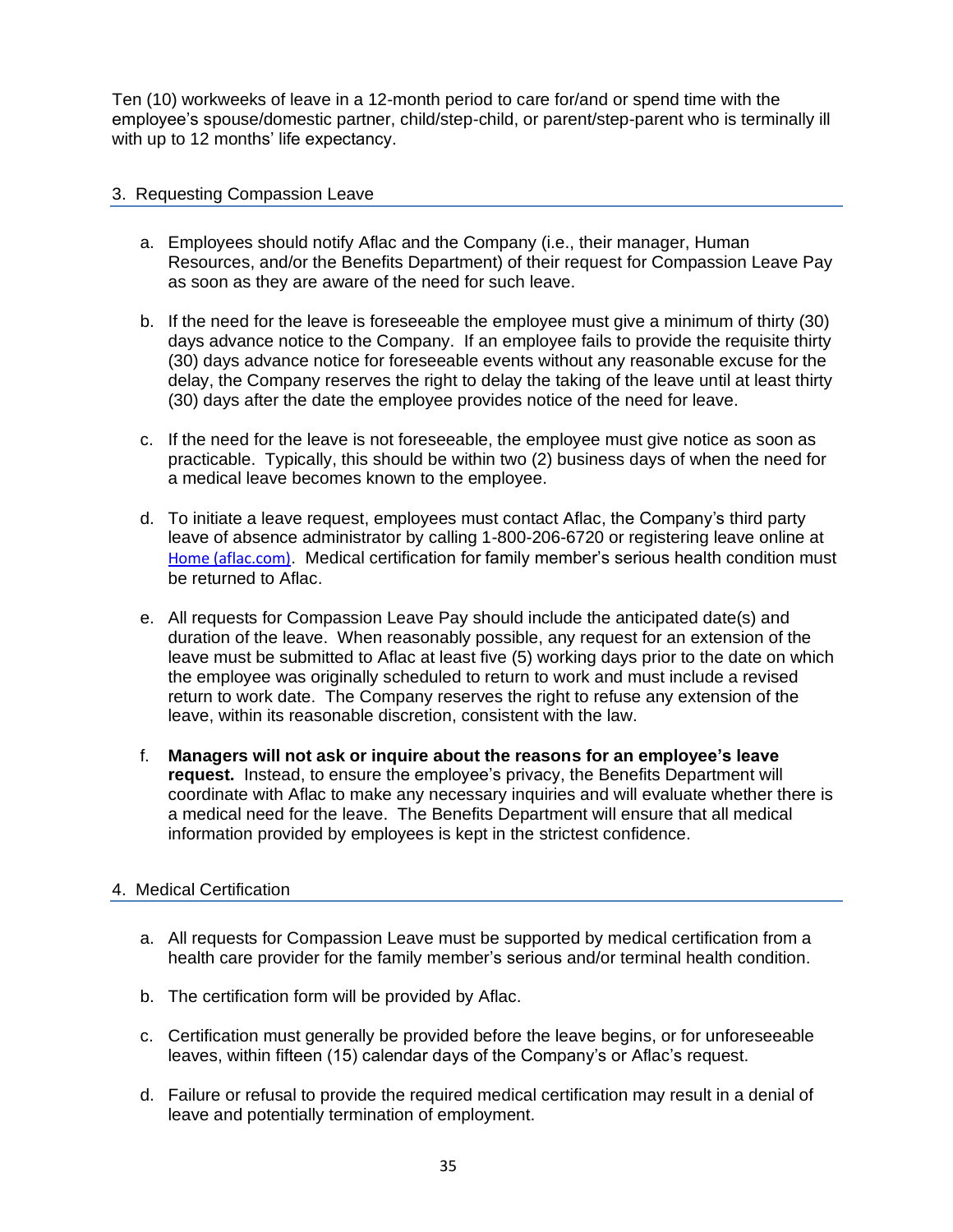- e. Under appropriate circumstances, Aflac may request a second or third opinion from a health care provider.
- f. Requests for extension of leave require an updated medical certification, which must be submitted to Aflac prior to the expiration of the leave.

## 5. Intermittent Leave

Compassion Leave taken for the serious and/or terminal health condition of the employee's spouse, child/step-child or parent/step-parent may be taken intermittently or on a reduced schedule where medically necessary. Each absence for intermittent leave must be reported to Aflac within two (2) days of each separate occurrence.

Aflac may request certification or recertification of the need for intermittent leave from a health care provider once every thirty (30) days.

## 6. No Retroactive Leaves

Employees may not submit retroactive leave requests more than seven (7) days after a leave of absence has been taken. As noted above (see Section 3 b.), leave requests must be made at least thirty (30) days in advance, or as soon as practicable (within two business days when the need for a medical leave becomes known to the employee). In cases where Aflac has enough information to determine whether a leave is being taken for an FMLA-qualifying reason, Aflac will notify the employee as to whether the leave will be designated as FMLA Leave and will count the absence as FMLA Leave, even if done so retroactively.

## 7. Compassion Leave Effect on Pay

Use of Accrued Time for Compassion Leave

- 1. Compassion Leave taken to care for a family member with a terminal medical condition is a company paid benefit.
- a) Employees may use up to ten (10) weeks of Compassion Leave Pay towards the leave.

After the (10) weeks of company paid Compassion Leave Pay is taken, employees may apply for benefit payments from the California Paid Family Leave (CA PFL) or New York Paid Family Leave (NY PFL) programs. Employees may use accrued time to supplement their paid leave benefits during the leave, not to exceed 100% of their regular base salary/pay.

Employees who are not eligible for, or are not receiving benefit payments from the Compassion Leave Pay or California or New York PFL programs may use their available accrued time during the leave, not to exceed 100% of their regular base salary/pay.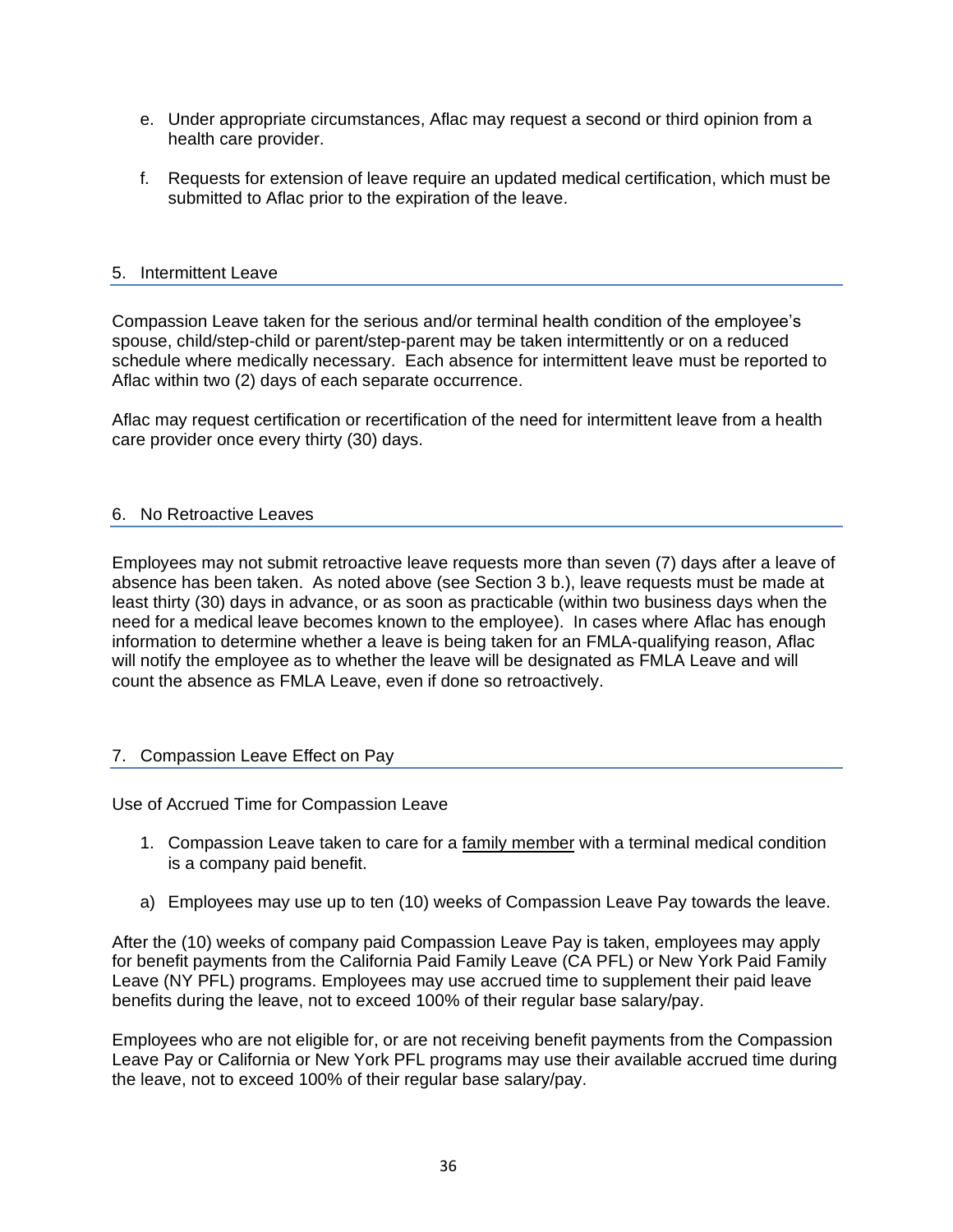- b) State Paid Family Leave Programs (PFL) (*CA, CT, MA, NJ, NY, MA and WA*)
- 1) An employee who needs to take time off from work to care for a seriously and /or terminally ill qualified family member may be eligible for a partial wage continuation through applicable state programs. Employees should check with their specific state for information about available partial wage continuation programs that may be available. Compassion Leave may have narrower eligibility requirements than some state regulations and/or partial wage continuation programs.
	- California:<http://edd.ca.gov/Disability/>
	- Connecticut:<https://ctpaidleave.org/>
	- Massachusetts: [https://www.mass.gov/how-to/how-to-apply-for-paid-family-and-medical](https://www.mass.gov/how-to/how-to-apply-for-paid-family-and-medical-leave-pfml)[leave-pfml](https://www.mass.gov/how-to/how-to-apply-for-paid-family-and-medical-leave-pfml)
	- New Jersey:<http://lwd.dol.state.nj.us/labor/tdi/tdiindex.html>
	- New York:<https://ww3.nysif.com/Home/Claimant/DBClaimant/FilingAClaim>
	- Washington:<https://paidleave.wa.gov/>

Employees may also contact the Benefits Department to obtain more information on state PFL benefits.

#### 8. Amount of Compassion Leave Pay

Provided all the conditions of this policy are met, an employee may take a maximum of ten (10) workweeks of Compassion Leave Pay in a 12-month period.

#### 9. Returning to Work

Prior to returning to work, the employee must provide/confirm their return to work date to Aflac, the Human Resources or the Benefits Department.

Unless otherwise permitted by law, an employee returning from a qualified leave of absence in a timely manner (i.e., on the next work day following expiration of his/her approved medical leave) is entitled to reinstatement in the same or comparable position (e.g., a position with the same wage and level of responsibility) in which the employee was employed prior to the leave.

If the employee is unable to perform the essential functions of his or her position, the Company will attempt to locate an alternative position for the employee for which he/she is qualified, as required by law. The Company will reasonably accommodate disabled employees as required by law. Employees, however, have no greater right to employment than if they had been continuously employed rather than on leave.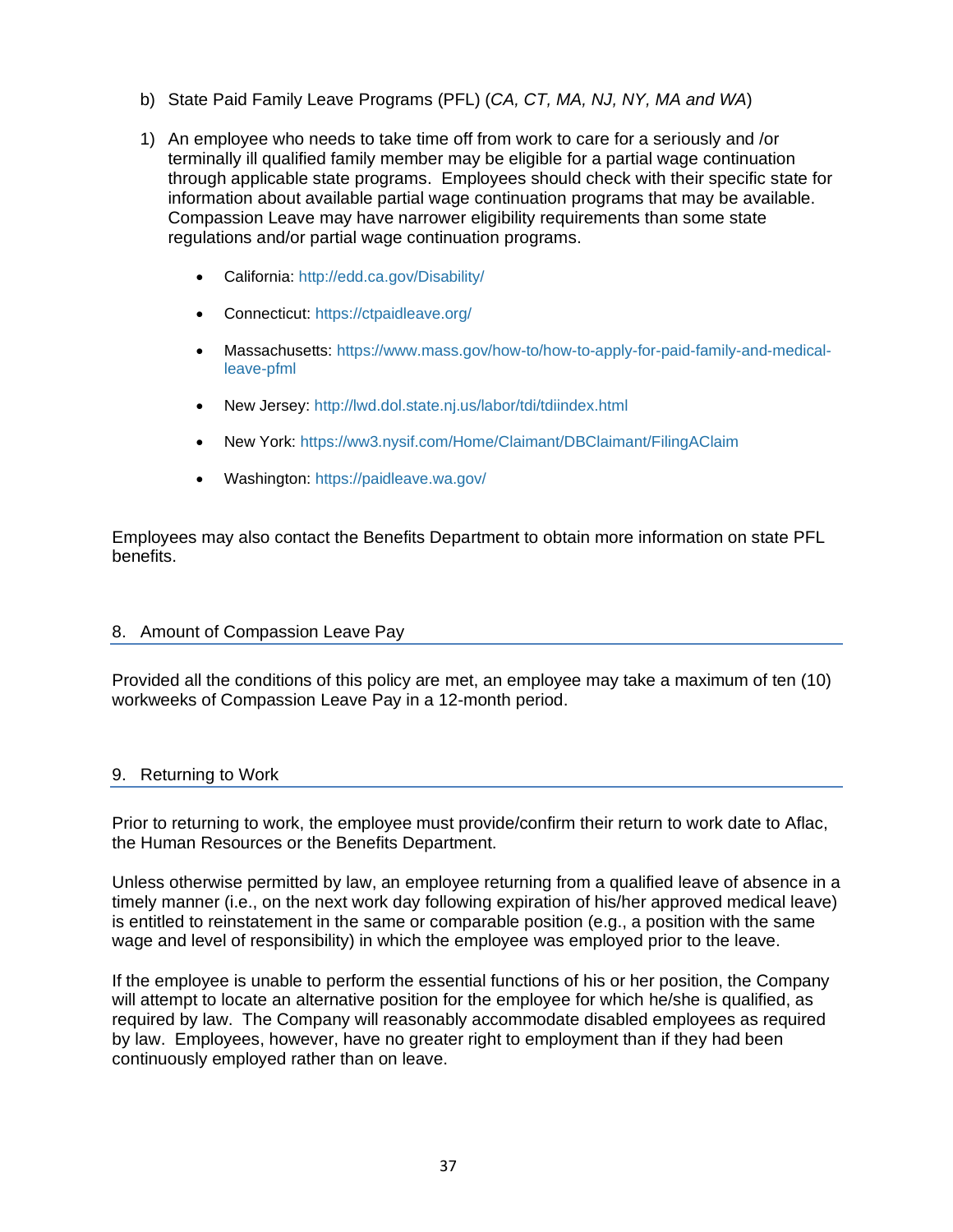## <span id="page-38-0"></span>**I. Domestic Partner Leave**

The Company's Domestic Partner Leave policy entitles eligible employees to take unpaid, jobprotected leave to care for the employee's domestic partner who has a serious health condition. Such leaves are not covered by the Family Medical Leave Act (FMLA) (but are covered by the California Family Rights Act (CFRA) as described in Section B.1 and New York Paid Family Leave (NY PFL) as described in Section C.1), in addition to Massachusetts and Washington Paid Family and Medical Leave programs.

#### <span id="page-38-1"></span>1. Eligibility

To be eligible for Domestic Partner Leave, an employee must:

- a. Have worked for the Company for at least 12 months prior to the start of the leave; and
- b. Have worked at least 1,250 hours in the 12 months prior to the leave.

## <span id="page-38-2"></span>2. Domestic Partner Leaves may be requested for:

Twelve (12) workweeks of leave in a rolling 12-month period to care for the employee's domestic partner who has a serious health condition.

#### 3. Requesting Domestic Partner Leave

Employees should notify Aflac and the Company (i.e., their manager, Human Resources, and/or the Benefits Department) of their request for Domestic Partner Leave as soon as they are aware of the need for such leave.

If the need for the leave is foreseeable (i.e., for planned, non-emergency medical treatment), the employee must give a minimum of thirty (30) days advance notice to the Company. If an employee fails to provide the requisite thirty (30) days advance notice for foreseeable events without any reasonable excuse for the delay, the Company reserves the right to delay the taking of the leave until at least thirty (30) days after the date the employee provides notice of the need for leave.

If the need for the leave is not foreseeable, the employee must give notice as soon as practicable. Typically, this should be within two (2) business days of when the need for a medical leave becomes known to the employee.

To initiate a leave request, employees must contact Aflac, the Company's third party leave of absence administrator by calling 1-800-206-6720 or registering leave online at [Home \(aflac.com\)](https://mygrouplifedisability.aflac.com/s/) Medical certification must be returned to Aflac, as described below in Section F.5.

All requests for Domestic Partner Leave should include the anticipated date(s) and duration of the leave. When reasonably possible, any request for an extension of the leave must be submitted to Aflac at least five (5) working days prior to the date on which the employee was originally scheduled to return to work and must include a revised return to work date.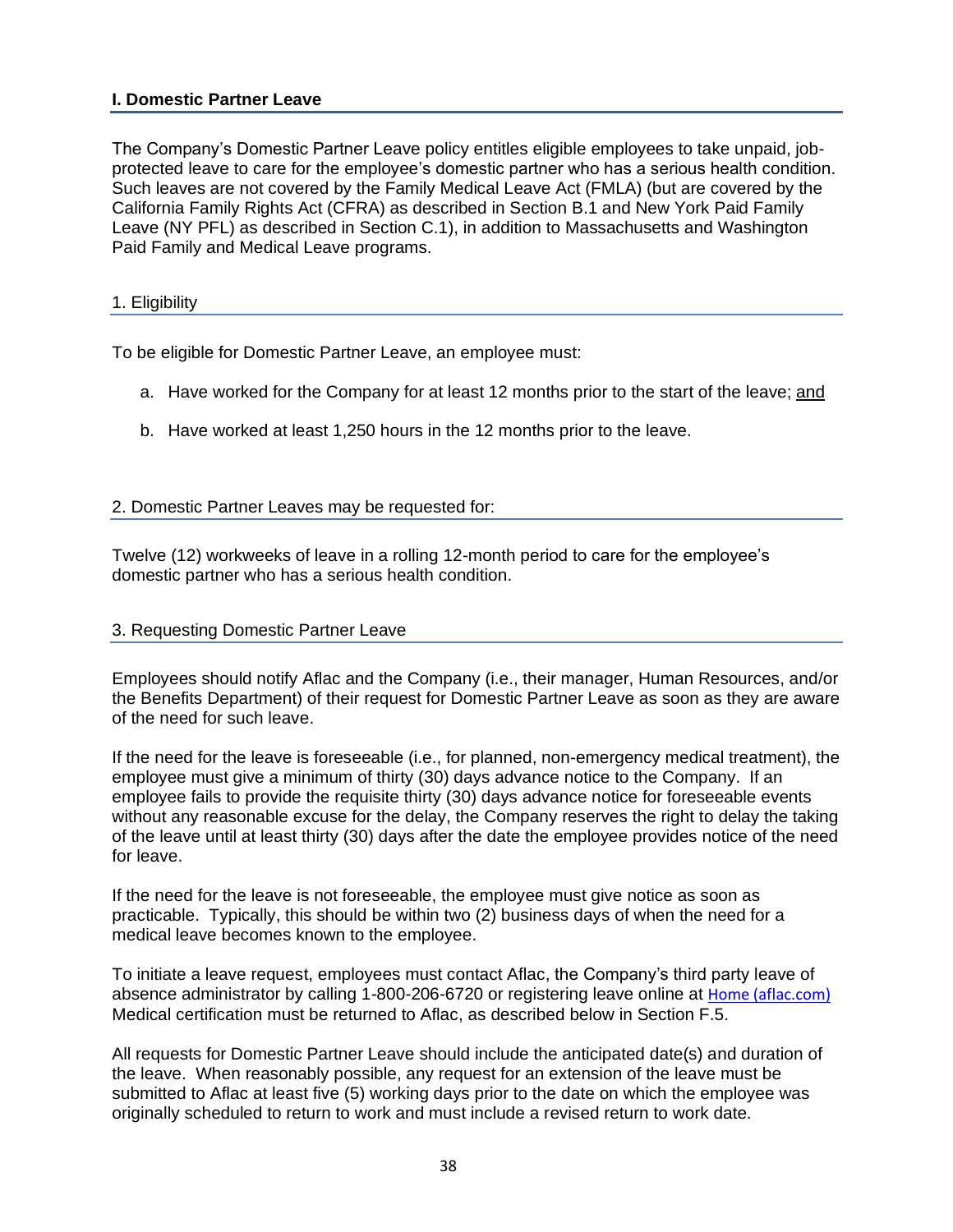**Managers will not ask or inquire about the reasons for an employee's leave request.**  Instead, to ensure the employee's privacy, the Benefits Department will coordinate with Aflac to make any necessary inquiries and will evaluate whether there is a medical need for the leave. The Benefits Department will ensure that all medical information provided by employees is kept in the strictest confidence.

# <span id="page-39-0"></span>4. Domestic Partner Leave Does Not Run Concurrently with FMLA Leave

This leave does not count against any FMLA leave to which an employee may be entitled under Section A of this policy, but may count against any CFRA or NY PFL leave to which an employee may be entitled.

## <span id="page-39-1"></span>5. Medical Certification

- a. All requests for Domestic Partner Leave must be supported by medical certification from a health care provider.
- b. The certification form will be provided by Aflac.
- c. Certification must generally be provided before the leave begins, or for unforeseeable leaves, within fifteen (15) calendar days of the Company's or Aflac's request.
- d. Failure or refusal to provide the required medical certification may result in a denial of leave and potentially termination of employment.
- e. Under appropriate circumstances, Aflac may request a second or third opinion from a health care provider.
- f. Requests for extension of leave require an updated medical certification, which must be submitted to Aflac prior to the expiration of the leave.

#### 6. Intermittent Leave

Domestic Partner Leave may be taken intermittently or on a reduced schedule where medically necessary. Aflac may request certification or recertification of the need for intermittent leave from a health care provider once every thirty (30) days.

#### 7. No Retroactive Leaves

Employees may not submit retroactive leave requests more than seven (7) days after a leave of absence has been taken. As noted above (see Section B.3.), leave requests must be made at least thirty (30) days in advance, or as soon as practicable (within two business days when the need for a medical leave becomes known to the employee).

#### 8. Domestic Partner Leave's Effect on Pay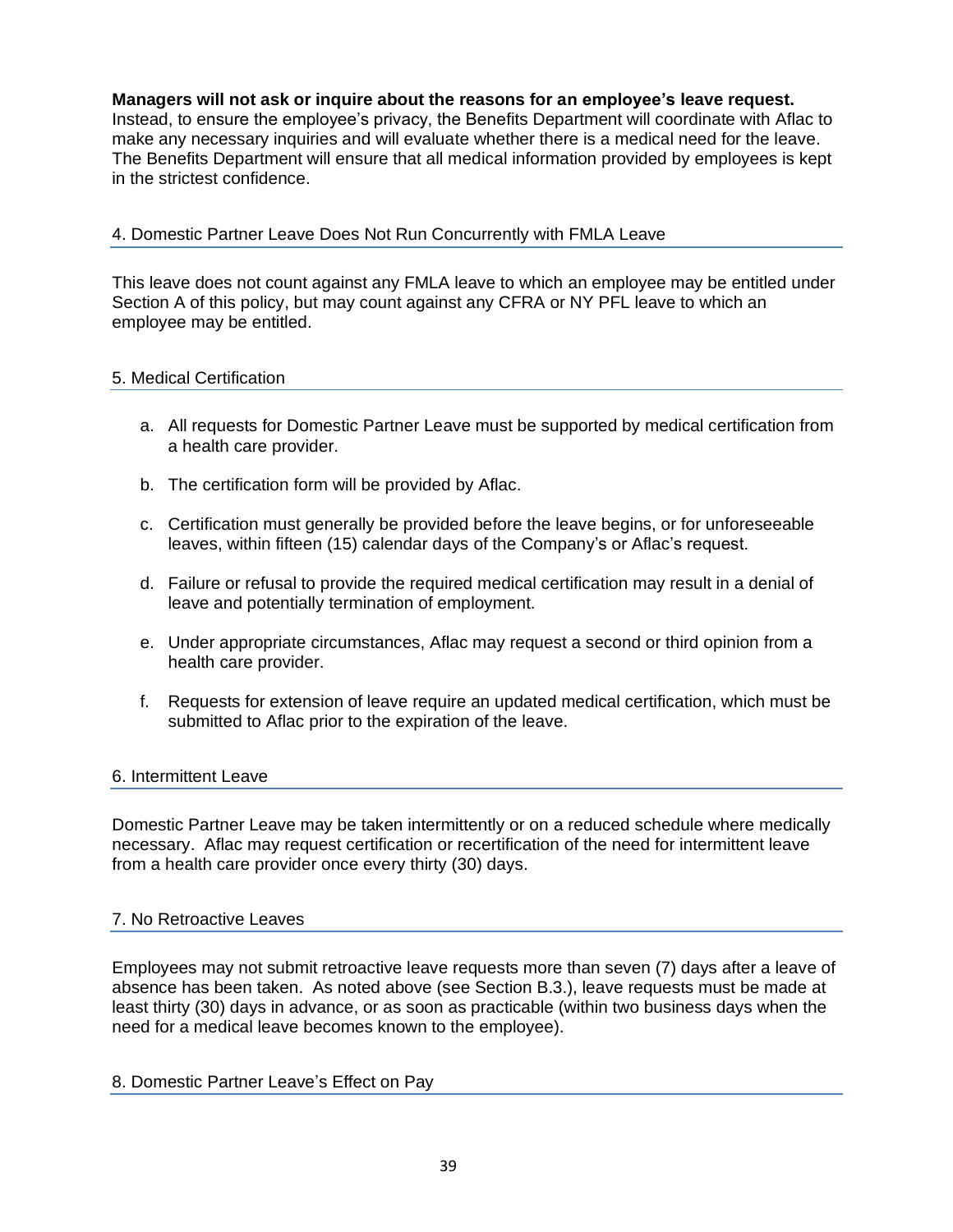Domestic Partner Leave is unpaid. Employees may use accrued time during any portion of a Domestic Partner Leave.

a. State Paid Family Leave Programs (PFL) (*CA, MA, NY, WA*)

An employee who needs to take time off from work to care for a domestic partner who is registered in a state that offers paid family leave benefits, may be eligible for partial wage continuation benefits through state PFL programs. Employees should check with their specific state for information about available partial wage continuation programs that may be available.

California: [http://edd.ca.gov/Disability/FAQ\\_PFL\\_Eligibility.htm](http://edd.ca.gov/Disability/FAQ_PFL_Eligibility.htm)

Massachusetts: <https://www.mass.gov/how-to/how-to-apply-for-paid-family-and-medical-leave-pfml>

New York: <https://www.ny.gov/programs/new-york-state-paid-family-leave>

Washington: <https://paidleave.wa.gov/workers>

Employees may also contact the Benefits Department to obtain more information on state PFL benefits.

## 9. Amount of Domestic Partner Leave

- a. Provided all the conditions of this policy are met, an employee may take a maximum of twelve (12) workweeks of Domestic Partner Leave in a rolling 12-month period measured backwards from the date the employee's leave starts.
- b. Use of accrued time during Domestic Partner Leave does not extend the total duration of the leave under this policy beyond twelve (12) workweeks in a rolling 12-month period.

# **J. Military Leave for Employee's Own Military Service**

All employees are entitled to time off without pay for active military duty in any of the armed services of the United States, for a period not to exceed five (5) cumulative years, or inactive duty as a member of the organized reserve forces of any of the armed services of the United States.

## <span id="page-40-0"></span>1. Eligibility

The Company will grant employees a military leave of absence to the extent required by applicable federal and state law. The actual leave time available to an employee will depend on the type of military service.

## <span id="page-40-1"></span>2. Requesting Military Leave of Absence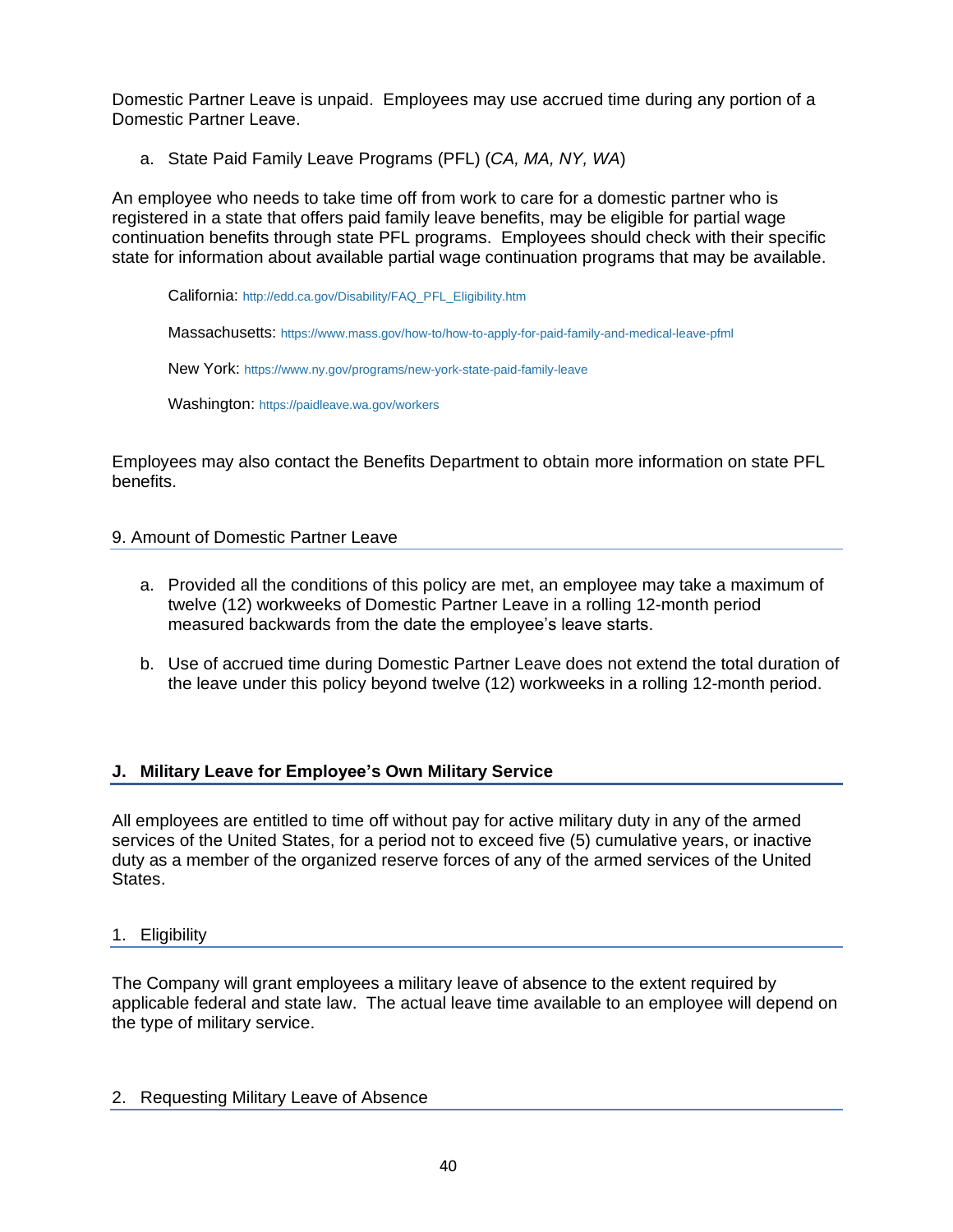An employee requesting a military leave should contact Aflac and the Company (i.e., his/her manager, Human Resources, and/or the Benefits Department) to report the upcoming Military Leave of Absence and provide a copy of the official orders or instructions.

## <span id="page-41-0"></span>3. Military Leave's Effect on Pay

All regular full-time and/or part-time employees working at least thirty (30) hours a week are eligible to receive military differential pay (the difference between an employee's normal base compensation and the pay the employee receives while on military duty) for up to twelve (12) months. Employees must submit military pay verification data. An employee who has exhausted his/her 12 months of differential pay will be granted unpaid military leave.

## 4. Returning to Work

Employees will be reinstated in accordance with federal and state laws and the Uniformed Services Employment and Reemployment Rights Act ("USERRA"). For further information, please contact the Benefits Department.

## <span id="page-41-1"></span>5. Military Leave's Effects on Health Benefits

During a Military Leave, an employee's health benefits (and those of his/her dependents, if covered under the Company plan) will be continued for the duration of the Military Leave, for a period not to exceed five (5) cumulative years.

Employees will be responsible for the employee portion of the total cost of the health insurance benefit during the leave.

## <span id="page-41-2"></span>6. Accrual of Time

Employees on a Military Leave, like employees on other leaves of absences, will not continue to accrue vacation and sick time during the leave. However, upon their return from Military Leave, employees will be treated as if they had remained continuously employed for purposes of calculating accrued time off accrual as well as pay and benefits.

## **K. Military Family Leave Under FMLA**

The military family leave provisions of the FMLA entitle eligible employees to take FMLA leave for any "qualifying exigency" arising from the foreign deployment of the employee's spouse, son, daughter, or parent with the Armed Forces, or to care for a servicemember with a serious injury or illness if the employee is the servicemember's spouse, son, daughter, parent or next of kin. To be eligible for Military Family Leave under the FMLA, an employee must: a) have worked for the Company for at least 12 months prior to the start of the leave; and b) have worked at least 1,250 hours in the 12 months prior to the leave (see Section A.1. for more information regarding the eligibility requirements under the FMLA). Certain states may offer similar military leave provisions, such as CA, NY, MA and WA.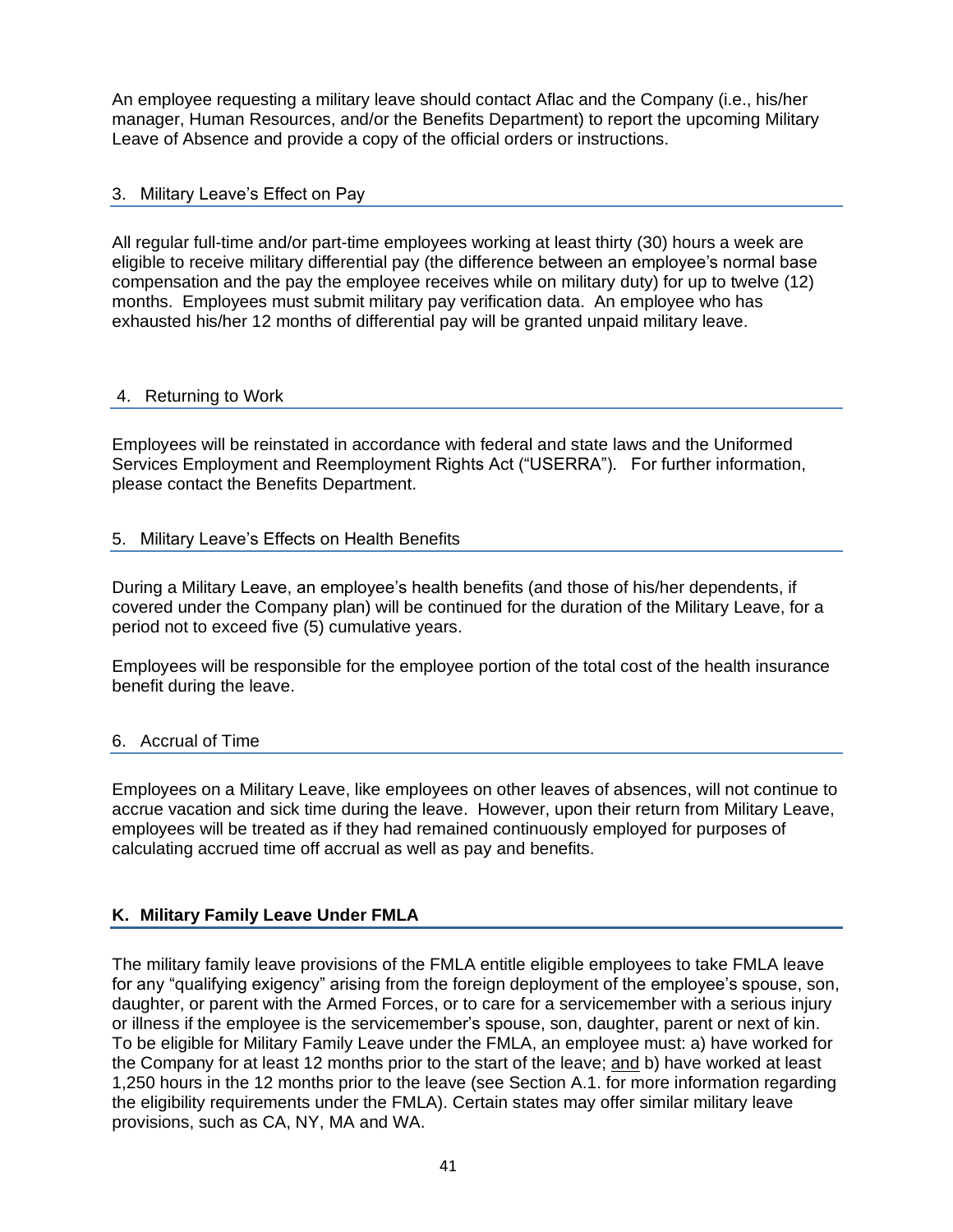#### 1. Eligibility

Military Family Leave: Qualifying Exigency Leave

The Company grants eligible employees (see Section A.1. above) up to twelve (12) workweeks during any rolling 12-month period for qualifying exigencies that arise when the employee's spouse, son, daughter or parent is on covered active duty or has been notified of an impending call or order to covered active duty under FMLA.

"Covered active duty" means: a) for members of the Regular Armed Forces, duty during deployment of the member with the Armed Forces to a foreign country; or b) for members of the Reserve components of the Armed Forces (members of the National Guard and Reserves), duty during deployment of the member with the Armed Forces to a foreign country under a call or order to active duty in support of a contingency operation. Deployment to a foreign country includes deployment to international waters.

Qualifying exigencies for which an employee may take FMLA leave include making alternative child care arrangements for a child of the deployed military member, attending certain military ceremonies and briefings, or making financial or legal arrangements to address the military member's absence.

Military Family Leave: Caregiver Leave

The Company grants eligible employees (see Section A.1. above) up to twenty-six (26) workweeks during a single 12-month period to care for a covered servicemember with a serious injury or illness. The employee must be the spouse, son, daughter, parent, or next of kin of the covered servicemember.

A covered servicemember is either: a) a current member of the Armed Forces (including a member of the National Guard or Reserves) who is undergoing medical treatment, recuperation, or therapy, is in outpatient status, or is on the temporary disability retired list, for a serious injury or illness; or b) a veteran of the Armed Forces (including the National Guard or Reserves) discharged within the five-year period before the family member first takes military caregiver leave to care for the veteran and who is undergoing medical treatment, recuperation, or therapy for a qualifying serious injury or illness. A veteran who was dishonorably discharged does not meet the FMLA definition of a covered servicemember.

For a current servicemember, a serious injury or illness is one that may render the servicemember medically unfit to perform his or her military duties. For a veteran, a serious injury or illness is one that rendered the veteran medically unfit to perform his or her military duties or an injury or illness that qualifies the veteran for certain benefits from the Department of Veterans Affairs or substantially impairs the veteran's ability to work. For veterans, it includes injuries or illnesses that were incurred or aggravated during military service but that did not manifest until after the veteran left active duty.

Employees may also contact the Benefits Department to obtain more information on Military Family Leaves.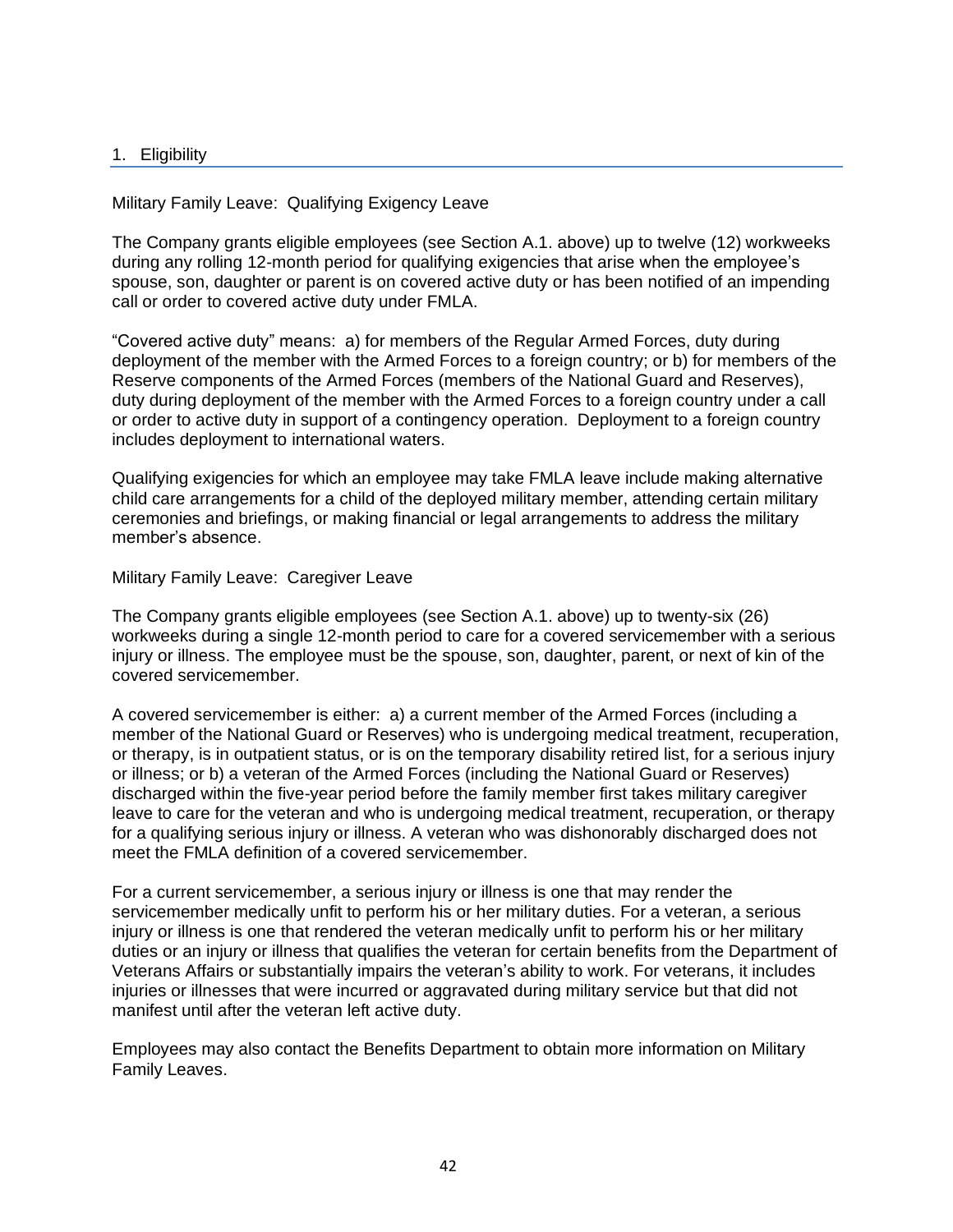## <span id="page-43-0"></span>**L. Workers' Compensation Leave**

Workers' compensation laws cover workplace injuries or illnesses. Workers' compensation is governed by state, not federal, law, and each state's system differs slightly in the details. Generally, workers' compensation is an insurance benefit to cover an employee's lost wages and medical expenses due to a workplace injury or illness.

#### <span id="page-43-1"></span>1. Eligibility

- a. The Company grants Workers' Compensation Leaves in accordance with state law.
- b. In the event an employee becomes injured or becomes disabled and results in lost time, the employee may be eligible for a Workers' Compensation Leave of Absence.
- c. Subject to any limitations permitted by law, the employee is entitled to take an unpaid leave of absence for the time that the employee is unable to work due to a work-related injury.

## <span id="page-43-2"></span>2. Initiating a Workers' Compensation Leave of Absence

Employees must apply for state workers' compensation benefits by filing a claim with Chubb, the Company's workers' compensation insurance carrier. When and if a workers' compensation claim is approved by Chubb, the employee will be paid workers' compensation benefits through Chubb, not the Company.

In some cases, employees who become injured or have a work-related injury may still be able to work, with or without work restrictions, and will not need a Workers' Compensation Leave. In other cases, if the employee is unable to work due to a work-related injury, the employee must submit a request for a leave of absence to the Benefits Department (and/or the Human Resources representative at the employee's location, where applicable), immediately upon discovery of his/her need for a Workers' Compensation Leave. Other documentation may also be required.

#### <span id="page-43-3"></span>3. Runs Concurrently with FMLA Leave

Under appropriate circumstances, an employee's FMLA/CFRA and/or other applicable statutory medical leave will run concurrently with an approved Workers' Compensation Leave.

#### <span id="page-43-4"></span>4. Medical Certification

a. An employee requesting a Workers' Compensation Leave is required to provide Aflac with a medical certification from a health care provider of the employee's health condition. The medical certification form is available to all employees from Aflac. Any request for an extension of a Workers' Compensation Leave must be supported by an additional medical certification and must be provided at least two (2) weeks prior to expiration of the leave, where practicable.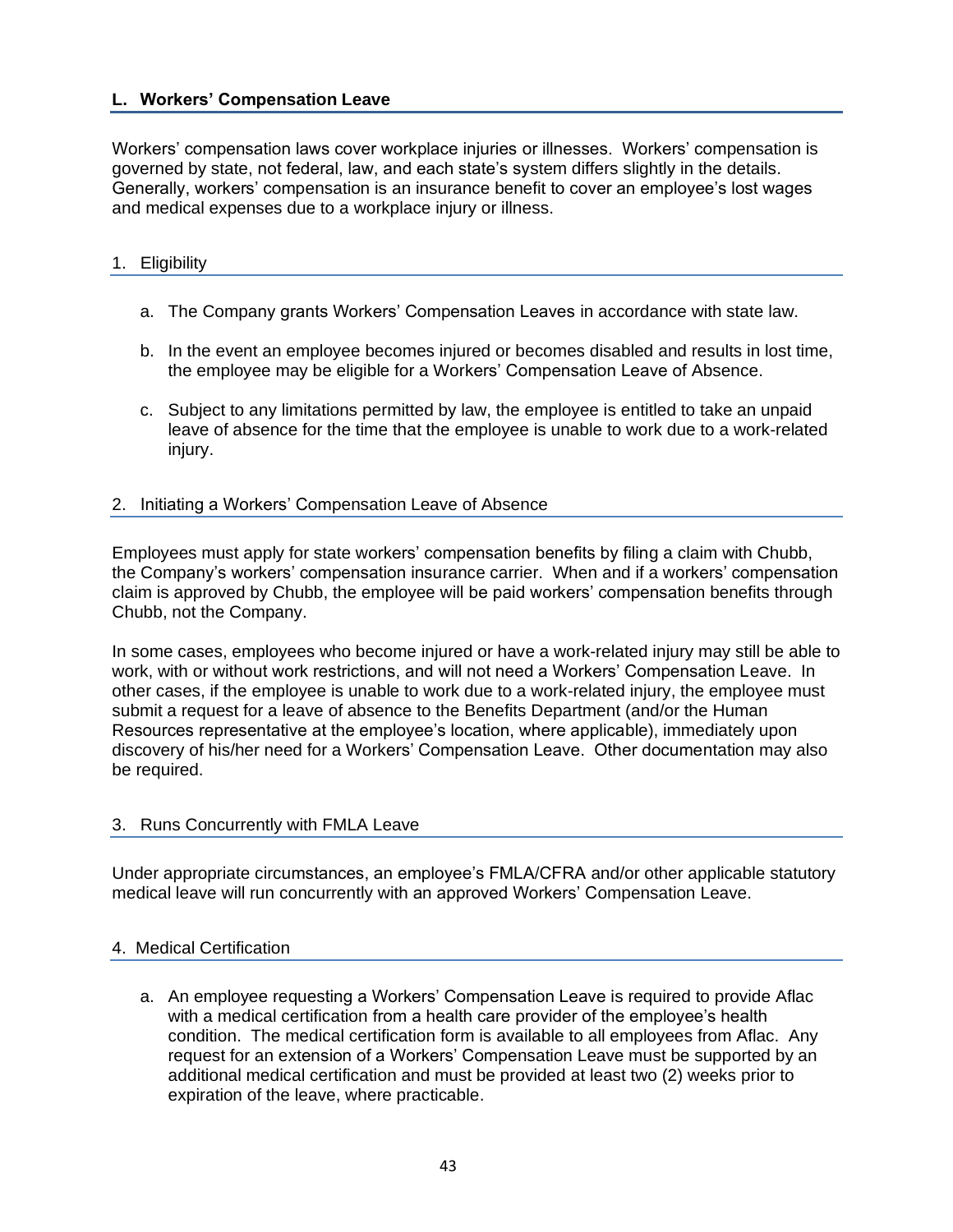b. Upon returning to work after a Workers' Compensation Leave, an employee is required to provide the Benefits Department (and/or the Human Resources representative at the employee's location, where applicable) with a medical certification from his/her health care provider stating that the employee is released to return to work. The certification form should detail any applicable work restrictions. The employee will not be allowed to return to work unless and until this medical certification is provided.

## <span id="page-44-0"></span>5. Workers' Compensation Benefits' Effect on Pay

- a. Workers' compensation leaves are provided on an unpaid basis.
- b. With respect to the first day of injury/illness, an employee who is medically ordered to leave his/her scheduled shift early due to the work injury/illness will be paid for the entire shift; provided, however, the employee must report the injury/illness on the day it occurs. When and if a workers' compensation claim is approved by the Company's workers' compensation insurance carrier, the employee will be paid workers' compensation benefits through Chubb. However, employees may use accrued time during the waiting period.

# <span id="page-44-1"></span>6. Returning to Work

- a. The Company will attempt to reinstate an employee returning from a Workers' Compensation Leave to the same position in which the employee was employed prior to the leave and/or provide reasonable accommodations for any work restrictions the employee may have upon his/her return to work.
- b. If the same position is no longer available (or if the employee is unable to perform the essential functions of the position), the Company will attempt to locate an alternative available position for which the employee is qualified. The Company will reasonably accommodate disabled employees as required by law. Employees, however, have no greater right to employment than if they had been continuously employed rather than on leave.

# **M. ADA Leave of Absence**

Under the Americans with Disabilities Act of 1990 ("ADA") and other comparable state laws such as the Fair Employment Housing Act (FEHA - CA Only), the Company may provide an employee who has a physical or mental disability, or a record of such a disability, with a workplace modification or adjustment – an accommodation – that will enable the employee to perform the essential functions of their position. A leave of absence may be a form of reasonable accommodation under the ADA and/or FEHA. The purpose of the leave as an accommodation is to give the employee time to become able to perform the essential job functions upon return to work. Therefore, the need for leave must be related to the disability and enable the employee to perform those functions.

The length of an ADA and/or FEHA accommodation leave will be determined on a case-by-case basis. Employees needing or requesting a reasonable accommodation may be required to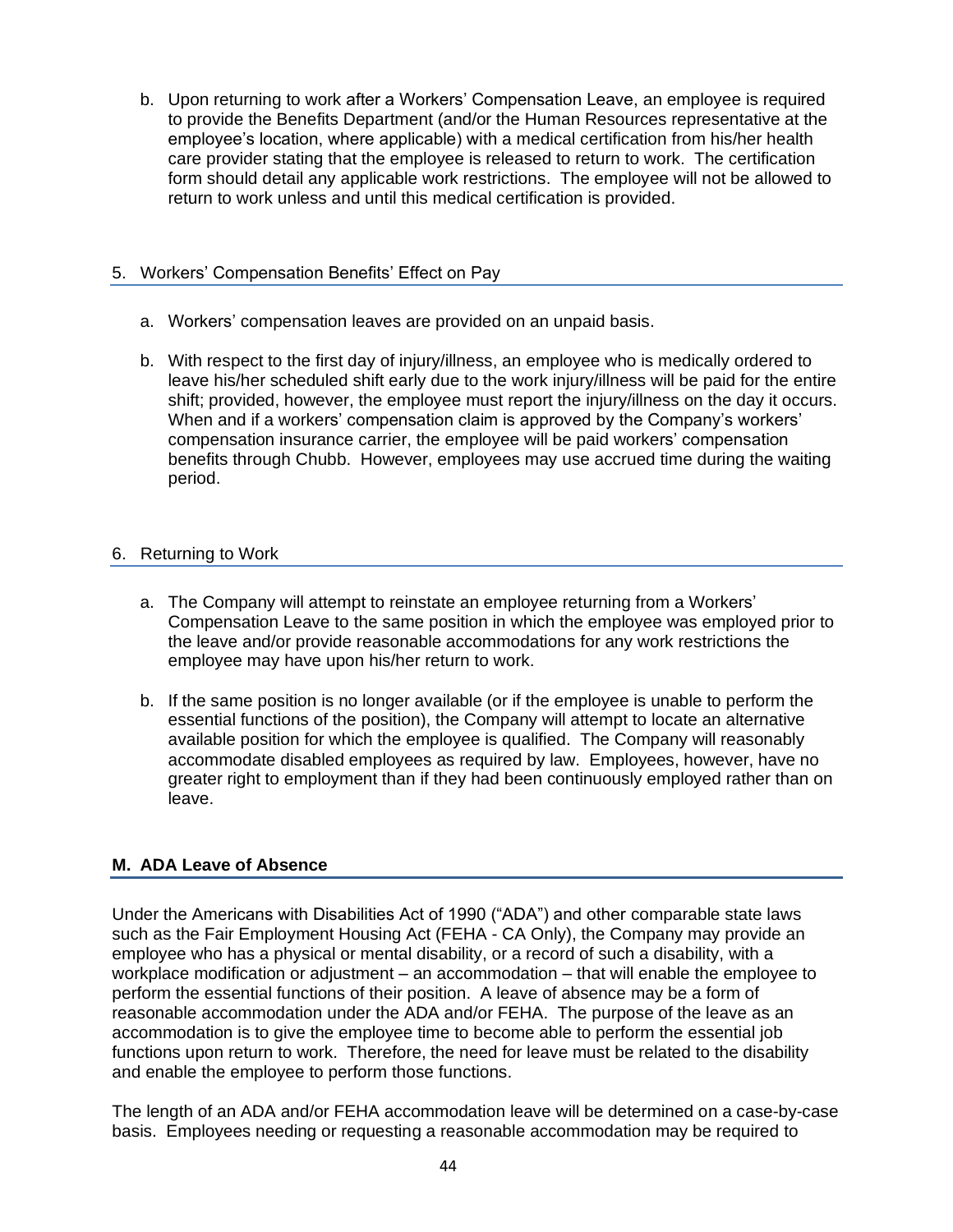submit additional information and/or fill out additional forms with the help of their health care providers.

To initiate an accommodation request under the ADA, FEHA or other comparable state laws, employees must contact Aflac, the Company's third party leave of absence administrator by calling 1-800-206-6720 or registering the accommodation request online at [https://mygrouplifedisability.aflac.com/s/.](http://www.zurichna.com/myzurichbenefits)

## <span id="page-45-0"></span>**N. Unprotected Leaves**

## <span id="page-45-1"></span>1. Unprotected Medical Leave of Absence for Employee

In the event a protected leave of absence is unavailable, employees may, under certain circumstances and where medically necessary, take a temporary unprotected disability leave of absence for their own medical condition.

- a. Amount of Leave: Unprotected Medical Leaves of Absence for the employee shall be granted in accordance with state/federal disability law, but generally will not exceed six (6) months, unless the leave qualifies as an ADA accommodation.
- b. Requesting Unprotected Medical Leave of Absence

Employees should notify Aflac and the Company (i.e., their manager, Human Resources and/or the Benefits Department) of their request for an Unprotected Medical Leave of Absence as soon as they are aware of the need for such leave.

If the need for the leave is foreseeable (i.e., for planned, non-emergency medical treatment), the employee must give a minimum of thirty (30) days advance notice to the Company. If an employee fails to provide the requisite thirty (30) days advance notice for foreseeable events without any reasonable excuse for the delay, the Company reserves the right to delay the taking of the leave until at least thirty (30) days after the date the employee provides notice of the need for leave.

If the need for the leave is not foreseeable, the employee must give notice as soon as practicable. Typically, this should be within two (2) business days of when the need for a medical leave becomes known to the employee.

To initiate a leave request, employees must contact Aflac, the Company's third party leave of absence administrator by calling 1-800-206-6720 or registering leave online at [https://mygrouplifedisability.aflac.com/s/.](http://www.zurichna.com/myzurichbenefits) Medical certification must be returned to Aflac as described below.

All requests for Unprotected Medical Leave of Absence should include the anticipated date(s) and duration of the leave. When reasonably possible, any request for an extension of the leave must be submitted to Aflac at least five (5) working days prior to the date on which the employee was originally scheduled to return to work and must include a revised return to work date.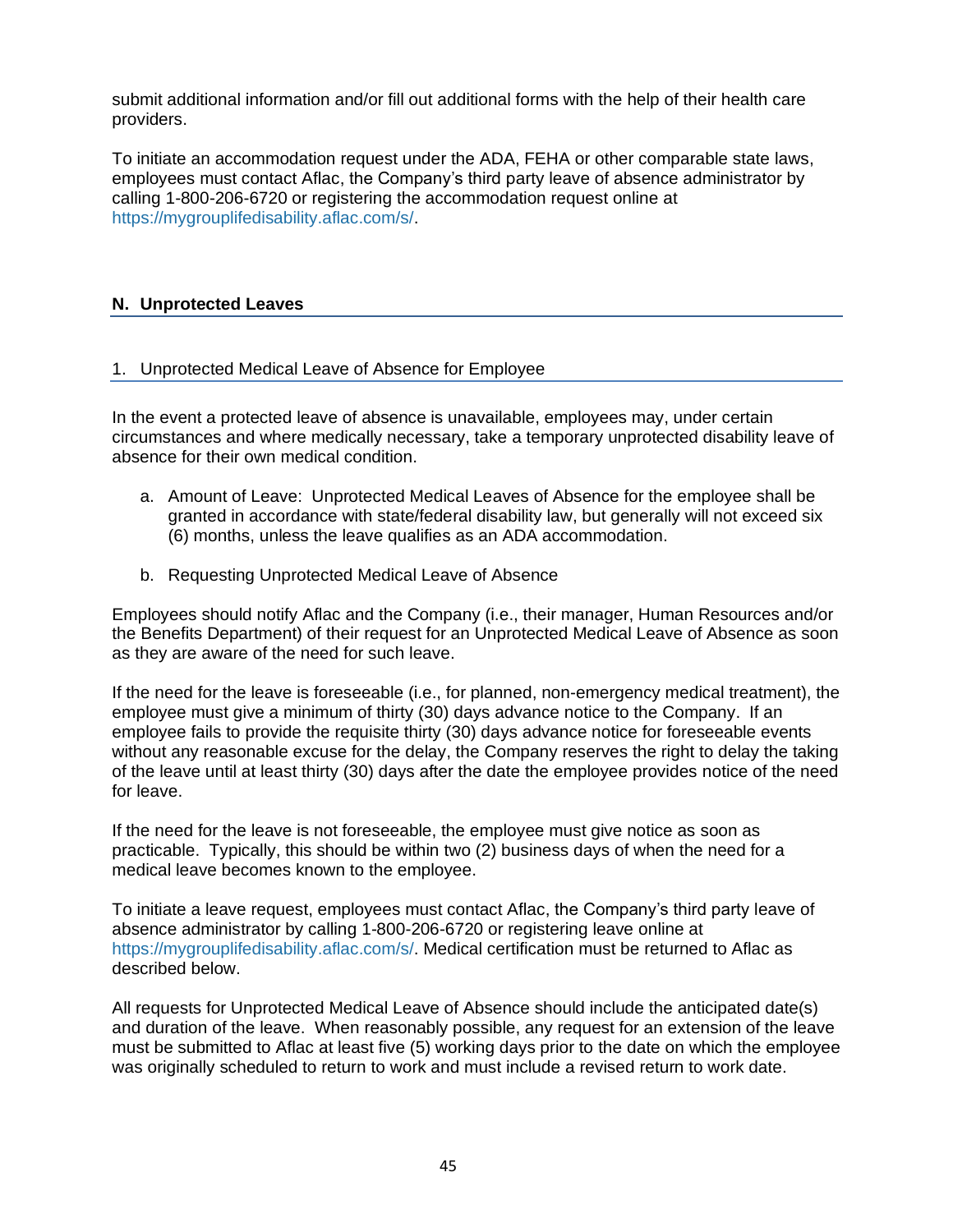## **Managers will not ask or inquire about the reasons for an employee's leave request.**

Instead, to ensure the employee's privacy, the Benefits Department will coordinate with Aflac to make any necessary inquiries and will evaluate whether there is a medical need for the leave. The Benefits Department will ensure that all medical information provided by employees is kept in the strictest confidence.

## 2. Medical Certification

- 1) All requests for Unprotected Medical Leave must be supported by medical certification from a health care provider.
- 2) The certification form will be provided by Aflac.
- 3) Certification must generally be provided before the leave begins, or for unforeseeable leaves, within fifteen (15) calendar days of the Company's or Aflac's request.
- 4) Failure or refusal to provide the required medical certification may result in a denial of leave and potentially termination of employment.
- 5) Under appropriate circumstances, Aflac may request a second or third opinion from a health care provider.
- 6) Requests for extension of leave require an updated medical certification, which must be submitted to Aflac prior to the expiration of the leave.

## 3. Unprotected Medical Leave's Effect on Pay

An Unprotected Medical Leave is unpaid. Employees will be required to use and/or exhaust their accrued time during an Unprotected Medical Leave.

Returning to Work from An Unprotected Medical Leave

For personal leaves taken for medical reasons, and upon receipt of medical clearance, the Company will attempt to reinstate an employee to the same position in which the employee was employed prior to the leave. If the same position is no longer available (or if the employee is unable to perform the essential functions of the position), then the Company will attempt to locate an alternative position for which the employee is qualified, if available. The Company will reasonably accommodate disabled employees, as required by law.

## <span id="page-46-0"></span>4. Unprotected Personal Leave of Absence

Unprotected Personal Leaves, which are non-medical leaves of absence for the employee that are not protected by the FMLA or other state or federal laws, may be granted on a discretionary basis when compelling reasons exist and the leave does not create an unreasonable burden on